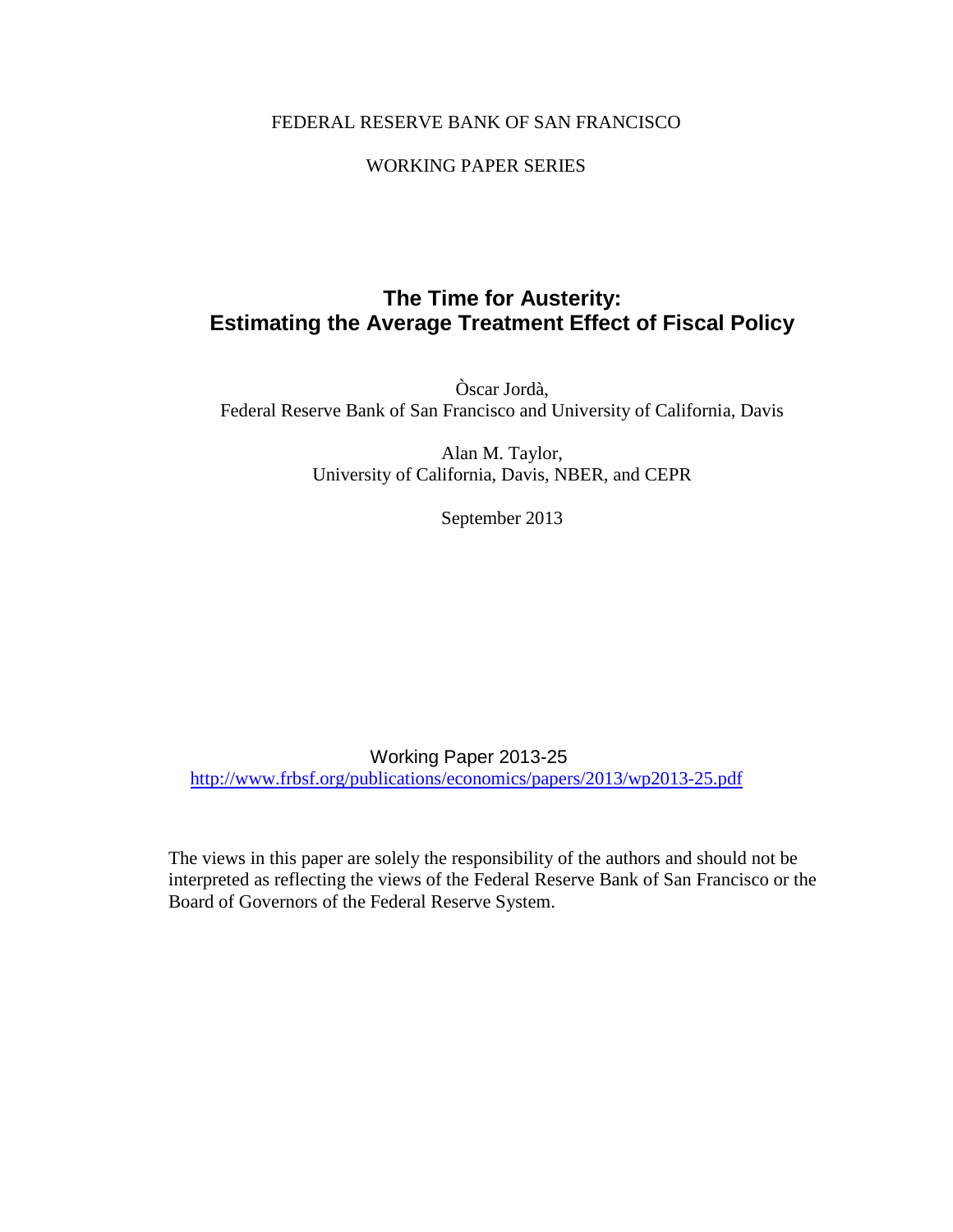#### **The Time for Austerity:**

#### **Estimating the Average Treatment Effect of Fiscal Policy** ?

#### **Abstract**

Elevated government debt levels in advanced economies have risen rapidly as sovereigns absorbed privatesector losses and cyclical deficits blew up in the Global Financial Crisis and subsequent slump. A rush to fiscal austerity followed but its justifications and impacts have been heavily debated. Research on the effects of austerity on macroeconomic aggregates remains unsettled, mired by the difficulty of identifying multipliers from observational data. This paper reconciles seemingly disparate estimates of multipliers within a unified framework. We do this by first evaluating the validity of common identification assumptions used by the literature and find that they are largely violated in the data. Next, we use new propensity score methods for time-series data with local projections to quantify how contractionary austerity really is, especially in economies operating below potential. We find that the adverse effects of austerity may have been understated.

*Keywords*: austerity, multipliers, booms, slumps, fiscal policy, output fluctuations, allocation bias, matching, average treatment effect, inverse probability weighting, local projection, identification.

*JEL Codes*: C54, C99, E32, E62, H20, H5, N10.

Òscar Jordà (Federal Reserve Bank of San Francisco and University of California, Davis) e-mail: oscar.jorda@sf.frb.org; ojorda@ucdavis.edu

Alan M. Taylor (University of California, Davis, NBER, and CEPR) e-mail: amtaylor@ucdavis.edu

? The views expressed herein are solely the responsibility of the authors and should not be interpreted as reflecting the views of the Federal Reserve Bank of San Francisco or the Board of Governors of the Federal Reserve System. We thank seminar participants at the Federal Reserve Bank of San Francisco and the Swiss National Bank for helpful comments and suggestions. We are particularly grateful to Daniel Leigh for sharing data and Early Elias for outstanding research assistance. All errors are ours.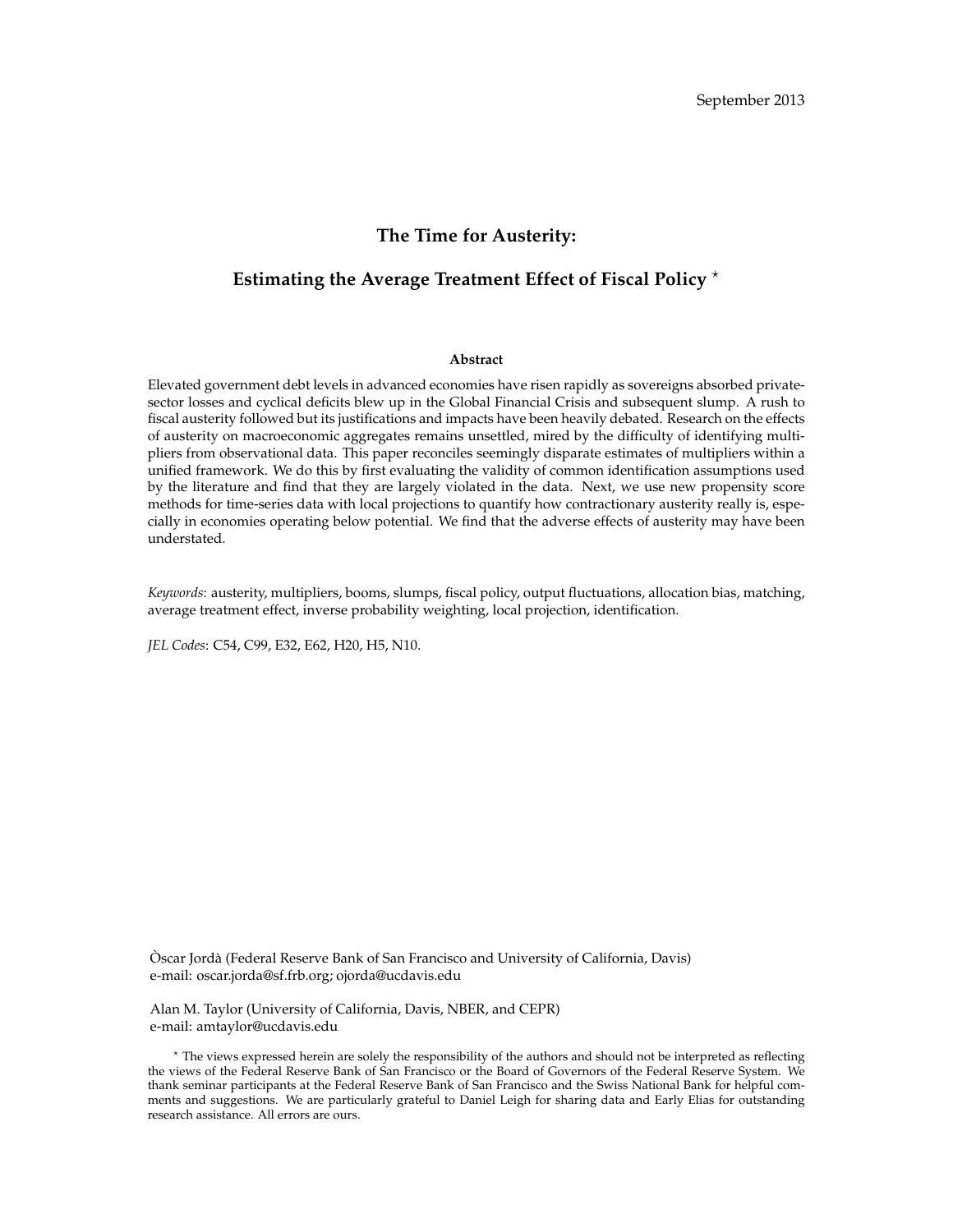*I solemnly affirm and believe, if a hundred or a thousand men of the same age, same temperament and habits, together with the same surroundings, were attacked at the same time by the same disease, that if one half followed the prescriptions of the doctors of the variety of those practicing at the present day, and that the other half took no medicine but relied on Nature's instincts, I have no doubt as to which half would escape. — Petrarch, letter to Boccaccio, 1364*

*The boom, not the slump, is the right time for austerity at the Treasury. — J. M. Keynes, 1937*

#### **1 Introduction**

In 1809 on a battlefield in Portugal, in a defining experiment in epidemiological history, a Scottish surgeon and his colleagues attempted what some believe to be the first recognizable medical trial, a test of the effectiveness of bloodletting on a sample of 366 soldiers allocated into treatment and control groups by alternation. The cure was shown to be bogus. Tests of this sort heralded the beginning of the end of premodern medicine, vindicating skeptics like Petrarch for whom the idea of a fair trial was a mere thought experiment. Yet, even with alternation, allocation bias i.e., "insufficient randomization" — remained pervasive in poor experimental designs (e.g., via foreknowledge of assignment) and the intellectual journey was only completed in the 1940s with the landmark British Medical Research Council trials of patulin and streptomycin. Ever since the randomized controlled trial has been the foundation of evidence-based medicine.<sup>[1](#page-2-0)</sup>

Is a similar evidence-based macroeconomics possible and what can it learn from this noble tradition? In this paper we explore the key lesson, the need to ensure treatments are random or exogenous, in the context of the foremost academic and policy dispute of the day — the effects of fiscal policy shocks on output. For the optimistically minded, this might seem like a natural and helpful line of debate. Natural, since experimental techniques drawn from medicine have been fruitfully incorporated in other fields of economics, notably in applied microeconomic work in areas such as labor economics or development. Helpful, since clarity on fiscal impacts might be welcome, especially given the uproar over ongoing European and U.K. austerity programs.

Ironically enough, policy debates are now littered with medical metaphors. In 2011 German Finance Minister Wolfgang Schäuble wrote that "austerity is the only cure for the Eurozone"; while Paul Krugman likened it to "economic bloodletting". In the FT, Martin Wolf, cautioned that "the idea that treatment is right irrespective of what happens to the patient falls into the realm of witch-doctoring, not science." Martin Taylor, former head of Barclays, put it bluntly: "Countries are being enrolled, like it or not, in the economic equivalent of clinical trials."<sup>[2](#page-2-1)</sup>

Bridging medicine and economics, and drawing from epidemiology and statistics, ideas from the experimental approach have slowly infected economics. Yet, in a recent survey of work in this tradition, Angrist and Pischke (2010) judge that "progress has been slower in empirical macro."[3](#page-2-2)

<span id="page-2-0"></span> $1$  See Chalmers (2005, 2011), who discusses Petrarch, bloodletting, and the MRC clinical trials.

<span id="page-2-2"></span><span id="page-2-1"></span><sup>2</sup> Quotations from ft.com, nytimes.com, ft.com, and ft.com, respectively.

 $3$  Even on the micro side the uptake wasn't immediate; Angrist and Pischke (2010) also note (following Meyer 1995) earlier social science research methods seen in texts from the 1960s and 1970s that were "well known in some disciplines, but distinctly outside the econometric canon."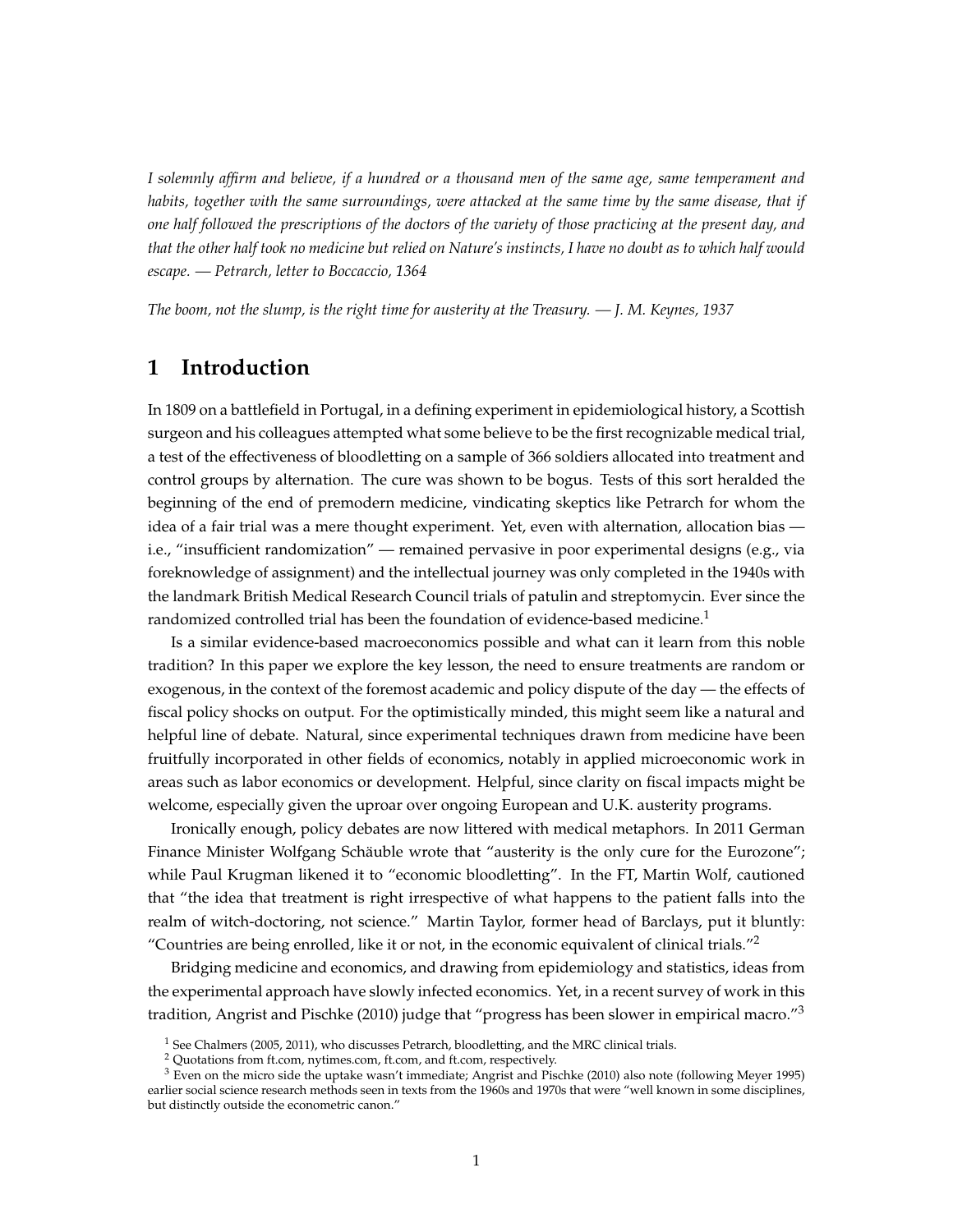The fear that standard empirical practices from the natural sciences would not work, especially for aggregate economic questions, is powerful and it took root after John Stuart Mill (1836), who pushed for reliance on *a priori* reasoning alone, arguing that: "There is a property common to almost all the moral sciences, and by which they are distinguished from many of the physical; this is, that it is seldom in our power to make experiments in them." Yet even as he elevated deduction, Mill was capable of seeing (albeit without modern statistical methods at his disposal) how induction could work, even in macroeconomic settings; in the same essay he notably sketched out the essence of our approach here, a treatment-control framework using matching methods.<sup>[4](#page-3-0)</sup>

#### **2 The Austerity Debate**

In this paper we lean on these empirical traditions as we speak to the macroeconomic debate over fiscal policy, and propose a simple empirical setup for use with a variety of estimation methods. We think that this approach provides a transparent and consistent framework which encompasses the key conflicting views (and the empirical designs behind them) in the current debate over expansionary versus contractionary austerity. This helps to clearly isolate the main driver of these different findings: the appropriate identification of the response to fiscal policy interventions. Into this setup we then introduce a treatment-control design which, we argue, offers an even more promising way to identify the effects of fiscal policy, since we can use statistical techniques designed for situations, experimental or otherwise, where underlying allocation bias may still persist. This problem of nonrandom allocation, as in many clinical situations, turns out to be very serious here — as it is likely to be in many other non-experimental macroeconomic contexts where policy choices are afflicted by an underlying "insufficient randomization" problem.

Our argument proceeds in three stages and can be summed up as follows. For consistency we utilize only the OECD annual panel dataset that is common to the two recent high-profile yet seemingly irreconcilable studies: the "expansionary austerity" idea has come to be defined by the paper of Alesina and Ardagna (2010, henceforth AA), but an IMF study reached the opposite conclusion of "contractionary austerity" (Guajardo, Leigh, and Pescatori 2011; henceforth GLP).<sup>[5](#page-3-1)</sup>

We use the local projection (LP) method (Jorda 2005) to estimate output impacts of fiscal policy ` dynamically up to 4 years out. These LP methods make it simple to allow for possibly nonlinear,

<span id="page-3-1"></span><sup>5</sup> By setting up these two ideas in this oppositional way we follow Perotti (2013), who presents a lucid discussion of the empirical pitfalls in this research area. The idea of expansionary austerity dates to Giavazzi and Pagano (1990).

<span id="page-3-0"></span><sup>&</sup>lt;sup>4</sup> Mill: "The consequence of this unavoidable defect in the materials of the induction is, that we can rarely obtain what Bacon has quaintly, but not unaptly, termed an *experimentum crucis*.... In any science which admits of an unlimited range of arbitrary experiments, an experimentum crucis may always be obtained... But this can seldom be done in the moral sciences, owing to the immense multitude of the influencing circumstances, and our very scanty means of varying the experiment.... How, for example, can we obtain a crucial experiment on the effect of a restrictive commercial policy upon national wealth? We must find two nations alike in every other respect, or at least possessed, in a degree exactly equal, of everything which conduces to national opulence, and adopting exactly the same policy in all their other affairs, but differing in this only, that one of them adopts a system of commercial restrictions, and the other adopts free trade. This would be a decisive experiment, similar to those which we can almost always obtain in experimental physics. Doubtless this would be the most conclusive evidence of all if we could get it. But let any one consider how infinitely numerous and various are the circumstances which either directly or indirectly do or may influence the amount of the national wealth, and then ask himself what are the probabilities that in the longest revolution of ages two nations will be found, which agree, and can be shown to agree, in all those circumstances except one?"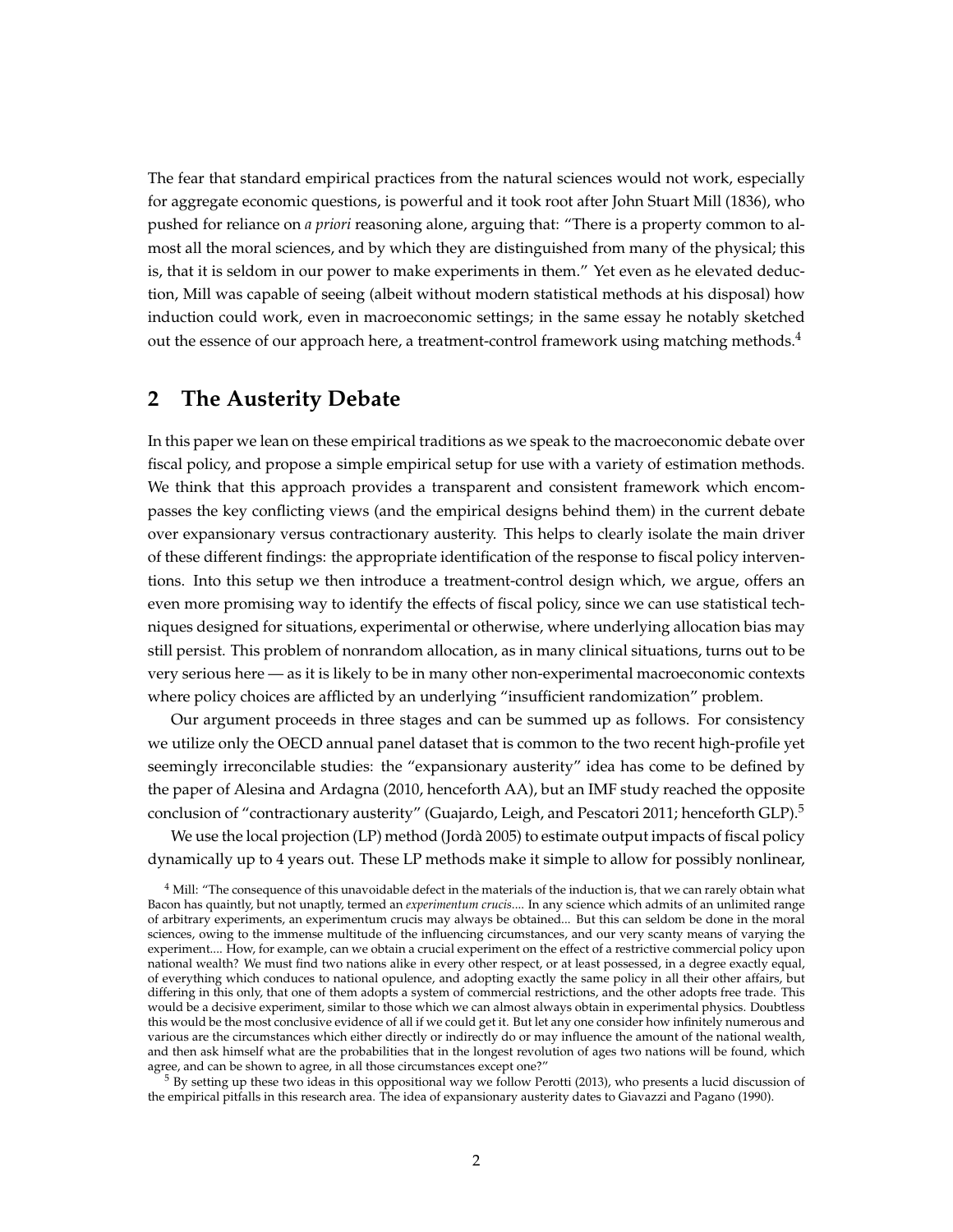or state-dependent dynamic responses, and indeed we will find that the effects of fiscal policy can be very different in the boom and the slump, as emphasized by Keynes in the  $1930s$ <sup>[6](#page-4-0)</sup> But the LP method per se does not guarantee that the measured response to a fiscal intervention is appropriately identified. It has to be accompanied by a proper identification strategy and a great deal of our analysis dwells on how to confront this issue.

As a first step we estimate LP-OLS impacts of fiscal policy shocks using the AA measure of policy, the change in the cyclically-adjusted primary balance (d.CAPB).<sup>[7](#page-4-1)</sup> We can consider all such shocks, or we can restrict attention to "large" shocks (changes in CAPB larger in magnitude than 1.5% of GDP), which is the benchmark cutoff value used by AA and proposed earlier by Alesina and Perotti (1997). Either way, we replicate previous results by these authors and in the IMF study: austerity is expansionary using this estimator. However, when we condition on the state of the economy we find that this result is driven entirely by what happens during a boom. When the economy is in a slump these expansionary effects of fiscal consolidation evaporate (but there are no significant contractionary effects). It remains to be determined whether the focus on large fiscal consolidations is sufficient to achieve identification. We show below this is unlikely.

As a next step we replace the LP-OLS estimator with an LP-IV estimator, where the cyclicallyadjusted primary balance is instrumented by the IMFs narrative measure of an exogenous fiscal consolidation. This type of "narrative-based identification" has been applied by, e.g., Ramey and Shapiro (1998) and Romer and Romer (2010). Here we replicate the GLP results: austerity is contractionary.

We then offer a new take in the third and final step. Here we consider the IMF indicator as a "fiscal treatment"  $-$  i.e., a binary indicator rather than a continuous variable  $-$  and we are interested in characterizing the *average treatment effect* (ATE). However, as noted above in the history of medicine, and as with any efforts to construct a narrative policy variable that is exogenous, one has to worry about the possibility that treatment is still contaminated by endogeneity, which would impart allocation bias to any estimates.<sup>[8](#page-4-2)</sup>

Our worry is well founded. The IMF treatment variable has a significant forecastable element driven by plausible state variables such as the debt-to-GDP level, the cyclical level or rate of growth of real GDP, and the lagged treatment indicator itself (since austerity programs are typically persistent, multi-year affairs).[9](#page-4-3) Ultimately, we can incorporate other omitted controls to get as complete a picture as possible of the determinants of a fiscal consolidation event.

<span id="page-4-0"></span><sup>6</sup> This issue of state-dependent multipliers has been taken up in some very recent papers (Auerbach and Gorodnichenko 2012, 2013, for the US and OECD; Owyang, Ramey, and Zubairy 2013, for U.S and Canada) but we use a new identification approach and take the question directly to the data at the heart of the debate on the AA/GLP findings. Other recent papers on state-dependent fiscal multipliers, using various measures of slack, include Barro and Redlick (2011) and Nakamura and Steinsson (2011). For a critical survey see Parker (2011). Longer ago, Perotti (1999) explored the idea of "expansionary austerity" with state-dependent fiscal multipliers.

<span id="page-4-1"></span> $^7$  The CAPB used by AA is based on Blanchard (1993). It consists of adjusting for cyclical fluctuations using the unemployment rate.

<span id="page-4-2"></span> $8$  For example, in the debate over the use of narrative methods to assess monetary policy, see the exchange between Leeper (1997) and Romer and Romer (1997).

<span id="page-4-3"></span> $\frac{9}{9}$  The potential endogeneity of fiscal consolidation episodes has been noted by other authors. For example, Ardagna (2004) uses political variables as an exogenous driver for consolidation in a GLS simultaneous equation model of growth and consolidation for the period 1975–2002. Hernández De Cos and Moral-Benito (2012) use economic variables as instruments. We also use economic variables, but with a different estimating approach for reasons as discussed below.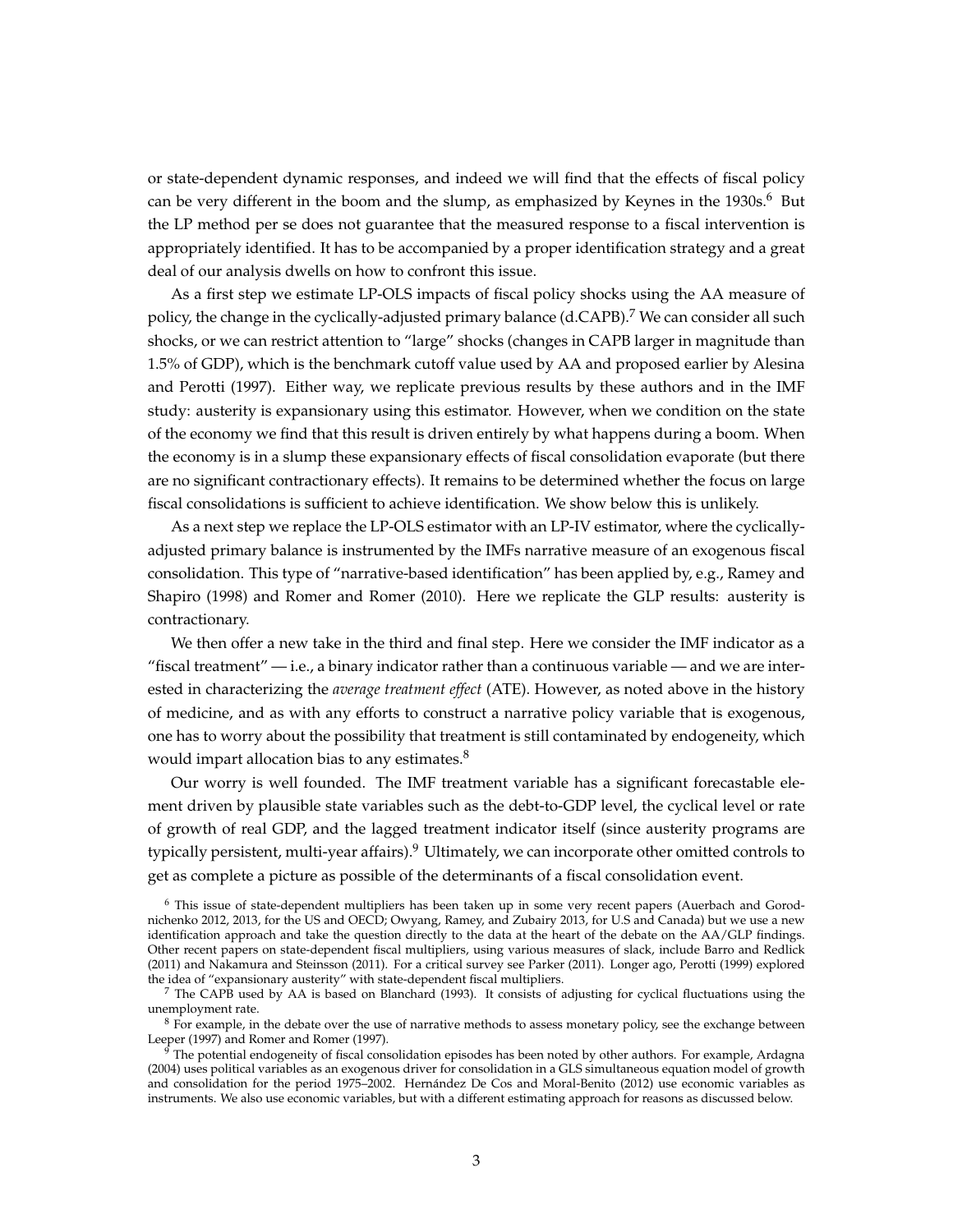In order to purge allocation bias we use inverse probability weighting (IPW) estimation. In new work, Angrist, Jorda and Kuersteiner (2013, or AJK) introduce simple average IPW estima- ` tors to calculate impulse responses in time series data and, drawing on their ideas, we apply similar methods to our problem. IPW requires a first stage model that characterizes the likelihood of treatment. In AJK this model is called the *policy propensity score*. Intuitively, the goal of reweighting in this framework is to focus the estimator on a rebalanced sample in each part of the treatment and control groups that closely resemble each other, and so obtain an ATE estimate as if the allocation had been randomly assigned.

However, because we are interested in keeping a similar framework across experiments to facilitate comparability, we will apply IPW regression adjusted estimation. This estimator falls into the broad class of "doubly robust" estimators of which Robins, Rotnitzky and Zhao (1994) is perhaps the earliest reference. The "doubly robust" or DR moniker comes from controlling for observables through the conditional mean (the local projection part) and through (inverse propensity score) reweighing. If either the propensity score model or the conditional mean model are misspecified, but not both, the estimator will still be consistent for the ATE. We call such an estimator LP-IPWRA when applied to measure dynamic responses, as here.

The IPW and IPWRA estimators have been widely used in medical statistics. In economics, a seminal work is Hirano, Imbens, and Ridder (2003), and since that work the relevance of the IPW estimator for the social sciences has become clear, in areas ranging from political science to applied microeconomics. In macroeconomics, the novelty of the Angrist, Jorda, and Kuersteiner ` (2013) IPW estimator is to apply similar ideas to evaluating the effects of monetary policy in a time-series setting and providing the proper way to do so. Imbens (2004) reviews IPWRA estimators in the context of a wider literature on this approach and Graham, Campos De Xavier Pinto and Egel (2012) extend the IPWRA framework to problems with missing data in the context of a study of the effects of Black-White differences in cognitive achievement on earnings. The LP-IPWRA fits naturally between these two strands of the literature.

What do we find? Our results contrast with the expansionary austerity view of AA, and tend to echo or even amplify the opposing view of the IMF. Indeed, we find even stronger results than the IMF: austerity is contractionary when using the LP-IPWRA estimator; the effect in slumps is stronger and of even higher statistical significance; and even in booms there are signs of drag.

Clearly, allocation bias is a serious empirical issue for the fiscal policy debate. In the historical sample under dispute, policymakers have tended to impose austerity in bad times. Thus, what we have been seeing in the U.K. and Eurozone austerity experiments are not unusual in timing, even if the policy shocks are large in scale. These events are out-of-sample for our study, but past austerity has generally been applied in weak economic conditions: *plus ça change*. But even when in a bad current state the economy is still more likely to grow faster than trend going forward, simply by construction. By failing to allow for this treatment selection we can end up with far too rosy and optimistic estimates of the effects of fiscal consolidation: a dead cat bounces, regardless of whether it jumped or was pushed.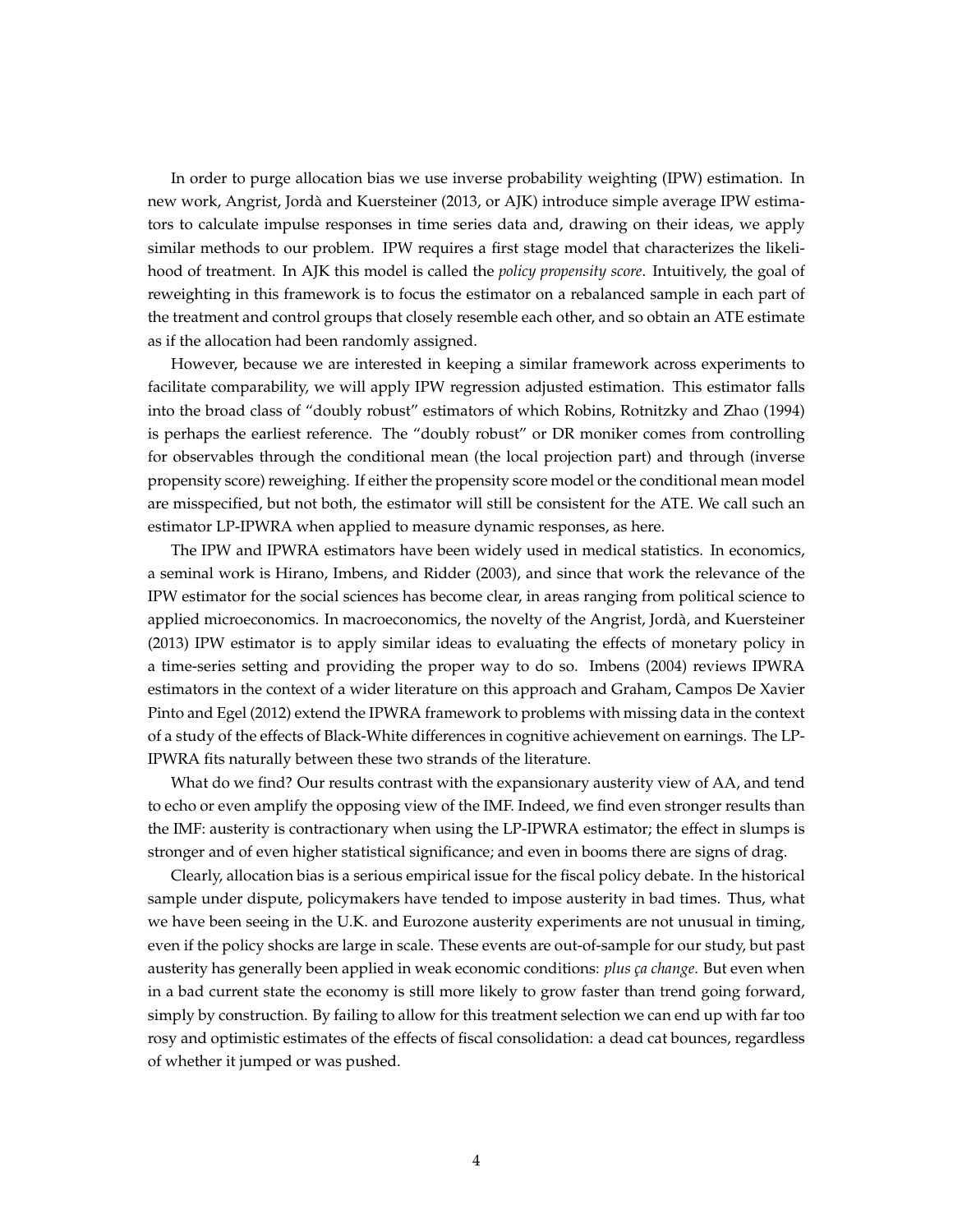#### **3 Identification**

Fiscal policy is rarely the result of random experimentation. Automatic stabilizers swell the public deficit when economies are in recession. In financial crises, banking sector debts gone bad may be absorbed by the sovereign. And when debt-to-GDP ratios grow beyond the comfort of bond markets, sovereigns have little choice but to consolidate their fiscal balances. In calculating what the counterfactual path of the economy would have been under an alternative fiscal policy intervention, historical data are likely to be a poor control. Much of the variation in fiscal policy is the result of endogenous factors.

Teasing causal effects from observational data is difficult. It depends crucially on the validity of the implicit or explicit identification assumptions particular to the empirical approach used. One of the recurring themes in the analysis that follows is this: the divergence of results in the fiscal policy debate can be reconciled by determining when identification conditions are more or less likely to have been met.

The interplay between the modeling approach and the identification assumptions made in the two poles on the fiscal policy debate can be summarized as follows. Studies based on vector autoregressions implicitly characterize the system of difference equations that determine the dynamics for outcomes and policy interventions jointly. Identification of the causal effect of a fiscal policy intervention relies on what we could call the weak form of the selection-on-observables assumption. First, these papers assume that the variables included in the VAR (raw, transformed, filtered, or otherwise) are sufficient to identify exogenous sources of variation in fiscal policy interventions. Second, it is implicitly assumed that a regression control strategy is sufficient to remove allocation bias. The advantage of this approach is that if the untested identification assumptions are correct and the model explaining how outcomes and policy interventions is well characterized by linearity, counterfactual experimentation is simple to implement. Experiments involving fiscal policy interventions, or for that matter other shocks, can be traced over time and across covariates. The preferred tool of communication for these experiments is a plot of structural impulse response functions.

There are several potential weaknesses to this approach. The set of observables used to achieve identification is limited to the dimension of the VAR. Identification is often an article of faith even though it need not be (and the literature is gradually adapting accordingly). One could test whether the structural shocks identified can be explained by pre-determined values of covariates included as well as excluded in the VAR, although this is not usually done. Identification also relies on the joint model of outcomes and policy interventions being linear. Nonlinear specifications of a VAR are in principle available, but they are rarely used because of their complexity. As we shall see, the response of the economy to a fiscal policy intervention, conditioned on the state of the economy at the time of intervention, can vary substantially (see Auerbach and Gorodnichenko 2012, 2013). That is, the assumption of linearity is largely rejected by the data.

Auerbach and Gorodnichecko (2013) and Owyang, Ramey, and Zubairy (2013) use the local projection (LP) approach introduced by Jorda (2005) to break free from some of the assumptions ` in the VAR approach. Local projections have several advantages over VARs. The average re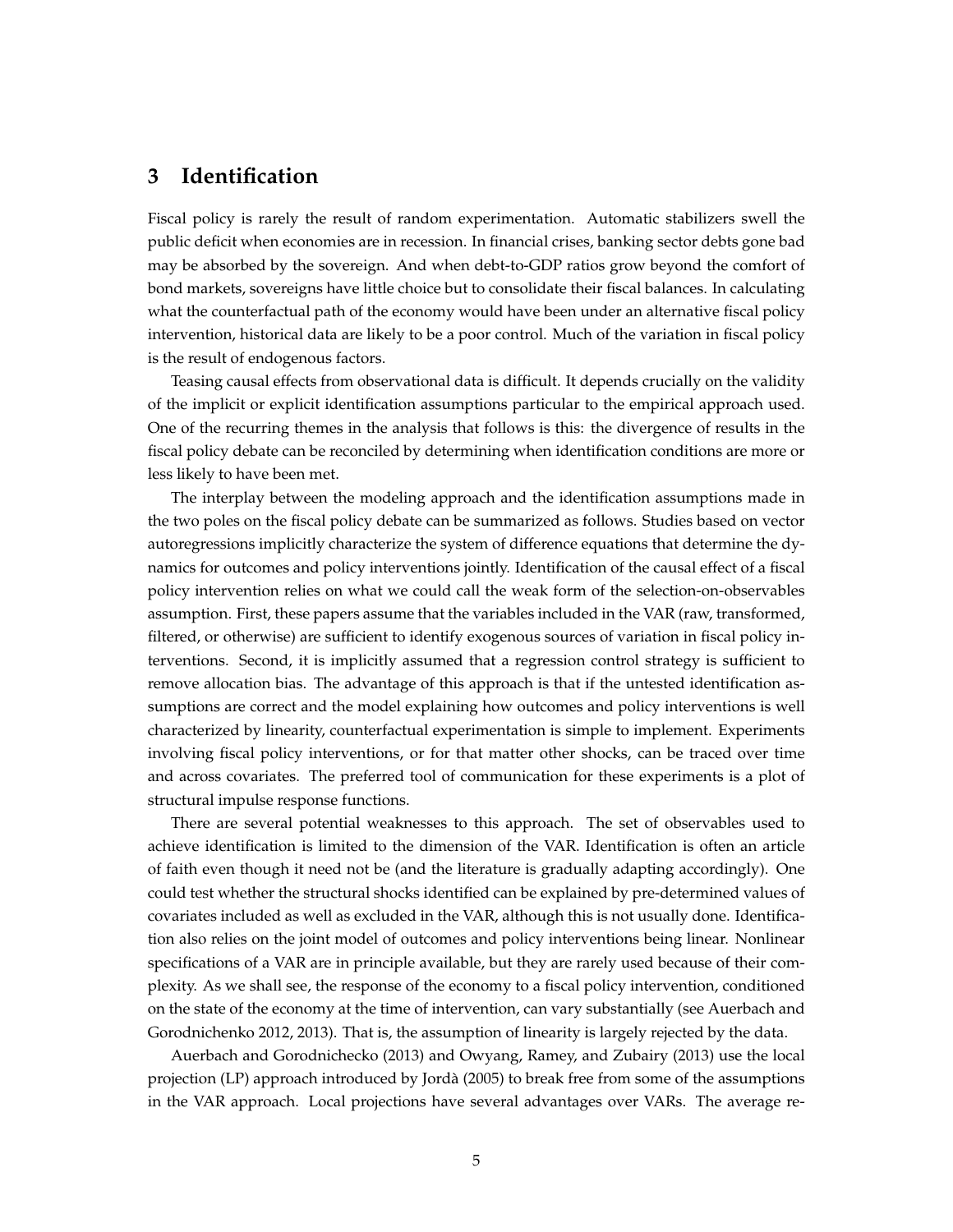sponse to policy can be modeled more richly at little cost because responses can be calculated on a per variable basis. For example, Auerbach and Gorodnichenko (2013) model the conditional mean expression for outcomes with a smooth two-state nonlinear model that allows the economy's response to vary as a function of the state of the economy.

More importantly, the local projection approach improves on VARs on the identification front. There are two ways in which this can be achieved. First, the conditioning set is not limited to covariates in the system. Other variables and their lags can be brought into the specification of the conditional mean to achieve a, let's call it, stronger-form of selection-on-observables. Stronger and not simply strong because the effect of additional controls is limited by the functional form of the conditional mean (usually linear). But what about selection-on-unobservables?

The assumption of selection-on-observables implies that, conditional on a possibly large set of controls, variation in policy interventions is largely random. However, if policy interventions conditional on controls are systematically determined by an unobserved variable that is correlated with the outcome, we will fail to measure the true causal effect of fiscal policy once again. A solution to this conundrum can be found if instrumental variables (IVs) are available. Rather than relying on a richly saturated specification of the conditional mean to achieve exogenous variation in the policy intervention, IV methods rely on controls thought to vary exogenously with respect to the selection mechanism driven by the unobservable covariates. If there is correlation between the instruments and the policy variable, then one has a source of exogenous variation in policy interventions with which to calculate the causal effect. Auerbach and Gorodnichecko (2013) and Owyang, Ramey, and Zubairy (2013) have used this approach.

The IMF study (GLP) has generated a set of potential instruments. The narrative instruments in GLP consist of dates of fiscal consolidations that, through a reading of the historical record, the authors claim can be reasonably considered to be exogenous. These can be used in conjunction with the local projection approach to obtain a more reliable measure of the effects of fiscal policy on macroeconomic outcomes. In what follows, we show that many of the results in AA can be reconciled with the results in GLP when untying the VAR straightjacket in favor of instrumental variable local projection methods (LP-IV).

Naturally, the key question one may ask is how exogenous these instruments really are? And, if they are not, what identification approach is there left? As a preview of results reported later in the paper, we are able to show that the episodes of fiscal consolidation identified by GLP can be predicted using pre-determined macroeconomic controls, perhaps not surprisingly. Hence these are not really exogenous and may not be valid instruments. So what can be done?

Angrist, Jorda, and Kuersteiner (2013) attack this identification conundrum using an inverse ` probability weighted (IPW) estimator for time-series estimation of an average treatment effect (ATE). In the context of our problem, this approach can be adapted as follows. Starting with the IMF dataset, the episodes of fiscal consolidation identified by GLP can serve to narrow the set of policy fiscal interventions thought to be exogenous. Next, we can think of these interventions in discretized fashion and construct a policy prediction model for an "austerity" intervention the policy propensity score. The model indicates that many of the consolidations in the GLP database would have been predicted by macroeconomic controls.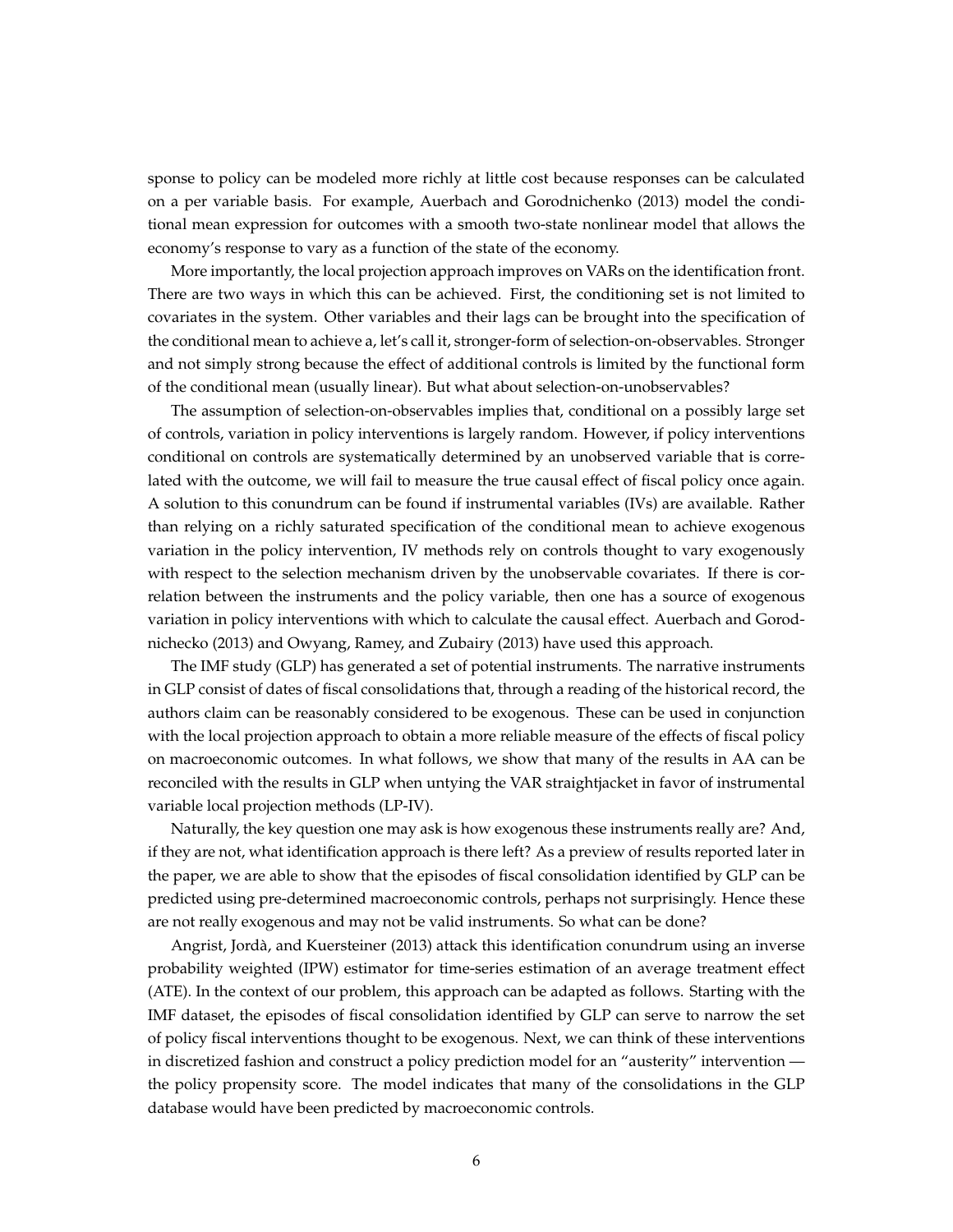Next, we rely again on selection-on-observables arguments to calculate causal effects using a matching estimator applied to the LP framework. The principles behind the AJK estimator are similar to those in the Hirano, Imbens and Ridder (2003) estimator. That estimator itself relies on Rosenbaum and Rubin (1983) and the earlier Horvitz and Thompson (1952) estimator for stratified samples. Robins, Rotnitzky and Zhao (1994), Robins (1999), Lunceford and Davidian (2004), and Kreif, Grieve, Radice and Sekhon (2011) discuss IPW regression adjusted estimators that deliver greater robustness and efficiency. These two strands of thinking naturally lead to our approach — combining the AJK inverse-weighting methods with an LP regression framework. We will describe the LP-IPWRA estimator and its advantages over existing methods below, but there is a basic intuition for how IPW works. Weighting by the inverse of the probability, or propensity score, puts more weight on observations for treated outcomes ("austerity") for which a policy intervention had a low probability of occurring according to the policy model. Similarly, observations for untreated outcomes ("no austerity") receive more weight when the policy model predicted a policy intervention.

The next section introduces the local projection approach which will serve as a platform to try to reconcile the divergent views offered by the literature. We then go on to present OLS and IV results, before probing the assumed exogeneity of the IMF fiscal consolidation episodes. The paper then switches to the LP-IPWRA approach, leading us to ask how this estimator moves the needle in the great fiscal multiplier debate. Does it tilt our views of austerity toward the AA "expansionary" view, or do we confirm the IMF's "contractionist" conclusion?

### <span id="page-8-0"></span>**4 Local Projection Methods**

Our empirical work begins with results that replicate the two main poles of the fiscal policy debate so far. Since empirical methodologies and specifications differ across the many studies in this literature, we try to preserve a controlled, uniform empirical design so as to emphasize the fundamental differences arising from the identification assumptions used.

Throughout the paper we use the local projection framework (LP) due to Jorda (2005) to esti- ` mate *h*-step ahead cumulative forecasts of an economy's output response to a fiscal intervention at time *t* = 0, up to 4 years out. The LP method is flexible enough to still encompass all of our different identifications and refinements, including instrumental variables and nonlinearities, as well as the matching methods just noted. As the LP method is still somewhat unfamiliar in macroeconomics, we briefly describe its key features for this application. The reader is referred to Jorda (2005, 2009) for a detailed exposition. In what follows, we use richer notation from AJK ` that will be useful when we later describe the IPW and IPWRA estimators.

Denote by  $y_t$  an outcome variable of interest, say the log of real GDP. More generally,  $y_t$ could be a *ky*-dimensional vector. Let *D<sup>t</sup>* denote the fiscal policy variable. In the analysis of this section, *D<sup>t</sup>* is a continuous random variable although later in the paper, we will treat *D<sup>t</sup>* as a discrete random variable that can only take two values,  $d_0$  and  $d_1$ . In addition, we consider the possibility that there is a *kx*-dimensional vector of variables, *x<sup>t</sup>* that are not included in the vector *yt* , but which could be relevant predictors of the policy variable *D<sup>t</sup>* . To account for the possible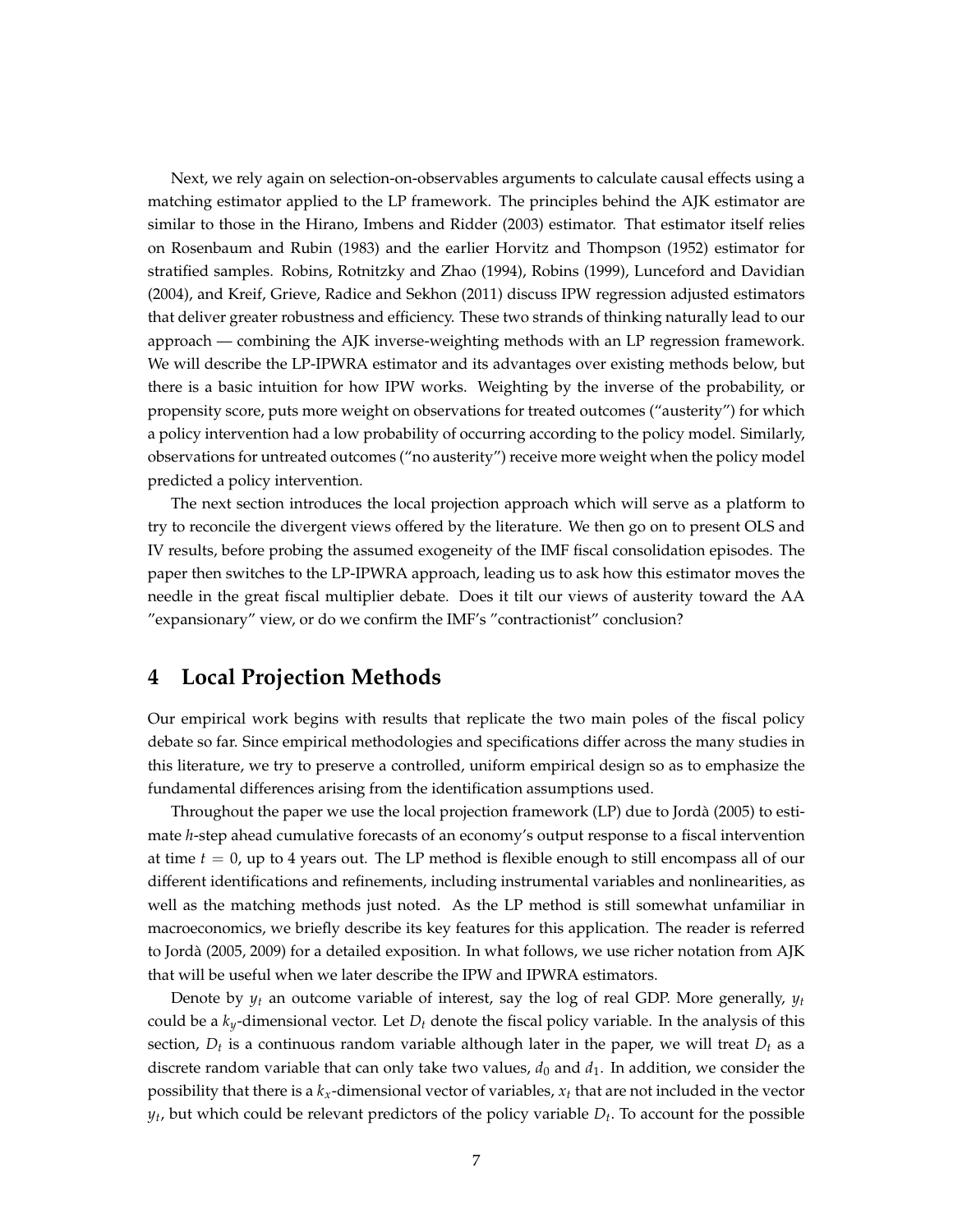availability of instrumental variables, define the  $k_z$ -dimensional vector  $z_t$  of instruments. Finally, denote *w<sup>t</sup>* the rich conditioning set given by ∆*yt*−1, ∆*yt*−2, ...; *Dt*−1, .*Dt*−2, ...; and *x<sup>t</sup>* . In particular, we assume that policy is determined by  $D_t = D(w_t, \psi, \varepsilon_t)$  where  $\psi$  refers to the parameters of the implied policy function and *εt* is an idiosyncratic source of random variation. Therefore,  $D(w_t, \psi, \cdot)$  refers to the systematic component of policy determination.

Next, we will borrow from definition 1 in Angrist, Jorda and Kuersteiner (2013). This defines ` *potential outcomes* given by *y ψ*  $t_{t,h}^{\psi}(d_j) - y_t$  as the value that the observed outcome variable  $y_{t+h} - y_t$ would have taken if  $D_t = d_j$  for all  $\psi \in \Psi$  and all possible realizations  $d_j \in \mathcal{D}_t$ . Specifically and in the context of our application, the difference  $y_{t+h} - y_t$  refers to the cumulative change in the outcome from *t* to  $t + h$ . Using  $D_t = d_0$  to denote a baseline policy intervention, the causal effect of a policy change is defined as the unobservable random variable given by the difference  $(y_{t,h}(d_j) - y_t) - (y_{t,h}(d_0) - y_t)$ . Notice that  $y_t$  is only used to benchmark the cumulative change and it is observed at time *t*. We will drop the superscript  $\psi$  from here on for clarity; that is, we assume that the parameters of the policy function do not change.

Given a fixed policy regime, so that  $\psi$  is fixed, then observed outcomes are given by the following latent variables model:

$$
y_{t+h} - y_t = \sum_{d \in \mathcal{D}} y_{t,h}(d) \mathbf{1} \{ D_t = d \} - y_t
$$

Angrist, Jorda and Kuersteiner (2013) state the selection-on-observables assumption (or the ` *conditional ignorability* or *conditional independence* assumption as it is sometimes called) as

<span id="page-9-0"></span>
$$
(y_{t,h}^{\psi}(d_j) - y_t) \perp D_t |w_t; \psi \quad \text{for all } h \ge 0 \text{, and for all } d_j \text{, and } \psi \in \Psi. \tag{1}
$$

.

This conditional independence assumption will play an important role later on when we discuss the AJK estimator. Under the selection-on-observables assumption in [\(1\)](#page-9-0), and further assuming that a regression control strategy suffices to do the appropriate conditioning, the average causal effect of a policy intervention  $d_i$  relative to a baseline  $d_0$  on the outcome variable at time  $t + h$ , given by

$$
E [(y_{t,h}(d_j) - y_t) - (y_{t,h}(d_0) - y_t))]
$$

can be calculated by the local projection

<span id="page-9-1"></span>
$$
y_{t+h} - y_t = \alpha^h + \theta^h D_t + \gamma^{h'} w_t + v_{t+h}; \quad \text{for } h = 0, 1, ..., H,
$$
 (2)

assuming that the per-period conditional mean can be linearly approximated. Country fixed effects are momentarily omitted to simplify the exposition. With panel data, these could be incorporated easily as we do in our application. More elaborate specifications of the local projection in [\(2\)](#page-9-1) are, of course, possible. Auerbach and Gorodnichenko (2013) is one example. We will also relax this assumption later on, but for now, presentation of the main results is facilitated with this simpler environment.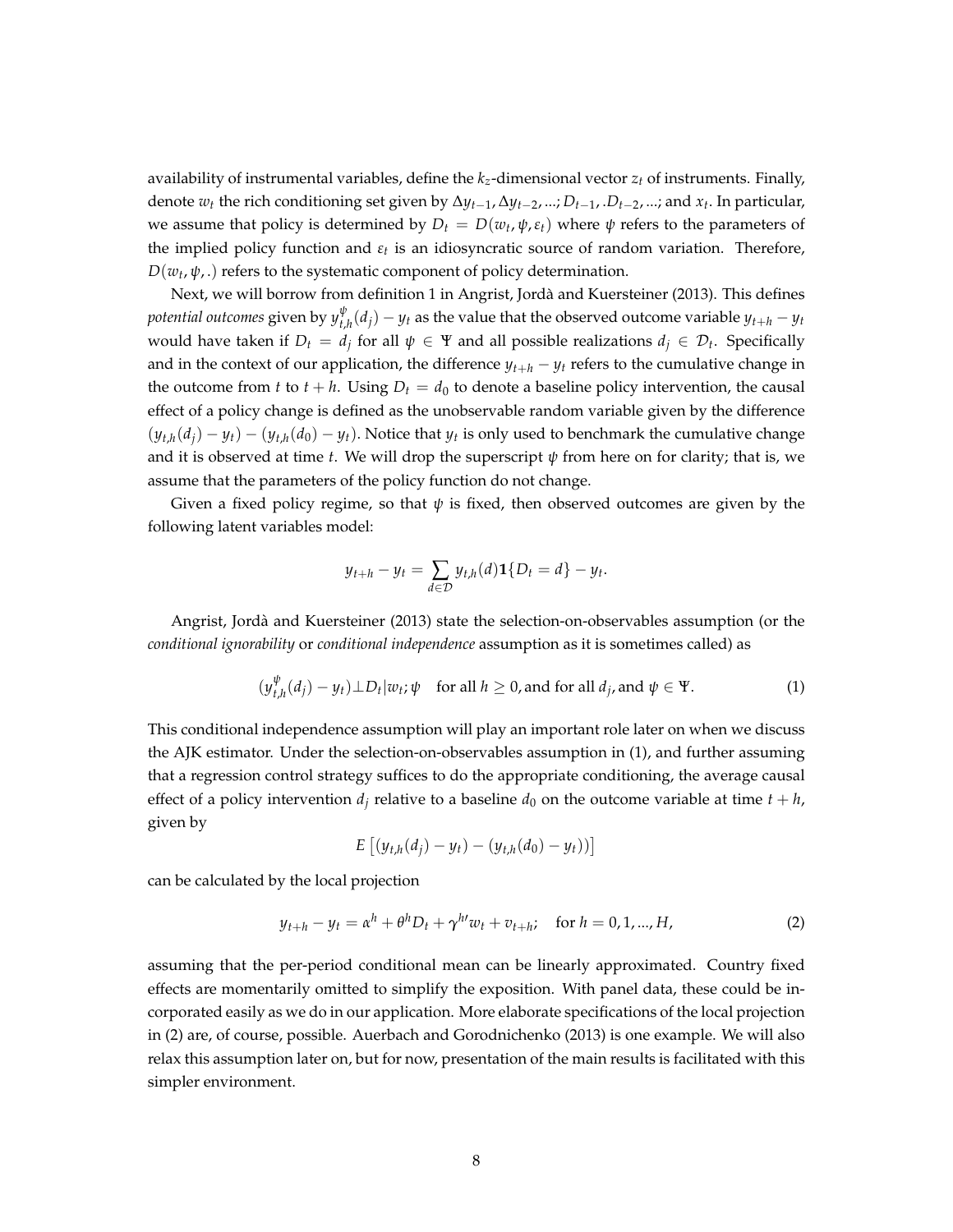We can then write

<span id="page-10-0"></span>
$$
E\left[(y_{t,h}(d_j) - y_t) - (y_{t,h}(d_0) - y_t)\right]
$$
  
= 
$$
E\left[E\left[y_{t+h} - y_t | D_t = d_j; w_t\right] - E[y_{t+h} - y_t | D_t = d_0; w_t]\right]
$$
  
= 
$$
\theta^h\left(d_j - d_0\right); \quad \text{for } h = 1, ..., H.
$$
 (3)

Note that *θ h* can be easily estimated using OLS in expression [\(2\)](#page-9-1). Notice also that the local projection directly conditions on observables (under the assumption of linearity) and facilitates the computation of [\(3\)](#page-10-0). Expression [\(3\)](#page-10-0) is equivalent to the impulse response estimated from a VAR when  $w_t$  is limited to lags of the outcome variables but does not include  $x_t$  under the maintained assumption of linearity and correct specification (see Jorda 2005). `

If the conditional independence assumption [\(1\)](#page-9-0) fails, OLS applied to [\(2\)](#page-9-1) will deliver a biased and inconsistent estimate of  $\theta^h$ . Instrumental variables can be brought in to fix this inconsistency, but need to meet two well-known conditions. First, they need to be independent of the unobserved selection mechanism. Second, the instruments  $z_t$  need to be predictive for  $D_t$ .

Assuming these two conditions are met, estimation of the response to policy interventions in expression [\(3](#page-10-0)) using local projections in expression [\(2\)](#page-9-1) estimated by instrumental variables methods with  $z_t$  will deliver a consistent estimate of  $\theta_h$ .

In summary, local projection methods afford a very straightforward way to contrast the effect of estimating fiscal multipliers under implicit selection-on-observables assumptions (LP-OLS) relative to estimates where that assumption fails due to selection-on-unobservables but instruments are available (LP-IV). The differences between the two estimators will be revealing, and form the basis of the next two sections. And yet, we then show that the exogeneity of the instruments is violated, and discuss how to also deal with that problem in a compatible framework.

## **5 Replicating Expansionary Austerity: LP-OLS Results v. AA**

Our first estimates use OLS estimation with the LP method, based on what is the traditional variable in the literature, the change in the cyclically adjusted primary balance (denoted d.CAPB), the same variable used by Alesina and Perotti (1995) and by AA, and used as a reference point by GLP in the IMF study. The local projection is done from year 0, when a policy change is assumed to be announced, with the fiscal impacts first felt in year 1, consistent with the timing in GLP. The LP output forecast path is constructed out to year 4, and deviations from year 0 levels are shown, and also the sum of these deviations, or lost output across all of those four years.

The typical LP equation that we estimate has the following form:

<span id="page-10-1"></span>
$$
y_{i,t+h} - y_{i,t} = \alpha_i^h + \theta^h D_{i,t+1} + \gamma_0^h \Delta y_{i,t} + \gamma_1^h \Delta y_{i,t-1} + \xi^h y_{i,t}^C + v_{i,t+h}
$$
(4)

for  $h = 1, ..., 4$  and with  $y_{i,t+h} - y_{i,t}$  denoting the accumulated change from time  $t$  to  $t + h$  in 100 times the log of GDP,  $\alpha_i^h$  are country-fixed effects,  $D_{i,t}$  denotes the d.CAPB variable. This variable is measured from time  $t$  to time  $t + 1$  for consistency with the GLP study and reflects the timing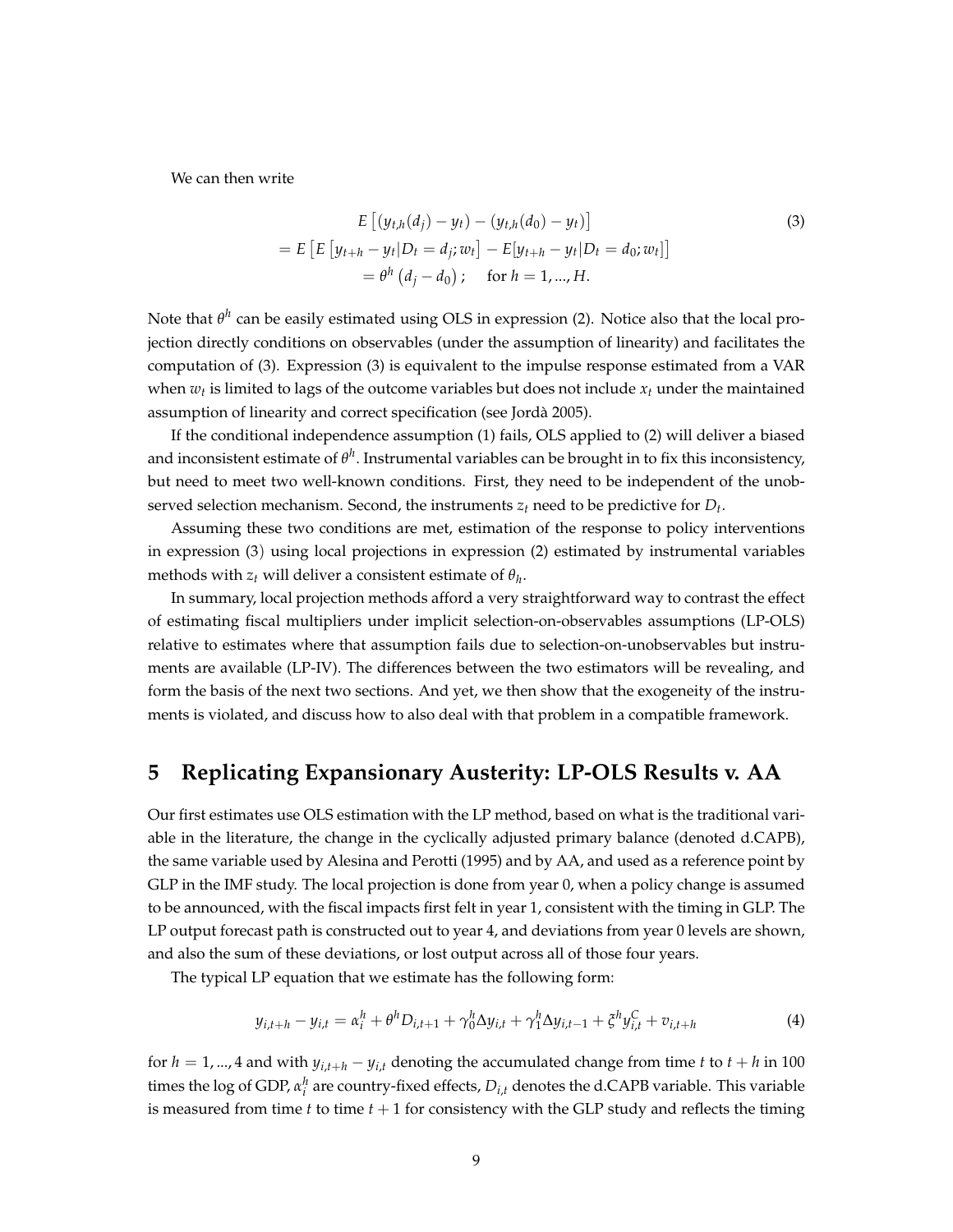| $\sim$                                              | Year 1  | Year 2  | Year 3  | Year 4   | Sum     |
|-----------------------------------------------------|---------|---------|---------|----------|---------|
| Fiscal multiplier, full sample                      | $0.11*$ | $0.12*$ | $-0.04$ | $-0.21*$ | $-0.08$ |
|                                                     | (0.04)  | (0.05)  | (0.04)  | (0.07)   | (0.09)  |
| <b>Observations</b>                                 | 457     | 440     | 423     | 406      | 406     |
| Fiscal multiplier, large consolidation $> 1.5\%$    | $0.12*$ | $0.13*$ | $-0.04$ | $-0.23*$ | $-0.07$ |
|                                                     | (0.04)  | (0.05)  | (0.04)  | (0.07)   | (0.12)  |
| <b>Observations</b>                                 | 457     | 440     | 423     | 406      | 406     |
| Fiscal multiplier, small consolidation $\leq 1.5\%$ | 0.06    | 0.11    | 0.03    | $-0.07$  | $-0.07$ |
|                                                     | (0.07)  | (0.15)  | (0.14)  | (0.19)   | (0.41)  |
| <i><b>Observations</b></i>                          | 457     | 440     | 423     | 406      | 406     |

<span id="page-11-0"></span>Table 1: Fiscal multiplier, effect of d.CAPB, LP-OLS estimates Log real GDP (relative to Year  $0, \times 100$ )

Standard errors (clustered by country) in parentheses.  $+p < 0.10$ ,  $*p < 0.05$ .

Additional controls: cyclical component of *y*, 2 lags of change in *y*, country fixed effects.

Large consolidation means change in CAPB larger than 1.5% of GDP; small means less than or equal to 1.5% of GDP.

of the announcement and implementation of fiscal plans. Finally, the term  $y_{i,t}^C$  denotes the cyclical component of GDP measured as deviations from an HP trend estimated with a smoothing parameter of 100, which is typical for annual data. This specification nests the main elements in AA and GLP to facilitate comparisons of our results with theirs.

In a parallel with the main result in AA, Table [1](#page-11-0) reports estimates based on expression [\(4\)](#page-10-1). Although the effect is economically modest, the data appear to support the notion that fiscal consolidation can be expansionary (specially in the first two years), although the cumulative effect over a four year period is largely negligible. If we focus on multiplier estimates based on large consolidations (i.e., changes in CAPB larger than 1.5 percent of GDP using the Alesina and Perotti (1995) and AA cutoff), the results are almost identical. Small consolidation packages have close to a zero effect, but the estimates are imprecise. Would the picture change much if we broke down the analysis of the impact of consolidation as a function of whether the economy is experiencing a boom or a slump?

To allow responses to be state dependent, estimation is carried out on two bins of the data, where we sort on the sign of *y <sup>C</sup>*, the time-0 cyclical component of log output (HP filtered) into "boom" and "slump" bins, to capture conditions at time 0 varying across the cycle. This partition places just over 200 observations in both the "boom" bin and the "slump" bin, given the AA-GLP combined dataset with just almost 450 observations in total, after allowing for observations lost due to lags.

Table [2](#page-12-0) shows OLS estimated responses using expression [\(4\)](#page-10-1) by sorting the data into these two bins. Panel (a) shows the estimated response coefficient at year *h* based on values of d.CAPB common to the AA and GLP datasets. Panel (b) shows results when we estimate separate response coefficients for "large" and "small" changes in d.CAPB, following the 1.5% of GDP cutoff value employed by Alesina and Perotti (1995) and by AA. These distinctions prove to be relatively unimportant since, as can be seen, all of the action is driven by "large" changes, with similar coefficients on the "large" changes in panel (b) and all changes in panel (a). In panel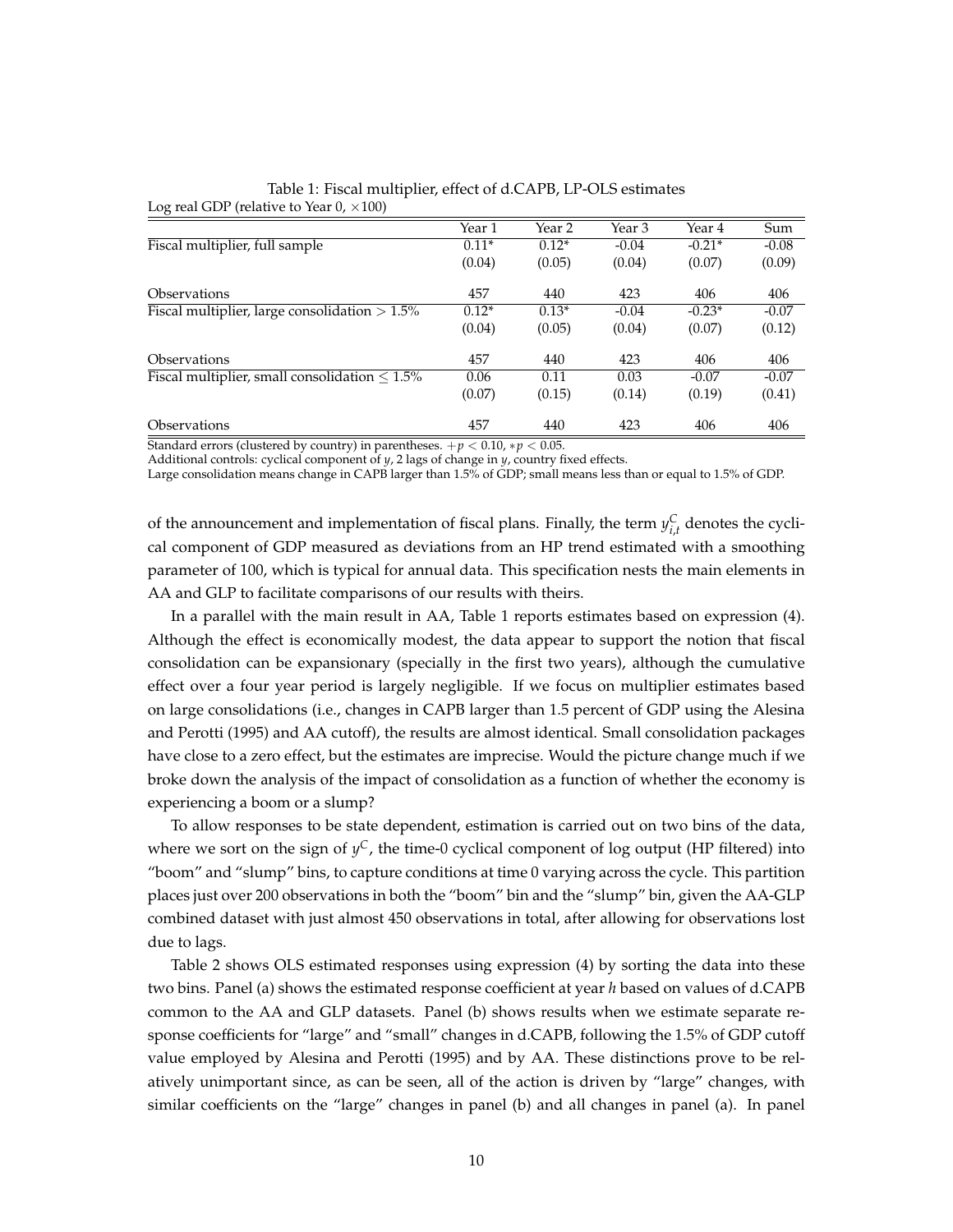| (a) Uniform effect of d.CAPB changes                                                      |         |                  |                  |                  |                      |  |
|-------------------------------------------------------------------------------------------|---------|------------------|------------------|------------------|----------------------|--|
|                                                                                           | (1)     | $\overline{(2)}$ | $\overline{(3)}$ | (4)              | $\overline{(5)}$     |  |
|                                                                                           | Year 1  | Year 2           | Year 3           | Year 4           | Sum                  |  |
| Fiscal multiplier, $y^C > 0$ , boom                                                       | $0.21*$ | $0.24*$          | 0.05             | $-0.17$          | 0.23                 |  |
|                                                                                           | (0.06)  | (0.07)           | (0.05)           | (0.10)           | (0.16)               |  |
| Observations                                                                              | 222     | 205              | 192              | 180              | 180                  |  |
| Fiscal multiplier, $y^C \leq 0$ , slump                                                   | $-0.03$ | $-0.07$          | $-0.17$          | $-0.23+$         | $-0.55+$             |  |
|                                                                                           | (0.03)  | (0.06)           | (0.10)           | (0.12)           | (0.27)               |  |
| Observations                                                                              | 235     | 235              | 231              | 226              | 226                  |  |
| (b) Separate effects of d.CAPB for large ( $> 1.5\%$ ) and small ( $\leq 1.5\%$ ) changes |         |                  |                  |                  |                      |  |
|                                                                                           | (1)     | (2)              | (3)              | $\overline{(4)}$ | $\overline{(5)}$     |  |
|                                                                                           | Year 1  | Year 2           | Year 3           | Year 4           | Sum                  |  |
| Fiscal multiplier, $y^C > 0$ , boom, large consolidation $> 1.5\%$                        | $0.23*$ | $0.24*$          | 0.06             | $-0.15$          | 0.32                 |  |
|                                                                                           | (0.08)  | (0.08)           | (0.05)           | (0.10)           | (0.20)               |  |
| Fiscal multiplier, $y^C > 0$ , boom, small consolidation $\leq 1.5\%$                     | 0.06    | 0.21             | $-0.04$          | $-0.32$          | $-0.61$              |  |
|                                                                                           | (0.11)  | (0.33)           | (0.38)           | (0.35)           | (1.00)               |  |
| Observations                                                                              | 222     | 205              | 192              | 180              | 180                  |  |
| Fiscal multiplier, $y^C \le 0$ , slump, large consolidation $> 1.5\%$                     | $-0.02$ | $-0.05$          | $-0.18$          | $-0.30^{+}$      | $-0.62$ <sup>+</sup> |  |
|                                                                                           | (0.04)  | (0.08)           | (0.12)           | (0.15)           | (0.36)               |  |
| Fiscal multiplier, $y^C \le 0$ , slump, small consolidation $\le 1.5\%$                   | $-0.05$ | $-0.16$          | $-0.10$          | 0.13             | $-0.18$              |  |
|                                                                                           | (0.12)  | (0.20)           | (0.22)           | (0.31)           | (0.68)               |  |
| Observations                                                                              | 235     | 235              | 231              | 226              | 226                  |  |

#### <span id="page-12-0"></span>Table 2: Fiscal multiplier, effect of d.CAPB, LP-OLS estimates, booms v. slumps Log real GDP (relative to Year  $0, \times 100$ )

Standard errors (clustered by country) in parentheses.  $+p < 0.10$ ,  $*p < 0.05$ .

 $y^C$  is the cyclical component of log *y* (log real GDP), from HP filter with  $\lambda = 100$ .

Additional controls: cyclical component of *y*, 2 lags of change in *y*, country fixed effects.

The boom bin is for observations where the cyclical component  $y^C$  is greater than zero, the slump bin is for observations where the cyclical component is less than or equal to zero.

Large consolidations means larger than 1.5% of GDP; small means less than or equal to 1.5% of GDP.

(b), the coefficients for "small" changes are small and not statistically significant at conventional levels. This is similar to what we found in Table [1.](#page-11-0)

The results are reasonable and consistent with the literature, and particularly the GLP replication of the AA-type results. The LP-OLS forecasts suggest that fiscal austerity is expansionary, since the only statistically significant coefficients are ones that have a positive sign. However, our stratification of the results by the state of the cycle at time 0 shows that this result is entirely driven by what happens in booms. It is only in the boom bin that we find a significant positive response of real GDP to fiscal tightening, with between a coefficient or multiplier of about 0.2 in years 1 and 2. Over 4 years the sum of these effects is small, also about 0.2. In the slump bin, the estimate of the policy response is not statistically different from zero and in many cases it is negative.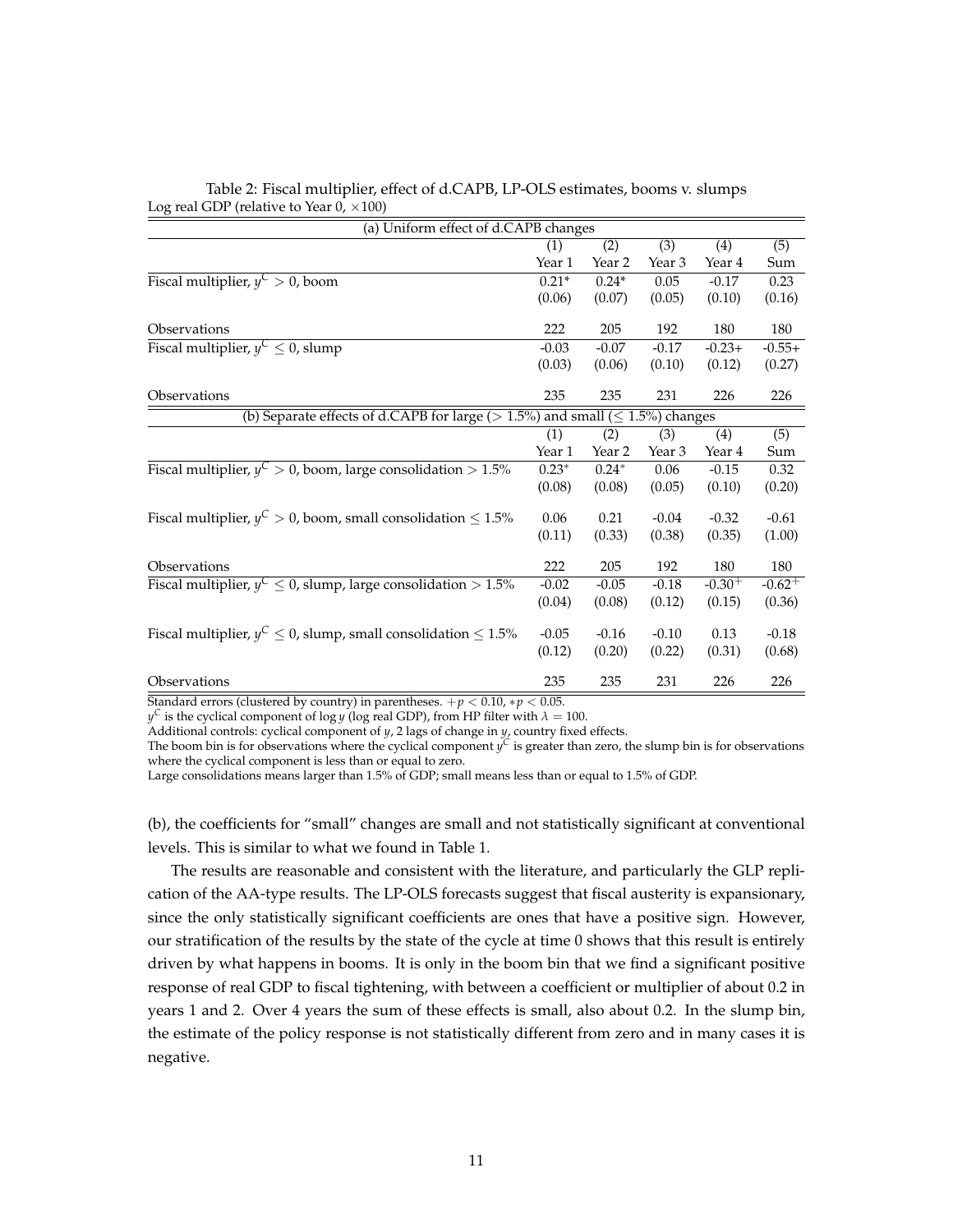### **6 Replicating Contractionary Austerity: LP-IV Results v. IMF**

One widely shared concern with the LP-OLS estimates just discussed is that the policy measure d.CAPB may be highly imperfect for the job. It likely suffers from both measurement error and endogeneity. A recent frank discussion of the measurement problems with this concept is presented by Perotti (2013). Moreover, to disentangle the true cyclical component of this variable from the observed actual level outcome has to rely on modeling assumptions about the sensitivity of taxes and revenues to the cycle — effects which may be only imprecisely estimated, and which may not be stable over time or across countries. If that attempt at purging the cyclical part of the variable still leaves some endogenous variation in d.CAPB, then the implicit assumption of exogeneity needed for a causal estimate and policy analysis would be violated.

One potential solution therefore is to seek a different and more direct measure of underlying fiscal policy change, using the so-called narrative approach (Romer and Romer 1989). This was the arduous strategy adopted by the IMFs GLP study, which went back over 17 OECD countries and estimated the timing and magnitude of fiscal policy shocks on a year by year basis, based on documentary evidence from each country concerning the policies enacted since the 1970s. GLP focused exclusively on fiscal consolidation episodes, where authorities sought to reduce their budget deficit, and they sought events that were not reactions to the contemporaneous or prospective economic conditions, so that they could claim plausible exogeneity. We employ the IMF measures in two ways: much of time we use an indicator of a fiscal treatment (denoted Treatment) which is simply a country-year event binary 0-1 dummy that shows when a consolidation is taking place; the other variable of interest is the IMFs estimate of the magnitude of the consolidation measures in that year as a percent of GDP (denoted Total), and which provides a scaled measure of that year's austerity package.

To bring this IMF approach into our framework, and in a manner consistent with our LP-OLS replication of the AA results, we present in Tables [3,](#page-14-0) [4](#page-14-1) and [5](#page-15-0) some LP-IV estimates which make use of the IMF variables. We reestimate expression [\(4\)](#page-10-1) using the IMF dates of fiscal consolidations as instruments. If the IMF approach is correct and has found truly exogenous shocks to fiscal policy, then it would be a valid instrument for d.CAPB. It would also be a potentially strong instrument: the raw correlation between d.CAPB (year 1 versus year 0) and Treatment (in year 1) is 0.31, and a bivariate regression has an *F*-statistic of 51; the same applies when Treatment is replaced by Total (in year 1). The IMFs narrative variables, if we can assume that they are valid instruments, cannot be described as weak.

We begin by estimating the full sample specification reported in the top panel of Table [1](#page-11-0) using instrumental variables in two ways. First we use the IMF narrative variables on dates of fiscal consolidation as a binary instrument (first row). Second, we use the IMF narrative variables as a continuous variable. That is, directly using the size of the consolidation identified by the IMF as an instrument (second row). The results are reported in Table [3.](#page-14-0)

Strikingly, the message here completely overturns the findings in Table [1.](#page-11-0) This is of course a well known problem, consistent with the pronounced divergence between the AA and IMF results (see GLP). Fiscal consolidation is unambiguously contractionary. Using the sum of coeffi-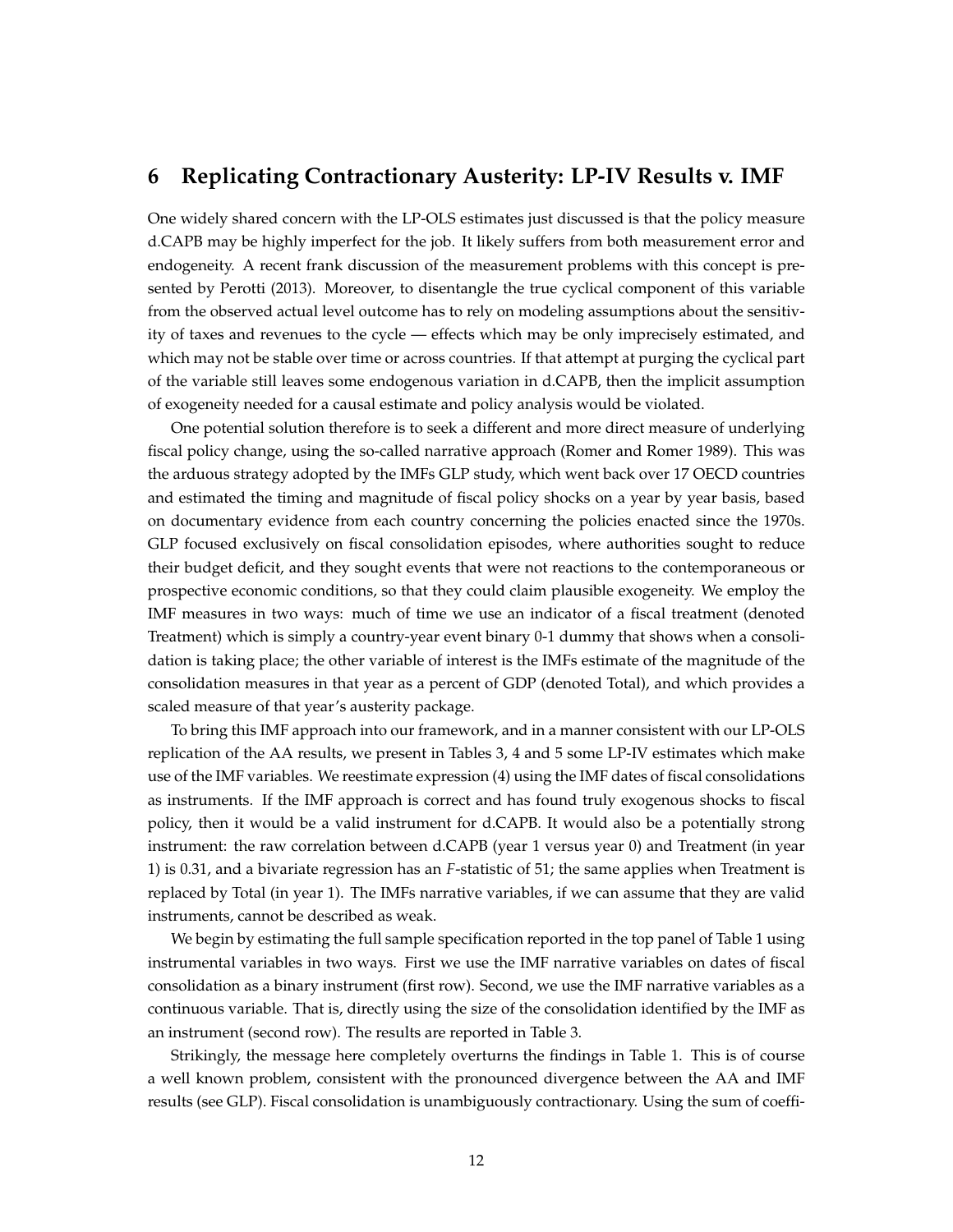<span id="page-14-0"></span>

| Log real GDP (relative to Year 0, $\times$ 100) |          |          |          |          |          |
|-------------------------------------------------|----------|----------|----------|----------|----------|
|                                                 | (1)      | (2)      | (3)      | (4)      | (5)      |
|                                                 | Year 1   | Year 2   | Year 3   | Year 4   | Sum      |
| Fisc multiplier, full sample, binary IV         | $-0.34*$ | $-0.72*$ | $-0.76*$ | $-0.78*$ | $-2.29*$ |
|                                                 | (0.11)   | (0.22)   | (0.24)   | (0.22)   | (0.69)   |
| Fisc multiplier, full sample, continuous IV     | $-0.46*$ | $-0.81*$ | $-0.69*$ | $-0.58*$ | $-2.28*$ |
|                                                 | (0.12)   | (0.22)   | (0.29)   | (0.27)   | (0.81)   |
| <i><b>Observations</b></i>                      | 457      | 440      | 423      | 406      | 406      |

Table 3: Fiscal multiplier, effect of d.CAPB, LP-IV estimates

Standard errors (clustered by country) in parentheses.  $+p < 0.10$ ,  $*p < 0.05$ .

Additional controls: cyclical component of *y*, 2 lags of change in *y*, country fixed effects.

d.CAPB instrumented by IMF fiscal action variable in binary 0-1 form (treatment) in the top panel, and as a continuous variable in the bottom panel.

<span id="page-14-1"></span>Table 4: Fiscal multiplier, effect of d.CAPB, LP-IV estimates (binary IV), booms v. slumps Log real GDP (relative to Year  $0, \times 100$ )

| $\sim$                                  |          |                   |          |                   |          |
|-----------------------------------------|----------|-------------------|----------|-------------------|----------|
|                                         | (1)      | $\left( 2\right)$ | (3)      | $\left( 4\right)$ | (5)      |
|                                         | Year 1   | Year 2            | Year 3   | Year 4            | Sum      |
| Fiscal multiplier, $y^C > 0$ , boom     | $-0.34$  | $-0.32$           | $-0.13$  | $-0.59$           | $-0.87$  |
|                                         | (0.30)   | (0.46)            | (0.47)   | (0.47)            | (1.36)   |
| <i><b>Observations</b></i>              | 222      | 205               | 192      | 180               | 180      |
| Fiscal multiplier, $y^C \leq 0$ , slump | $-0.25+$ | $-0.76*$          | $-0.95*$ | $-0.79*$          | $-2.68*$ |
|                                         | (0.14)   | (0.23)            | (0.29)   | (0.31)            | (0.84)   |
| <i><b>Observations</b></i>              | 235      | 235               | 231      | 226               | 226      |

Standard errors (clustered by country) in parentheses.  $+p < 0.10$ ,  $*p < 0.05$ .

The boom bin is for observations where the cyclical component  $y^C$  is greater than zero, the slump bin is for observations where the cyclical component is less than or equal to zero.

 $y^{\mathsf{C}}$  is the cyclical component of log *y* (log real GDP), from HP filter with  $\lambda=100.$ 

Additional controls: cyclical component of *y*, 2 lags of change in *y*, country fixed effects.

d.CAPB instrumented by IMF fiscal action variable in binary 0-1 form (treatment).

cients reported in column (5) of Table [3,](#page-14-0) for every 1% in fiscal consolidation, the path of real GDP is pushed down by over 0.57 percent each year on average over the four subsequent years. This result is not sensitive to whether the IMF narrative variable is used as a binary or as a continuous instrument.

The previous section broke down the analysis as a function of whether the economy is in a boom or a slump. For completeness and as a check that the IV results in Table [3](#page-14-0) are robust, we reproduce much of the analysis in Table [2](#page-12-0) using instrumental variables based on the binary and the continuous versions of the IMF narrative variable. These results are reported in Tables [4](#page-14-1) and [5](#page-15-0) respectively. Again, the precise choice of IV makes very little difference to the overall message.

The LP-IV responses suggest that austerity is contractionary, since the only statistically significant coefficients here have a negative sign. However, stratification by the state of the cycle shows that this result is now driven by what happens in slumps. It is only in the slump bin that we find a significant negative response of real GDP to fiscal tightening. In Table [4](#page-14-1) we find a coefficient or multiplier of between −0.25 and −0.95 in years 1 to 4. Over 4 years the sum of these effects is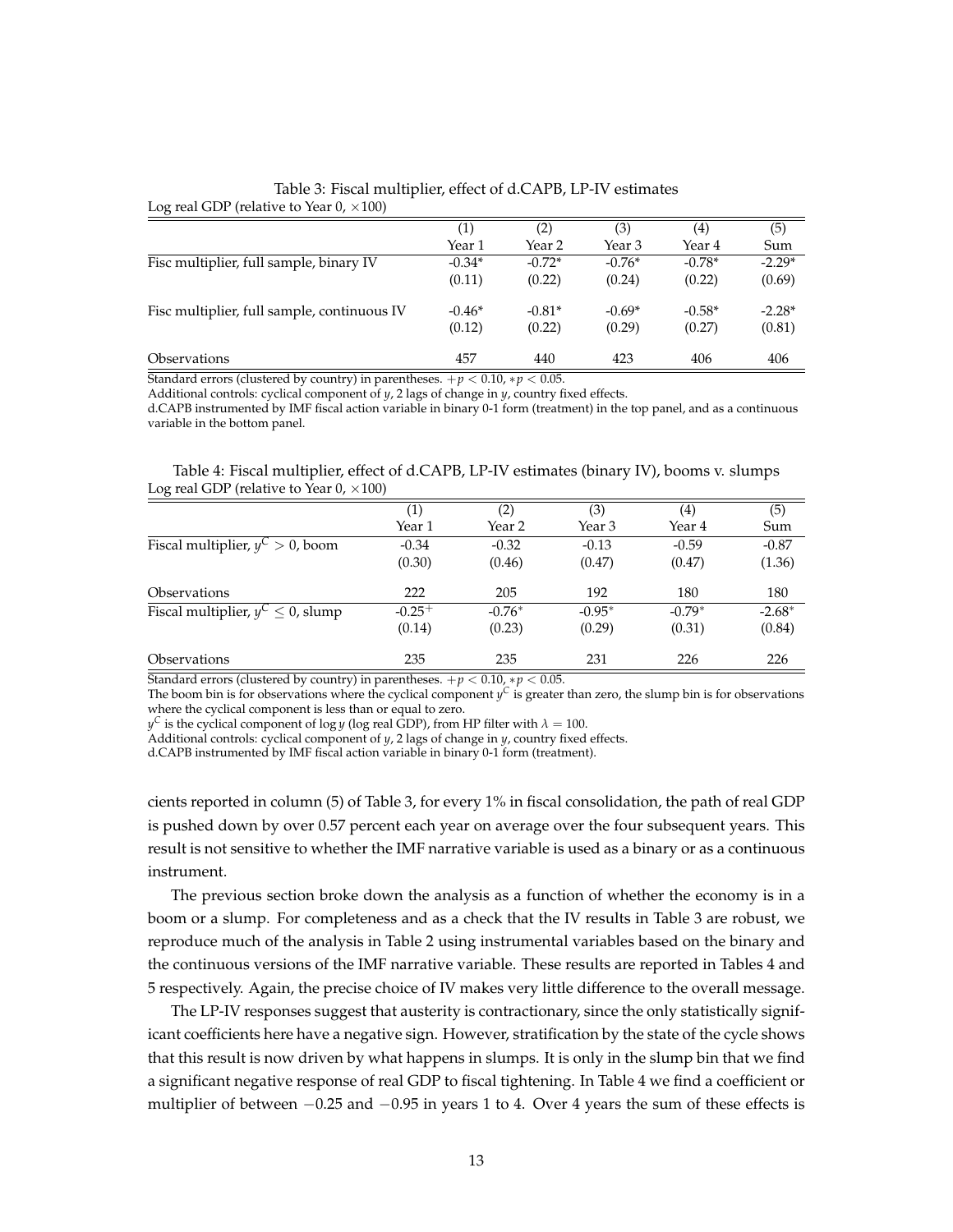| $\sim$                                 |                     |             |          |             |          |
|----------------------------------------|---------------------|-------------|----------|-------------|----------|
|                                        | $\scriptstyle{(1)}$ | (2)         | (3)      | (4)         | (5)      |
|                                        | Year 1              | Year 2      | Year 3   | Year 4      | Sum      |
| Fiscal multiplier, $y^C > 0$ , boom    | $-0.51*$            | $-0.57^{+}$ | $-0.13$  | $-0.39$     | $-1.12$  |
|                                        | (0.26)              | (0.31)      | (0.32)   | (0.43)      | (1.08)   |
| <i><b>Observations</b></i>             | 222                 | 205         | 192      | 180         | 180      |
| Fiscal multiplier, $y^C \le 0$ , slump | $-0.35*$            | $-0.68*$    | $-0.71*$ | $-0.55^{+}$ | $-2.24*$ |
|                                        | (0.15)              | (0.27)      | (0.35)   | (0.31)      | (1.01)   |
| <i><b>Observations</b></i>             | 235                 | 235         | 231      | 226         | 226      |

<span id="page-15-0"></span>Table 5: Fiscal multiplier, effect of d.CAPB, LP-IV estimates (continuous IV), booms v. slumps Log real GDP (relative to Year  $0, \times 100$ )

Standard errors (clustered by country) in parentheses.  $+p < 0.10$ ,  $*p < 0.05$ .

The boom bin is for observations where the cyclical component  $y^C$  is greater than zero, the slump bin is for observations where the cyclical component is less than or equal to zero.

 $y^C$  is the cyclical component of log *y* (log real GDP), from HP filter with  $\lambda = 100$ .

Additional controls: cyclical component of *y*, 2 lags of change in *y*, country fixed effects.

d.CAPB instrumented by IMF fiscal action variable in continuous form (total, in % of GDP).

−2.68, so the average loss for a 1% of GDP fiscal consolidation is to depress the output level by about −0.67% per year over this horizon. Similar conclusions, with slightly smaller impacts, are seen in Table [5,](#page-15-0) where the continuous IV is used, but the results are qualitatively similar.

# **7 Endogenous Austerity: The Fiscal Treatment is not Randomly Allocated**

So far we have briefly replicated the current state of the literature, but this is not entirely pointless. It serves to show that the LP framework can capture different sides of the debate in a uniform empirical design, on a consistent data sample, allowing us to focus on the how differences in estimation and identification assumptions lead to different results. Our work also shows that the LP estimation method makes it very easy to allow for nonlinearity, and do a stratification of the results; here we found significant variations in responses across the two bins, a setup designed to capture variations in the state of the economy from boom to slump. We found that indeed fiscal impacts vary considerably across these states in a manner that is intuitive and not unexpected: the output response to fiscal austerity is less favorable the weaker is the economy. Does this mean Keynes was right?

Before drawing any conclusions, we must push a little further to deal with a nagging but potentially important problem: is the IMF narrative variable a legitimate instrument? Have we identified the causal effect of fiscal consolidations on output? If the IMF's narrative variable can be predicted by controls and those controls are correlated with the outcome, we will have failed to resolve the allocation bias in our estimates. The IMF narrative variable will not truly be the exogenous variable on which to make solid causal inferences about policy impacts. This possible shortcoming of the narrative identification strategy has been noted before in the context of monetary policy (Leeper 1997) and we have the same concern here.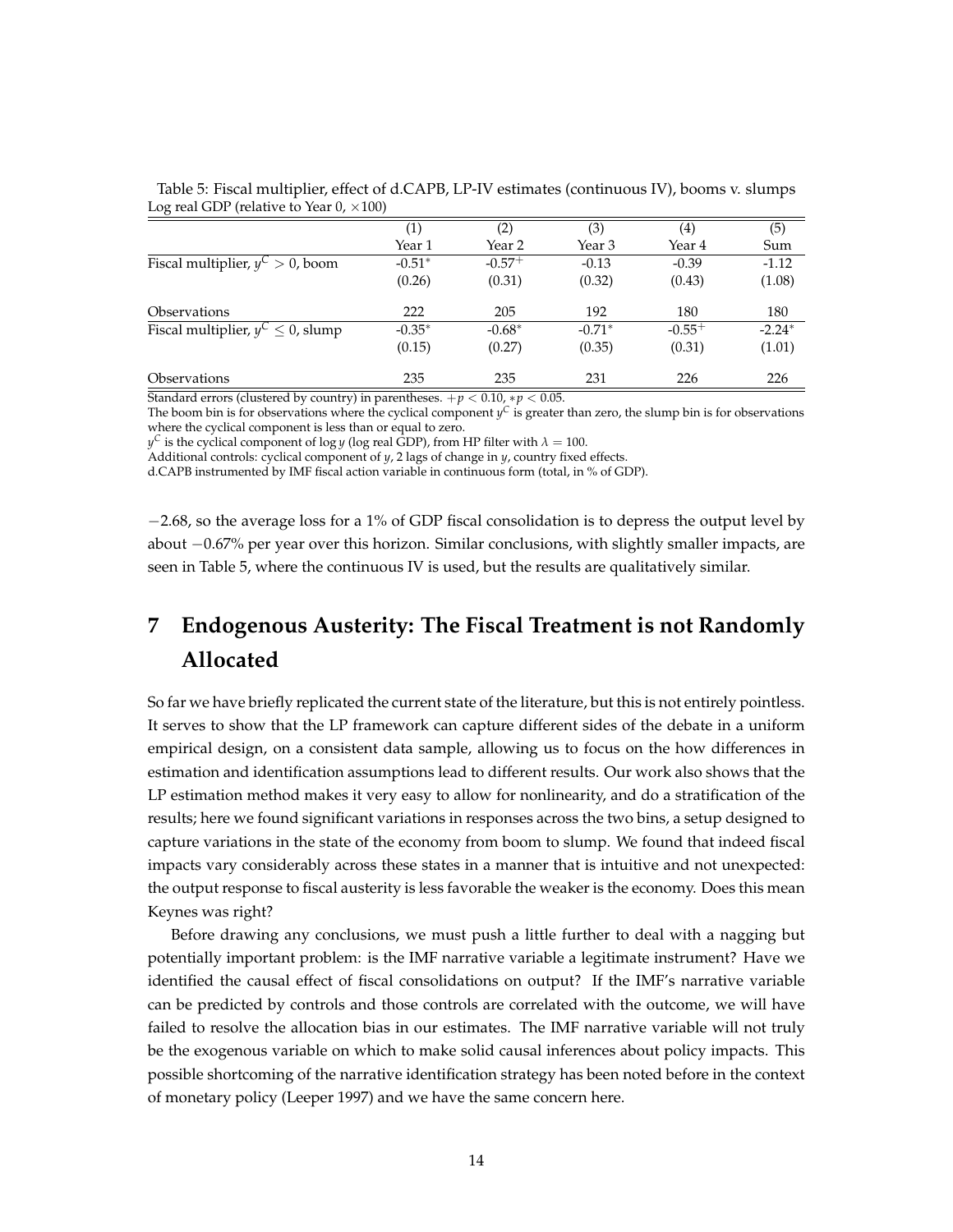<span id="page-16-0"></span>

|                                    | Difference (Treated minus Control) |        |
|------------------------------------|------------------------------------|--------|
| Public debt to GDP ratio           | $0.13*$                            | (0.03) |
| Deviation of log output from trend | $-0.72*$                           | (0.20) |
| Output growth rate                 | $-0.63*$                           | (0.18) |
| Treatment (lagged)                 | $0.56*$                            | (0.04) |
| <i><b>Observations</b></i>         | 491                                |        |

Table 6: Checking for Balance in Treatment and Control Sub-populations

Standard errors in parentheses.  $+p < 0.10$ ;<sup>\*</sup>  $p < 0.05$ 

In the ideal RCT, with treatment and control units allocated randomly, the probability density function of the controls would be the same for each subpopulation — there would be perfect overlap between the two. A simple way to check for this *balance* condition, as it is often referred to in the literature, is to do a simple test of the equality of the means across subpopulations. This is reported in Table [6](#page-16-0) for the four control variables we have entertained in the specification of the LP-OLS and LP-IV models. The results indicate that the null hypothesis is rejected for all of them, strongly suggesting that the IMF narrative dates cannot be considered truly exogenous events.

We go beyond this simple check and next evaluate two additional identification conditions. First, we can check if the outcome is predictable by a set of available controls not yet included in the analysis. To be clear, the original AA and GLP papers do include in their analysis a robustness check that includes other controls. However, the controls they consider are typically related fiscal variables rather than the set of macroeconomic controls we consider here.

In Table [7](#page-16-1) we report the results of such tests by reexamining whether our candidate model in expression [\(4\)](#page-10-1) admits as explanation the following variables: real GDP growth; real private loan growth; CPI inflation; the change in the investment to GDP ratio; the short-term interest rate on government securities (usually 3-months in maturity); the long-term rate on government securities (usually 5-10 year bonds); and the current account to GDP ratio. The first 3 variables are expressed as 100 times the log difference. In all cases, we consider the value of the variable and one lag. The tests are conducted with the 1-period ahead local projection (the equivalent of the corresponding equation in a VAR) using the full sample according to expression [\(4\)](#page-10-1).

<span id="page-16-1"></span>

| Table 7: Omnica Vanabics Explant Output Hactaations |            |             |                 |  |  |
|-----------------------------------------------------|------------|-------------|-----------------|--|--|
|                                                     |            | Model       |                 |  |  |
|                                                     | <b>OLS</b> | IV (binary) | IV (continuous) |  |  |
| Real GDP growth                                     | 0.00       | 0.00        | 0.00            |  |  |
| Real private loan growth                            | 0.22       | 0.29        | 0.39            |  |  |
| CPI Inflation                                       | 0.00       | 0.00        | 0.00            |  |  |
| Change in investment to GDP ratio                   | 0.11       | 0.00        | 0.00            |  |  |
| Short-term interest rate                            | 0.00       | 0.00        | 0.00            |  |  |
| Long-term interest rate                             | 0.00       | 0.00        | 0.00            |  |  |
| Current account to GDP ratio                        | 0.00       | 0.00        | 0.00            |  |  |

Table 7: Omitted Variables Explain Output Fluctuations

*Note*: See text. Entries are the *p*-value of a test of the null hypothesis that the given variable and its lag are irrelevant in determining output given the fiscal treatment. The test is applied to three models. "OLS" refers to the LP responses calculated in Table [2;](#page-12-0) "IV" refers to the LP responses calculated using the binary instrument in Table [4;](#page-14-1) and "IV-Total" refers to the LP responses calculated using the continuous instrument in Table [5](#page-15-0)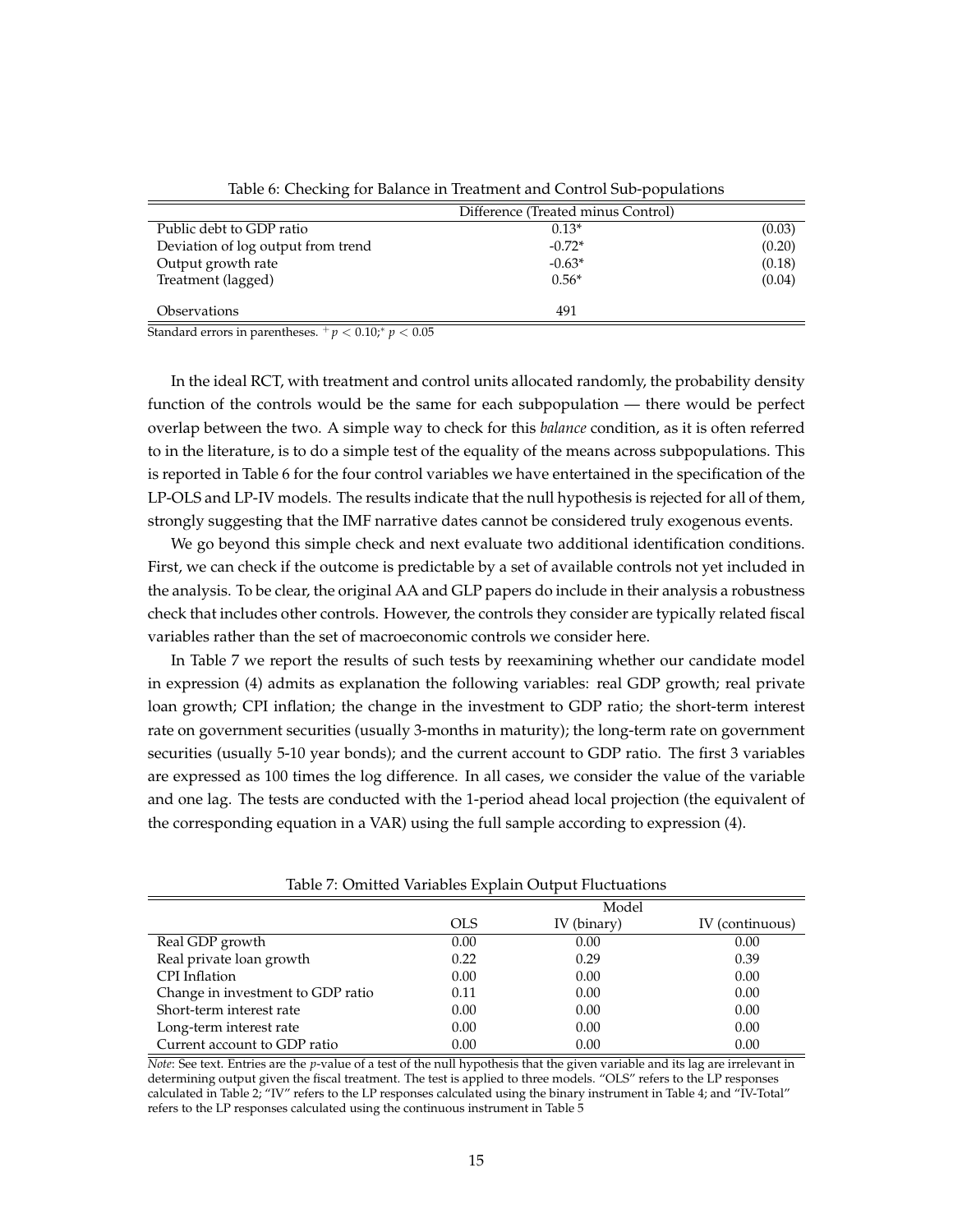<span id="page-17-0"></span>

| Table 8: Fiscal treatment regression, pooled probit estimators (average marginal effects) |           |           |           |            |  |  |
|-------------------------------------------------------------------------------------------|-----------|-----------|-----------|------------|--|--|
| Model                                                                                     | (1)       | (2)       | (3)       | (4)        |  |  |
|                                                                                           | Treatment | Treatment | Treatment | Treatment  |  |  |
|                                                                                           | $(t+1)$   | $(t+1)$   | $(t+1)$   | $(t+1)$    |  |  |
| Public debt/GDP (t)                                                                       | $0.32*$   | $0.27*$   | $0.11+$   | $0.11^{+}$ |  |  |
|                                                                                           | (0.07)    | (0.07)    | (0.06)    | (0.06)     |  |  |
| Cyclical component of $log y$ (t) $(y^C)$                                                 |           | $-0.02*$  | $-0.01$   |            |  |  |
|                                                                                           |           | (0.01)    | (0.01)    |            |  |  |
| Growth rate of output (t)                                                                 |           | $-0.03*$  |           | $-0.02*$   |  |  |
|                                                                                           |           | (0.01)    |           | (0.01)     |  |  |
| Treatment (t)                                                                             |           |           | $0.42*$   | $0.42*$    |  |  |
|                                                                                           |           |           | (0.02)    | (0.02)     |  |  |
| Observations                                                                              | 459       | 459       | 459       | 459        |  |  |
| Predictive ability test, AUC                                                              | 0.61      | 0.65      | 0.81      | 0.82       |  |  |
| s.e.                                                                                      | 0.03      | 0.03      | 0.02      | 0.02       |  |  |

Table 8: Fiscal treatment regression, pooled probit estimators (average marginal effects)

Standard errors in parentheses.  $+p < 0.10$ ,  $*p < 0.05$ .

 $y^{\mathsf{C}}$  is the cyclical component of log *y* (log real GDP), from HP filter with  $\lambda = 100$ .

AUC is the area under the Correct Classification Frontier (null  $=\frac{1}{2}$ ); see text.

The objective is to set a higher bar for the possibly omitted regressors to be significant. Partitioning the sample into the growth bins we used earlier could generate spurious findings since the tests would rely on a smaller sample. Table [7](#page-16-1) reports the *p*-value associated with the joint null that the candidate variable and its lag are not significant. A rejection means that fluctuations in output could be due to reasons other than the fiscal treatment variable. The basic message from the table is clear: most of the excluded controls are highly significant. A cautious interpretation is to view these findings as a source of concern rather than conclusive evidence that the multipliers reported earlier are incorrect.

Next we check for another condition: Do these omitted controls predict fiscal consolidations? Table [8](#page-17-0) shows whether variation in spending levels and outcomes could have been explained by omitted controls, that is, could the IMF binary treatment variable identified by GLP be predicted. The results indicate that we have a reasonable basis for this concern. This is a set of estimated treatment equations, where we use a pooled probit estimator to predict the IMF fiscal consolidation variable in year 1, presumptively announced at year 0, based on state variables at time 0. Table [8](#page-17-0) reports probit estimates. As shown in an appendix, the results are robust to alternative binary classification models such as pooled logit, and fixed-effects probit and logit with controls for global time-varying trends.

Table [8](#page-17-0) shows in column 1 that Treatment is more likely, as expected, when public debt to GDP ratios are high: the coefficient is positive, meaning that governments tend to pursue austerity when they have a debt problem. In column 2 we add  $y^C$  (the cyclical component of y) and the growth rate of *y* to further condition on the state of the economy: when the economy is growing below potential, there is an increase in the likelihood of consolidation. Moreover, austerity is more likely to be pursued when output is growing slower, in stark contrast to what common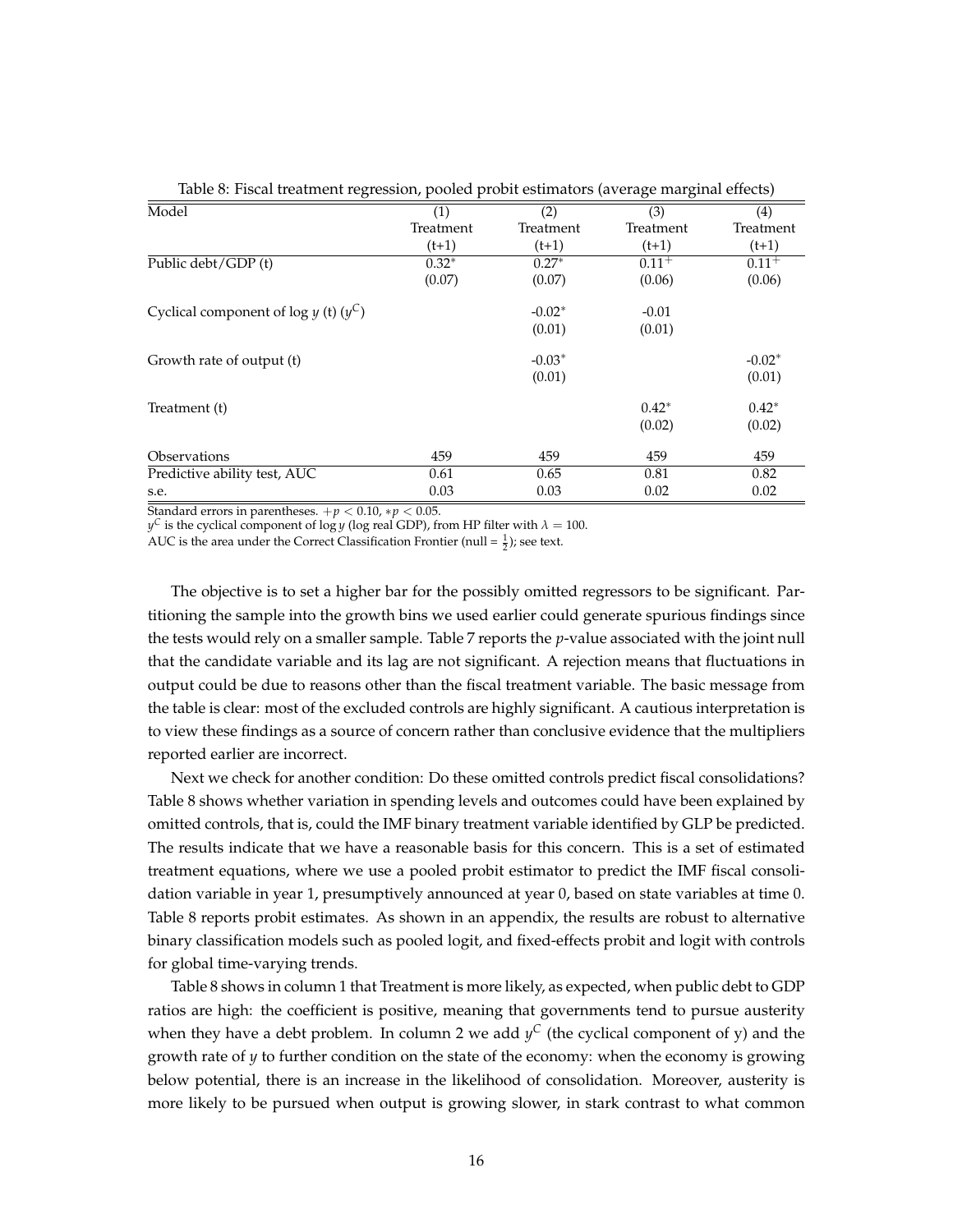

<span id="page-18-0"></span>Figure 1: Correct Classification Frontiers for 4 Probit Treatment Models

*Notes*: See text. The CCF plots all true positive rates  $TP(c)$  and true negative rates  $TN(c)$  for a treatment classifier based the curve, with the reference null uninformative classifier having AUC equal to  $\frac{1}{2}$ . Standard errors in parentheses. on  $I(\hat{p} > c)$ , for all values of the threshold *c*, where  $\hat{p}$  is the fitted value from the probit model. AUC denotes area under

sense might suggest. But this finding is in line with contemporary experience in Europe and the U.K., although all of the sample data we use here are pre-crisis. Thus, the act of engaging in pro-cyclical fiscal policy is not a new-fangled craze but more of a chronic tendency in advanced countries. Finally, columns 3 and 4 add the lag of the dependent variable Treatment and this has a highly significant coefficient: as we know from the raw data series generated by the IMF study, the fiscal consolidation episodes are typically long, drawn-out affairs, so once such a program is started it tends to run for several years. Being in treatment today is thus a good predictor of being in treatment tomorrow. In these last two columns the lagged growth rate rather than the cyclical level of output emerges as the slightly better predictor of treatment.

For further confirmation of the predictive ability of these treatment regressions, Figure [1](#page-18-0) shows the correct classification frontier (CCF) for each of the 4 models in Table [8](#page-17-0) (for details on the CCF, see Jordà and Taylor 2011). Each of these CCF lines plots all true positive rates  $TP(c)$ and true negative rates  $TN(c)$  for a treatment classifier based on  $I(\hat{p} > c)$ , for all values of the threshold *c*, where  $\hat{p}$  is the fitted value from the probit model. If *c* is set to  $-\infty$  then we are at one end of the unit simplex, if *c* is set to  $+\infty$  then we are at the other end of the unit simplex. An uninformative classifier would, as we vary *c*, trace out a CCF along the simplex, and would be no better than a random signal. Informative classifiers generate a CCF that lies above the simplex, and the simplest predictive ability test is whether the area under the curve or AUC exceeds 0.5, a statistic that is asymptotically normal and easy to compute.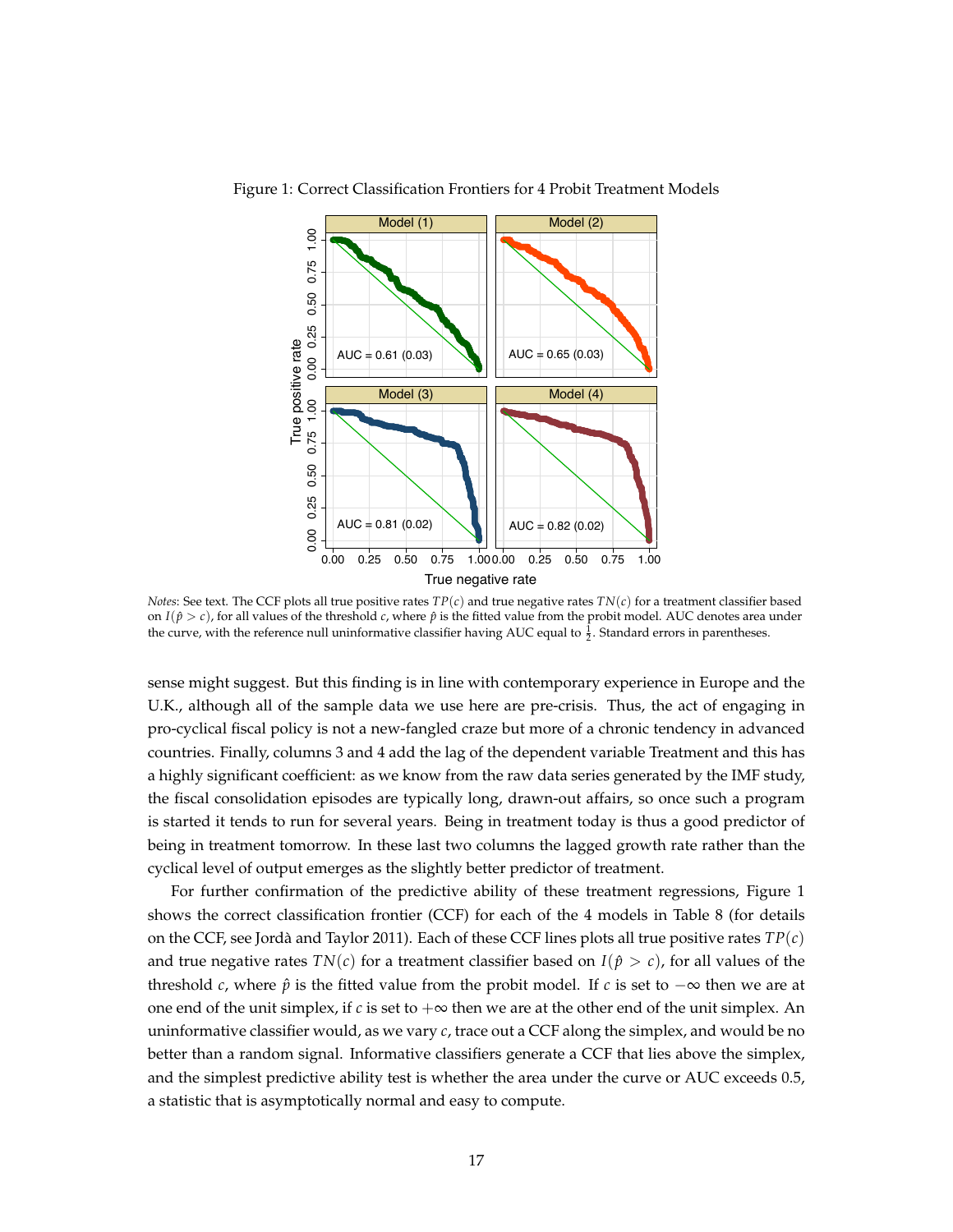The AUC statistics in Table [8](#page-17-0) and the CCF curves in Figure [1](#page-18-0) show that the probits have very good predictive ability, with AUC at best around 0.65 when lagged treatment is omitted (Model 2), and rising to around 0.8 with lagged treatment (Columns 3 and 4), and these AUCs are all significantly different from 0.5.

The key lesson from Table [8](#page-17-0) is simply that the IMF treatment variable has a significant forecastable component. Since the same controls also affect the outcome (see Table [7\)](#page-16-1), together these two findings indicate that there could be substantial bias in estimated responses of the type shown so far in this paper, and in the wider literature. The question, then, is how to deal with this problem. The remainder of this paper provides one answer.

#### **8 Average Treatment Effects for Macroeconomics**

Based on the results reported so far, proper identification of the causal effects of fiscal consolidation remains elusive. In this section we turn our attention to the principles behind medical experimental designs to try to make some headway. It is often hard for empirical designs to guarantee that the allocation of treatment, by those actually designated to make that "policy" choice, will remain unaffected by the characteristics of the treated. Alternation, as in the 1809 bloodletting trial, was the first step round this, but by the twentieth century it was known that this design could be polluted by those administering trials. For example, there could be a temptation to ensure that healthier patients, with a better chance of recovery, get a shot at some potential miracle drug. If best practice randomization is properly followed, an average treatment effect (ATE) will be unbiased. But many tests for drugs and therapies cannot guarantee these ideal conditions. The world of policy and macroeconomics is similarly imperfect and it is well understood that policy endogeneity creates a risk of allocation bias.

The hypothetical Figure [2](#page-20-0) displays the perils of allocation bias with a simple bivariate example using one covariate for illustration. The vertical axis is an outcome, here future output relative to today; the horizontal axis is an observable, here the output gap today, which is assumed to be predictive for whether treatment (fiscal consolidation) is implemented or not. In general, the observable could be a vector of variables. Here high output gap, or a depressed economy, is associated with austerity treatment, as in our probit. But the output gap may also be correlated with the short-run outcome, e.g., because of convergence to the long run output trend. In this setup, direct comparison of the sample means of the two populations, treated versus control, would suggest that fiscal consolidations are expansionary. Of course, this is a result of the positive association between the outcome and the observable and nothing to do with the effectiveness of the treatment, which in reality is contractionary. The example is similar to the observation that individuals with high blood pressure tend to have cardiovascular disease. We would not therefore conclude that statins (which are usually taken by those with high blood pressure) cause cardiovascular disease.

IPW-based methods like AJK and our LP-IPWRA are based on a propensity score model. Inverse weighting can be seen as a form of matching, and indeed a form of matching applied to the problem of unobserved potential outcomes — that is, a type of missing data problem.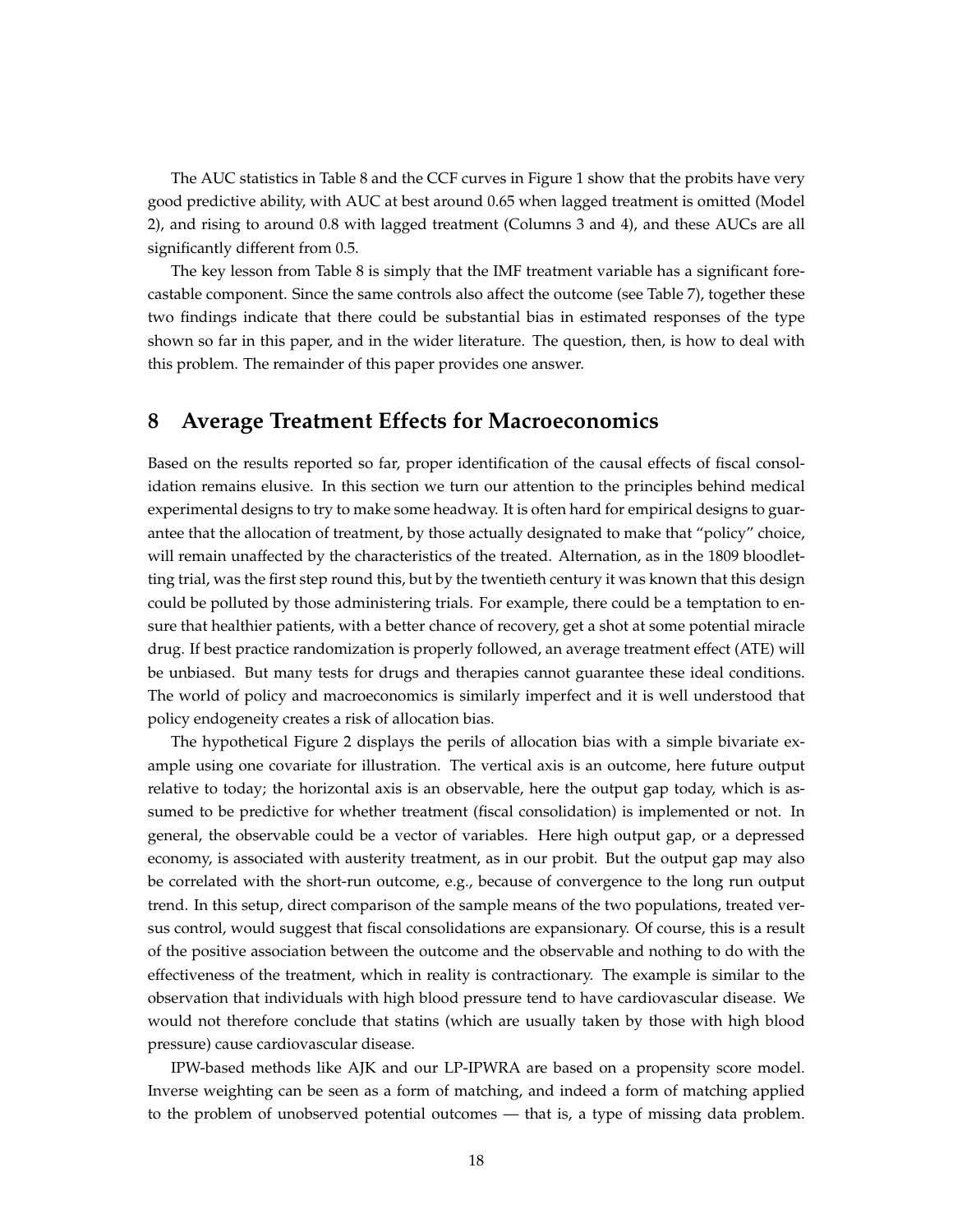

<span id="page-20-0"></span>Figure 2: An Example of Allocation Bias and the IPW Estimator

**Observable:** *w* **(e.g., output gap today)**

*Notes*: See text. The shaded teardrop shapes indicate the hypothetical observed distributions under treatment and control, and the relationship to the observable *w*. The response of the outcome *y* (future output) depends positively on the observable, as assumed in the example. Treatment also depends positively on the observable, and treatment adversely affects the outcome. Points 1 and 2 depict the unweighted treatment and control means. Points 3 and 4 depict the re-weighted treatment and control means. The inverse probability weights are illustrated by the unshaded ellipse. The naive unweighted ATE estimator, the difference in means, is  $y_1 - y_2$ . The IPW estimator is  $y_3 - y_4$ .

This is depicted in Figure [2](#page-20-0) by the difference between the teardrop shapes (showing the lack of covariate balance in the observed data) and the ellipses (the reweighted data display a similarly balanced set of covariate distributions). Notice that in that figure, the sample means calculated with the weighting (points 3 and 4) suggest that consolidations tend to have a negative effect on the outcome, not positive as one would infer from the unweighted means (points 1 and 2). In the statins example, some individuals with high blood pressure do not take statins while others with relatively low blood pressure do take them. Out of the two populations, these individuals' intake of statins is similar to that in a randomized trial and provide the best basis to evaluate the effect of statins on cardiovascular disease.

Inverse weighting is clearly not the only possible solution to the problem of endogenous treatment. The previous section suggests that the dates of fiscal consolidations identified by GLP are predictable by observable characteristics of economies prior to consolidation. Hernandez De Cos ´ and Moral-Benito (2012) have arrived at a similar conclusion. Their proposed solution to the lack of exogeneity problem is to use an instrumental variable approach. Instruments rely on data for pre-determined controls and on past consolidations. Since data on pre-determined controls already appear in the specification of previous studies (AA, GLP, etc.), the key question is whether past consolidation data predict current consolidation episodes. Fixed-effect panel estimation already takes into account heterogeneity in the unconditional probability of consolidation across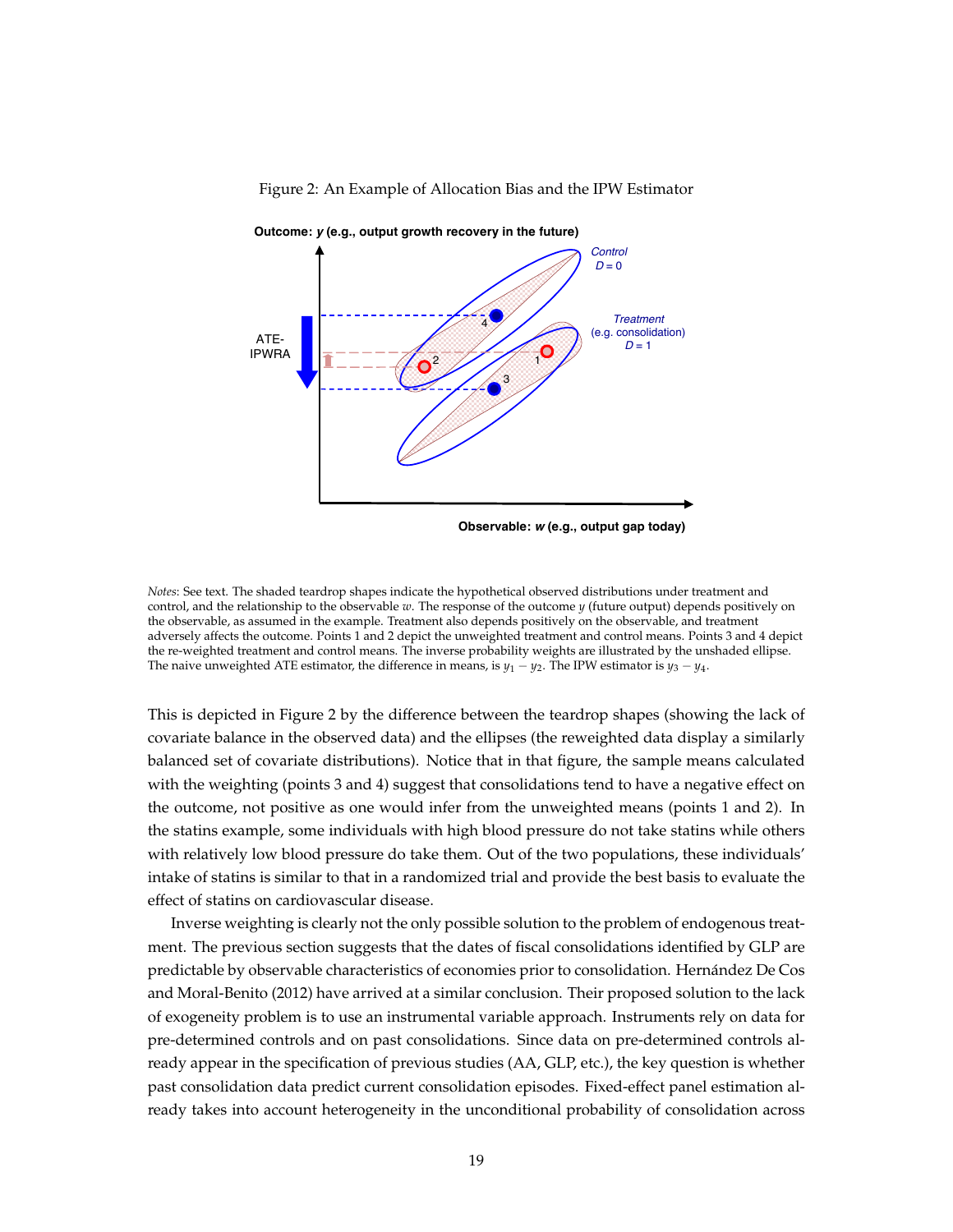countries. Take Australia as an example. It is unlikely that the consolidation observed in 1985 helps determine the likelihood of consolidation in year 1994 beyond the observation that Australia may consolidate more or less often than the typical country (already captured by the fixed effect). There may be little gained from the point of view of strengthening the identification.

## **9 Estimator of Average Treatment Effects**

Absent credible instruments, what is the best empirical way forward? Although the technique is relatively new to macroeconomics, matching estimators using inverse propensity score weighting have been frequently applied in cross-sectional data in applied microeconomics. Matching methods more generally constitute a benchmark within the medical research literature when trials are suspected of being contaminated by allocation bias. The provenance of the new LP-IPWRA method is thus well established. Here we present the mechanics of the approach. The estimated path can be seen as an analog to the well worn notion of the structural impulse response. Or, as here, it can be used as another way of estimating a set of local projections at different horizons. The probability of fiscal consolidation is the key policy intervention we want to investigate.

We use the same notation that we introduced in section [4,](#page-8-0) thus referring to outcomes as *y<sup>t</sup>* , the policy variable as  $D_t$ , which now is allowed to take only a two discrete values  $d_1$  and  $d_0$ , and the vector  $w_t$ , which collects all information on predetermined outcomes and controls relevant in explaining the policy variable  $D_t = D(w_t, \psi, \varepsilon_t)$ . We keep the discussion simple by setting aside notation that refers to the panel dimension of the analysis.

Recall that the critical assumption is the conditional ignorability or selection-on-observables condition [\(1\)](#page-9-0), repeated here for convenience:

$$
(y_{t,h}^{\psi}(d_j) - y_t) \perp D_t | w_t; \psi
$$
 for all  $h \ge 0$ , for  $d_1, d_0$  and for all  $\psi \in \Psi$ .

The average policy response, conditional on  $w_t$  in terms of observable data, is:

$$
E [(y_{t,h}(d_1) - y_t) - (y_{t,h}(d_0) - y_t)|w_t] =
$$
\n
$$
E [y_{t,h} - y_t|D_t = d_1; w_t] - E [y_{t,h} - y_t|D_t = d_0; w_t], \quad \text{for all } h = 0, ..., H,
$$
\n(5)

where it is assumed that the policy environment characterized by  $\psi \in \Psi$  remains constant. Recall that  $d_1$  refers to the policy intervention and  $d_0$  refers to a policy benchmark (for example, no consolidation). Estimation of these conditional expectations can be simplified considerably when a model for the policy variable *D<sup>t</sup>* is available.

Angrist and Kuersteiner (2004, 2011) refer to the predicted value from such a policy model the *policy propensity score*. The policy propensity score acts as a dimension-reduction device and is meant to ensure the estimation of the policy response (the average treatment effect in the microeconomics parlance) is consistent under the main assumption. Ideally, any predictor of policy should be included, regardless of whether that predictor is a fundamental variable in a macroe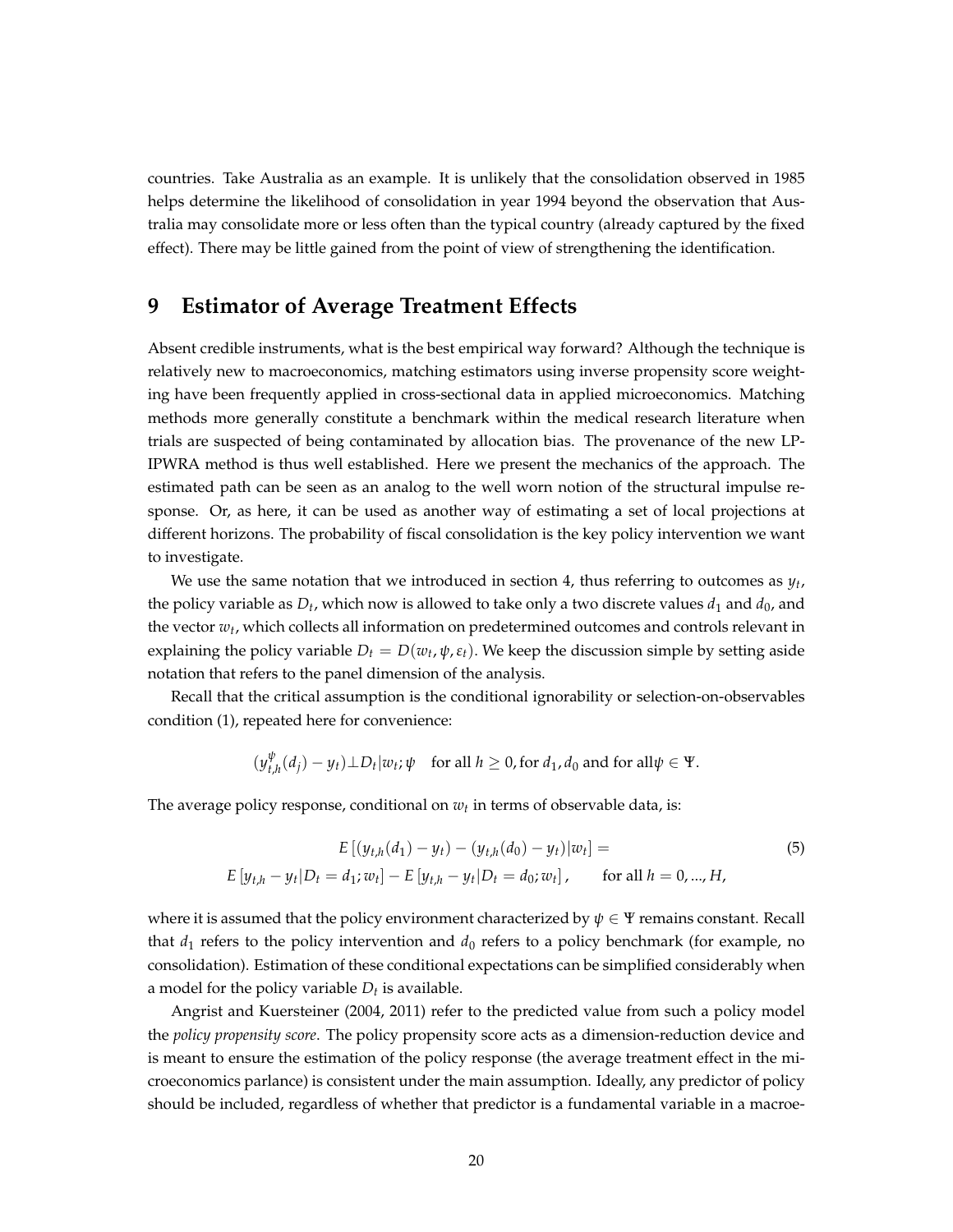conomic model. The probit results reported in Table [8](#page-17-0) can be seen as candidate estimates of this policy propensity score. We will instead construct the policy propensity score using a richer specification that includes all the controls used in Table [7.](#page-16-1)

Denote the policy propensity score  $P(D_t = d_j | w_t) = p^j(w_t, \psi)$  for  $j = 1, 0$ . Clearly  $p^1(w_t, \psi) = p^j(w_t, \psi)$ 1 − *p* 0 (*w<sup>t</sup>* , *ψ*). Using the selection-on-observables condition in expression [\(1\)](#page-9-0) shown earlier, then

$$
E [(y_{t,h} - y_t) \mathbf{1} \{D_t = d_j\} | w_t] = E [(y_{t,h}(d_j) - y_t) | w_t] p^j (w_t, \psi) \quad \text{for } j = 1, 0. \tag{6}
$$

Solving for  $E[(y_{t,h}(d_j) - y_t)|w_t]$  and integrating over  $w_t$  then the policy response parameter of interest can be calculated as

<span id="page-22-0"></span>
$$
\theta^{h} = E\left[\left(y_{t,h}(d_{1}) - y_{t}\right) - \left(y_{t,h}(d_{0}) - y_{t}\right)\right] = E\left[\left(y_{t,h} - y_{t}\right)\left(\frac{\mathbf{1}\{D_{t} = d_{1}\}}{p^{1}(w_{t}, \psi)} - \frac{\mathbf{1}\{D_{t} = d_{0}\}}{p^{0}(w_{t}, \psi)}\right)\right](7)
$$
\n
$$
\text{for } d_{1}, d_{0} \text{ and all } h = 0, ..., H.
$$

Under standard regularity conditions detailed in AJK, an estimate of expression [\(7\)](#page-22-0) can be obtained using the equivalent sample moment:

<span id="page-22-1"></span>
$$
\widehat{\theta}^h = \frac{1}{T} \sum_{t=h+1}^T \frac{(y_{t+h} - y_t) \mathbf{1} \{ D_t = d_1 \}}{\widehat{p}^1(w_t, \psi)} - \frac{1}{T} \sum_{t=l+1}^T \frac{(y_{t+h} - y_t) \mathbf{1} \{ D_t = d_0 \}}{\widehat{p}^0(w_t, \psi)};
$$
\n(8)

\nfor all  $h = 0, ..., H$ .

That is, using a first-stage estimate of the policy propensity score,  $\hat{p}^1(w_t, \psi)$ , then the dynamic response of the outcome variable  $y_{t+h} - y_t$  observed *h* periods after intervention  $d_1$ , which took place at time *t*, can be simply computed as a weighted sample average as shown in expression [\(8\)](#page-22-1). AJK collect the  $\hat{\theta}_h$  into a large vector for all  $h = 0, ..., H$  and estimate all the relevant responses jointly using a minimum distance expression that facilitates derivation of the appropriate standard errors given first stage estimation uncertainty of the propensity score.

The theory of Robins, Rotnitzky and Zhao (1994) suggests that IPW semi-parametric regression adjusted estimation is the most efficient within its class. Hence, consider the natural extension of the ATE estimator in expression [\(8\)](#page-22-1) and the LP framework in expression [\(4\)](#page-10-1). Begin by defining the following auxiliary weighting variables:

$$
\widehat{\delta}_t = \left(\frac{\mathbf{1}\{D_t = d_1\}}{\widehat{p}^1(w_t, \psi)} - \frac{\mathbf{1}\{D_t = d_0\}}{\widehat{p}^0(w_t, \psi)}\right),\tag{9}
$$

$$
\widehat{\phi}_t = \left(\frac{\mathbf{1}\{D_t = d_1\} - \widehat{p}^1(w_t, \psi)}{\widehat{p}^1(w_t, \psi)} - \frac{\mathbf{1}\{D_t = d_0\} - \widehat{p}^0(w_t, \psi)}{\widehat{p}^0(w_t, \psi)}\right). \tag{10}
$$

Then, expression [\(8\)](#page-22-1) can be rewritten as:

<span id="page-22-2"></span>
$$
\widehat{\theta}^h = \sum_{t=h+1}^T \left[ (y_{t+h} - y_t) \widehat{\delta}_t \right].
$$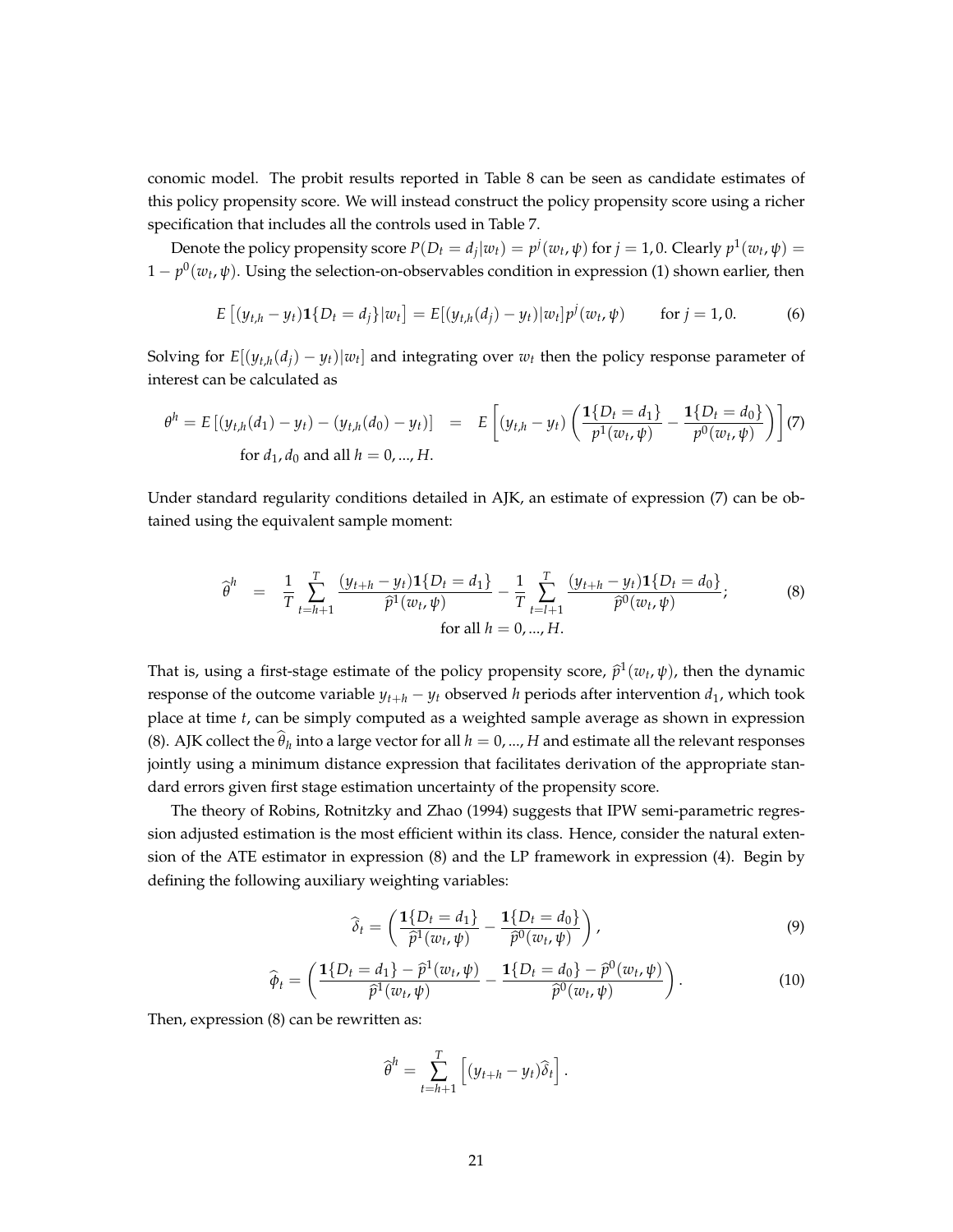Instead, the LP-IPWRA estimator can be obtained from:

$$
\widehat{\boldsymbol{\theta}}^h = \sum_{t=h+1}^T \left[ (y_{t+h} - y_t) \widehat{\delta}_t - \widehat{\boldsymbol{\phi}}_t m(w_t, \gamma^h) \right], \tag{11}
$$

where  $m(w_t, \gamma^h)$  in general is a semi-parametric estimator of the conditional mean model but in our analysis is simply a local projection such as that given by expression [\(4\)](#page-10-1).

This LP-IPWRA specification is equivalent to the LP-OLS specification based on weights b*δ<sup>t</sup>* and  $\phi_t$ . As mentioned earlier, the estimator in [\(11\)](#page-22-2) falls into the class of *doubly robust* estimators (see, e.g. Imbens, 1994; Lunceford and Davidian, 2004; and Kreif et al. 2011). The general intuition behind the estimator is to use the regression model as a way to "predict" the unobserved potential outcomes. The reweighing  $\phi_t$  ensures that these predictions are appropriately weighted to match the size of the two subpopulations. When the conditional mean is correctly specified, the regression term in expression [\(11\)](#page-22-2) improves efficiency. When it is not, the estimator will still be consistent if the propensity score model is correctly specified. Vice versa, if the propensity score model is misspecified but the regression model is correct, the estimate of the ATE will still be consistent. Hence the "doubly robust" label attached to such methods.

# **10 Contractionary Austerity Revisited: Estimates of the Average Effect of Fiscal Consolidations**

This section presents LP-IPWRA estimates of the ATE of fiscal consolidations. We allow for endogenous treatment and allocation bias using inverse probability weighting. The propensity score is based on a probit model that extends the set of controls used in Table [8](#page-17-0) with the current and lagged values of the controls in Table [7.](#page-16-1) The probit also includes country-fixed effects. Although we do not report the coefficient estimates of this more saturated model, it is worth mentioning that the AUC is now 0.86. Figure [3](#page-24-0) provides smooth kernel density estimates of the distribution of the propensity score for the treated and control units to check for *overlap*. One way to think of overlap is to consider the ideal RCT. The empirical distributions of the propensity score for treated and control units would be uniform and identical to each other. At the other extreme, suppose that treatment is allocated mechanically on the basis of controls. Then the distribution of treated units would spike at one and be zero elsewhere, and the distribution of control units would spike at zero and be zero elsewhere. Despite the high AUC, the figure indicates considerable overlap between the distributions, which helps properly identify the ATE. However, the figure also indicates that there are some observations likely to get very high weights. Specifically, there are control units whose propensity score is near zero and hence get weights in excess of 10. As a robustness check, we follow the literature (see e.g. Cole and Hernan, 2008) in truncating the maximum weights in the IPW to 10. We report these results below.

Using the more saturated probit, we then estimate cumulated responses and their sum to the 4 year horizon as before. Our indicator of a fiscal consolidation is the narrative IMF indicator, the Treatment variable. Since Treatment is binary, we are estimating average effects only. However,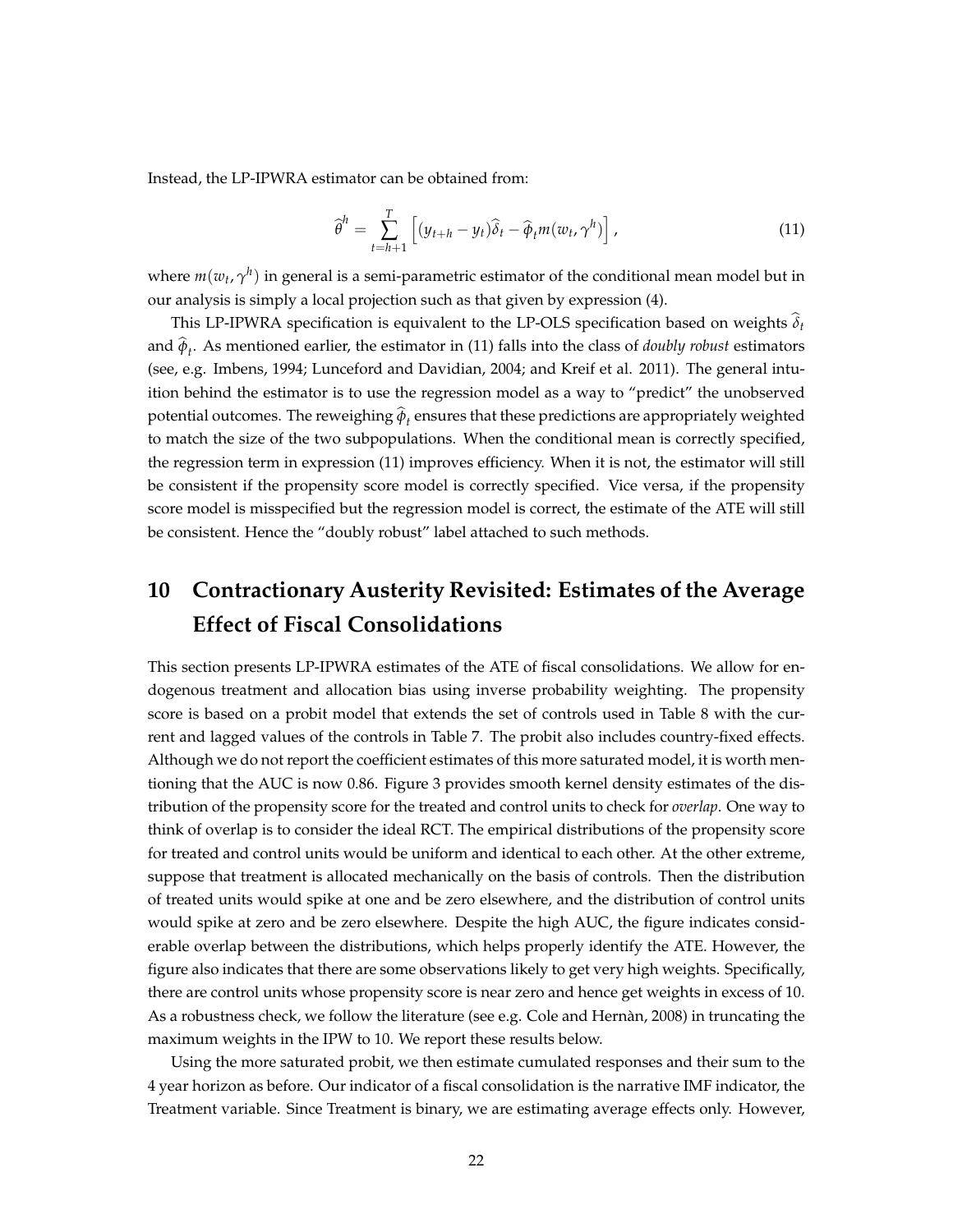

<span id="page-24-0"></span>Figure 3: Overlap Check: Empirical Distribution of Treatment Propensity Score

*Notes*: See text. The propensity score is estimated using the saturated probit specification discussed in the text, which includes country fixed effects. The figure displays the predicted probabilities of treatment with a dashed line for the treatment observations and with a solid line for the control observations.

coincidentally, the average treatment size (or dose) is equal to 1 percent of GDP in these data (the exact value is 0.97, with a standard deviation of 0.90, with no statistically significant difference between booms and slumps), so the interpretation of these responses is directly comparable to a conventional multiplier, with only a small upscaling (of  $1/0.97$ ) for strict accuracy.

We begin by discussing Table [9,](#page-25-0) which is the counterpart to Tables [1](#page-11-0) and [3.](#page-14-0) That is, we estimate average treatment effects of fiscal consolidation using the IMF narrative binary indicator as our treatment variable, using the full sample (no binning) and using propensity score estimates based on the saturated probit described earlier. Both the probit and the ATE include country-fixed effects. Table [9](#page-25-0) is organized into two rows. The first row reports the raw results whereas the second row reports the results when the inverse probability weights are capped at a maximum value of 10 (a robustness check). The results that are very similar to those reported in Table [3;](#page-14-0) our LP-IPWRA estimate is a sum effect of −2.08<sup>∗</sup> over 4 years, that is, a real GDP decline of about 0.52% per 1% fiscal consolidation.

Next we explore the same partition of the data into bins according to whether output is above or below trend that we have used in earlier sections to provide a more granular view of these results. Table [10](#page-25-1) presents LP-IPWRA estimates with truncated weights for robustness, based on the same saturated policy propensity score probit model just described above. The results show that Treatment has negative but marginally significant effects in the boom bin, and has significant negative effects in the slump bin. This evidence adds more caution to our earlier results. Summed over 4 years, the LP-IPWRA effects are −1.13+ in the boom, and −2.48\* in the slump.

Table [11](#page-26-0) sums up based on the cumulative effects over 4 years estimated with our three methods. Using OLS we would walk away believing in expansionary austerity, although with no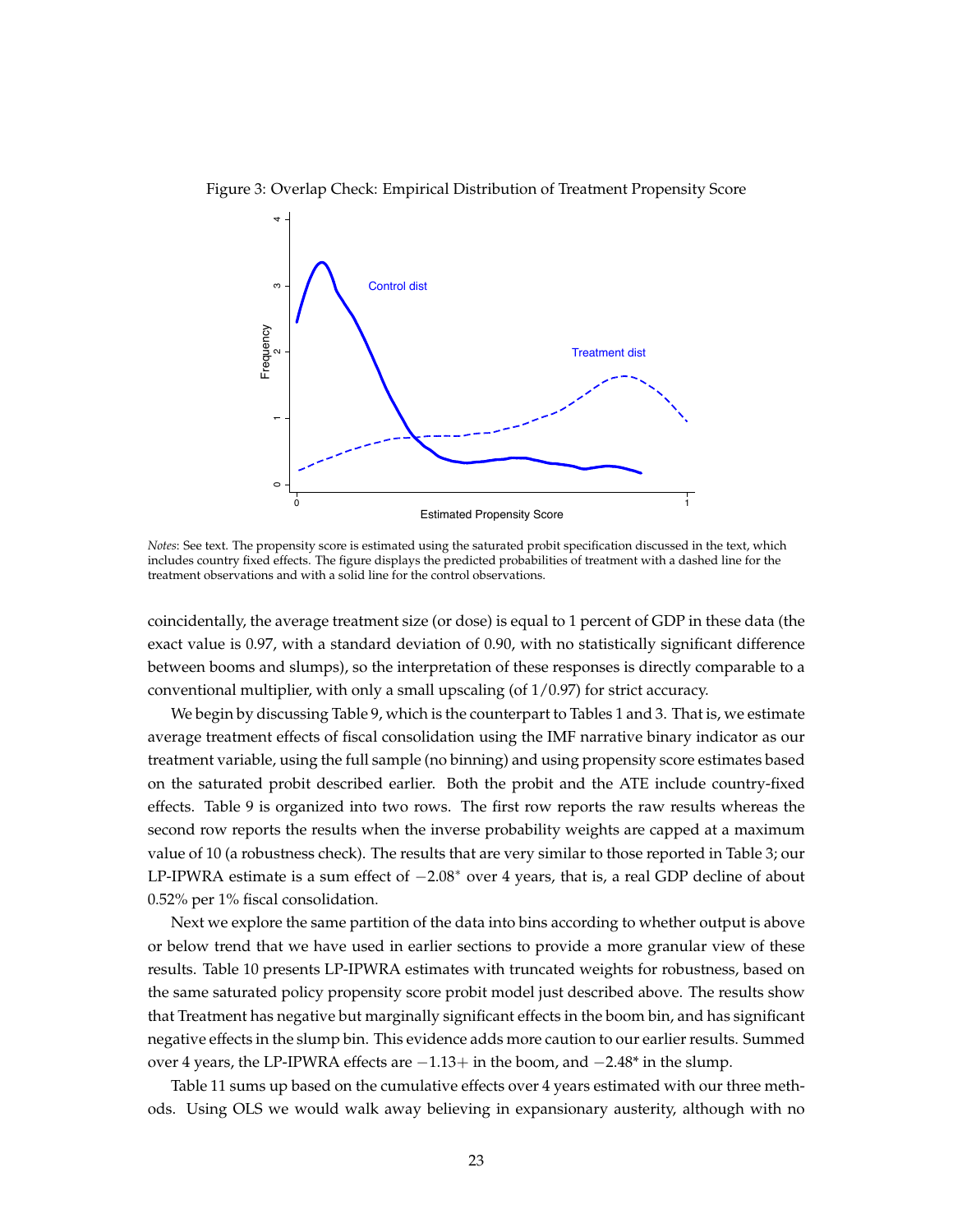|                                  | $\left( 1\right)$ | (2)      | (3)      | (4)      | (5)      |
|----------------------------------|-------------------|----------|----------|----------|----------|
|                                  | Year 1            | Year 2   | Year 3   | Year 4   | Sum      |
| Fiscal ATE, unrestricted weights | $-0.21+$          | $-0.62*$ | $-0.63*$ | $-0.74*$ | $-2.08*$ |
|                                  | (0.12)            | (0.16)   | (0.18)   | (0.21)   | (0.52)   |
| Fiscal ATE, truncated weights    | $-0.17$           | $-0.55*$ | $-0.61*$ | $-0.88*$ | $-2.08*$ |
|                                  | (0.14)            | (0.19)   | (0.18)   | (0.25)   | (0.52)   |
| <i><b>Observations</b></i>       | 457               | 440      | 423      | 406      | 406      |

<span id="page-25-0"></span>Table 9: Average treatment effect of fiscal consolidation, LP-IPWRA estimates Log real GDP (relative to Year  $0. \times 100$ )

Standard errors (robust sandwich) in parentheses.  $+p < 0.10$ ,  $*p < 0.05$ .

Additional controls: cyclical component of *y*, 2 lags of change in *y*, country fixed effects.

 $y^C$  is the cyclical component of log *y* (log real GDP), from HP filter with  $\lambda = 100$ .

Specification includes country fixed effects in the propensity score and in the ATE calculation. "Unrestricted weights" refers to LP-IPWRA estimates that impose no restrictions on the weights of the propensity score. "Truncated weights" refers to the LP-IPWRA estimates where the maximum weight is truncated at 10.

<span id="page-25-1"></span>Table 10: Average treatment effect of fiscal consolidation, LP-IPWRA estimates, booms v. slumps Log real GDP (relative to Year 0,  $\times$ 100). Truncated weights for robustness.

|                               | $\left( 1\right)$ | (2)      | (3)      | (4)      | (5)      |
|-------------------------------|-------------------|----------|----------|----------|----------|
|                               | Year 1            | Year 2   | Year 3   | Year 4   | Sum      |
| Fiscal ATE, $y^C > 0$ , boom  | $-0.15$           | $-0.42+$ | $-0.20$  | $-0.63*$ | $-1.13+$ |
|                               | (0.14)            | (0.22)   | (0.25)   | (0.28)   | (0.69)   |
| Fiscal ATE, $y^C < 0$ , slump | $-0.19$           | $-0.69*$ | $-0.89*$ | $-0.60*$ | $-2.48*$ |
|                               | (0.14)            | (0.17)   | (0.19)   | (0.25)   | (0.58)   |
| <i><b>Observations</b></i>    | 457               | 440      | 423      | 406      | 406      |

Standard errors (robust sandwich) in parentheses.  $+p < 0.10$ ,  $*p < 0.05$ .

Additional controls: cyclical component of *y*, 2 lags of change in *y*, country fixed effects.

 $y^C$  is the cyclical component of log *y* (log real GDP), from HP filter with  $\lambda = 100$ .

Specification includes country fixed effects in the propensity score and in the ATE calculation.

The boom bin is for observations where the cyclical component  $y^C$  is greater than zero, the slump bin is for observations where the cyclical component is less than or equal to zero.

effect when the economy is in a slump. Using the "narrative" IV we would walk away believing in contractionary austerity, but only when the economy is in a slump. Using the IPWRA method we find stronger evidence of contractionary austerity in slumps, where our estimates are more precisely estimated, but also to some extent even in booms, where the point estimates are larger and verging on statistical significance.

Our results underscore that austerity tends to be painful, but that timing matters: the least painful fiscal consolidations, from a growth and hence budgetary perspective, will tend to be those launched from a position of strength, that is, in the boom not the slump. This would seem to require moderately wise policymaking and/or fiscal regimes (councils, rules, etc.), not to mention an ability to stay below any debt limit so as to maintain capital market access to permit smoothing. Of course, history suggests that the presence of such wisdom and institutions cannot be assumed; unfortunate as this may be in most respects, we can see how misguided experiments can at least provide empiricists like us with helpful identification.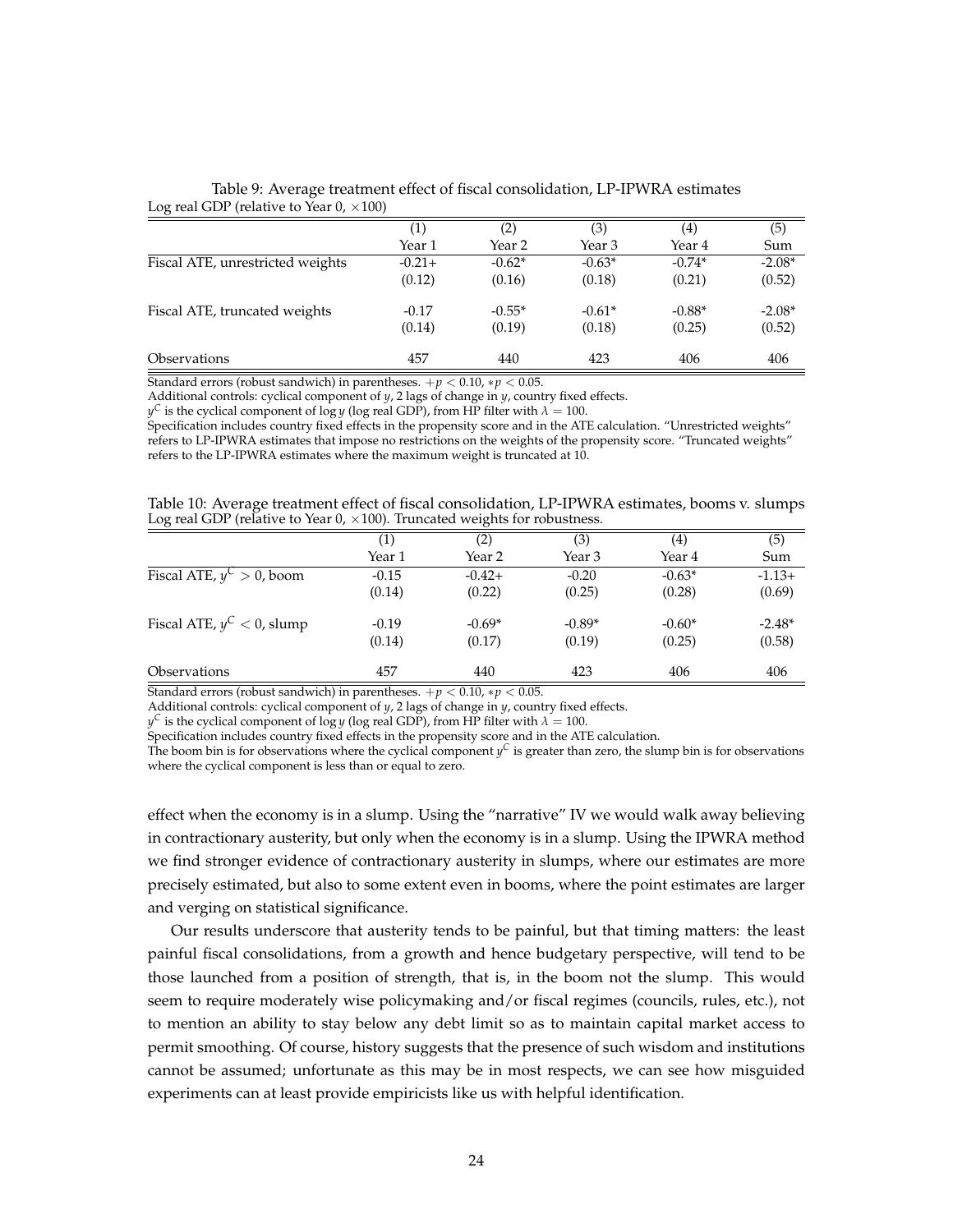<span id="page-26-0"></span>

| racie III cammany of Resales. Expansionally of Contractionally frastefly: |                      |                   |                               |  |  |  |
|---------------------------------------------------------------------------|----------------------|-------------------|-------------------------------|--|--|--|
| Estimation method                                                         | LP-OLS               | LP-IV             | LP-IPWRA                      |  |  |  |
| Fiscal variable                                                           | AA Change            | AA Change         | IMF GLP consolidation         |  |  |  |
|                                                                           | in CAPB              | in CAPB           | indicator                     |  |  |  |
|                                                                           | continuous           | continuous        | binary (ATE)                  |  |  |  |
| Control                                                                   | none                 | instrumented by   | inverse propensity score      |  |  |  |
| for endogeneity                                                           |                      | IMF consolidation | for IMF indicator &           |  |  |  |
|                                                                           |                      | indicator         | regression adjustment (IPWRA) |  |  |  |
| Booms                                                                     | mildly expansionary* | no effect         | mildly contractionary         |  |  |  |
| Slumps                                                                    | no effect            | contractionary*   | contractionary*               |  |  |  |

Table 11: Summary of Results: Expansionary or Contractionary Austerity?

### **11 Counterfactual: Coalition Austerity and The U.K. Recession**

To illustrate the usefulness of our modeling approach and provide a quantitative illustration, we apply our LP-IPWRA estimates to make an (out-of-sample) counterfactual forecast of the post-2007 recession/recovery path of the U.K. economy with and without the fiscal austerity policies imposed by the Coalition government after the 2010 election.

That the U.K.'s economic performance in this period was subpar and below ex ante expectation is now well known, and yet is also a matter for contentious debate. It has been a much weaker recovery than in the U.S., where no double dip took place, and the divergence between the two recovery paths began in 2010 (Schularick and Taylor 2012). Since both countries' central banks acted with aggressive ease, by going to the zero bound and pursuing quantitative easing policies, explanations for the differences have tended to look in other areas. Various explanations have been offered, including not just tighter U.K. fiscal policy, but also spillovers from the Eurozone, which has a large impact given the U.K.'s strong trade orientation with the Continent and weak trade links with emerging markets, as compared to the U.S. (Davies 2012). Other stories have invoked contractions in oversized U.K. sectors such as finance and North Sea oil and gas.

To gain quantitative traction on the share of responsibility that should be borne by fiscal policy we use our LP-IPWRA estimates. We scale, and assign the impacts of fiscal shocks as follows.

As a measure of the change in fiscal stance we use the change in the U.K. Office of Budget Responsibility's (OBR) cyclically-adjusted primary balance. The changes turn out to be +2.5% of GDP from 2010 to 2011, followed by +1.3% from 2011 to 2012 and a forecast +1.7% from 2012 to 2013. This gives us a sequence of three fiscal policy shocks.<sup>[10](#page-26-1)</sup> Note that, as above, the average treatment in the low bin is 1/0.97 (weighted), so for this counterfactual exercise we scale treatment effects due to each shock by a factor of 1/0.97.

We then have to compute the impact of each shock at each horizon and make sure we assign it appropriately. Of course, our LP estimation already allows for the fact that if at time 0 a treatment occurs, then its measured impact at time  $h \geq 1$  includes not just the direct impact of the policy on output, but also its indirect impact arising from the fact that treatment at time 0 also predicts some positive probability of treatment at time  $h \geq 1$ . To prevent double counting we therefore need to carefully subtract these "expected austerity" measures from any forecast of fiscal impacts

<span id="page-26-1"></span> $10$  Two alternative measures of fiscal shocks are discussed in an appendix, and Table A6, one from the OBR and one from the IMF. The measure we have chosen is the official UK measure and is bounded by these alternative measures.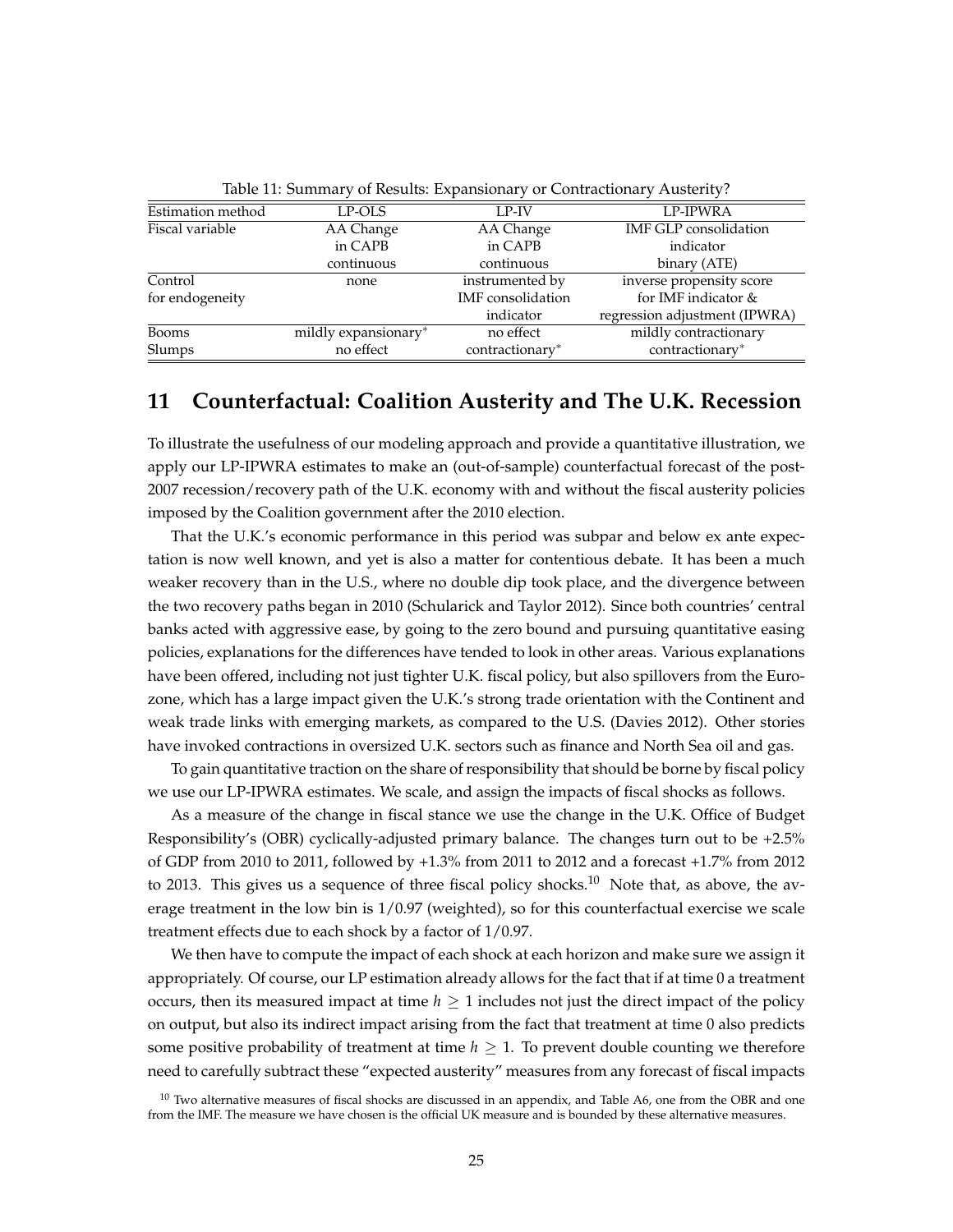in year 1 and beyond.

The effects of the first round of austerity in 2010–11 can be computed directly from the LP-IPWRA estimates above (for the slump bin, since the U.K. was already in a deep recession then). For example, the effect of the 2010–11 austerity shock in 2011 itself would be computed as the shock magnitude of 2.5 (OBR data, as above) multiplied by the scaling factor of 1/0.97 (noted above), and then multiplied by the LP-IPWRA coefficient of −0.19 (from the slump bin in year 1).

However, in other subsequent years an adjustment must be done. For example, the effect of the 2010–11 plus 2011–12 austerity shock in 2012 itself would be computed in two parts.

First, there is a similar direct effect of the first year shock on second year output: the first year shock magnitude of 2.5 (again) multiplied by the scaling factor of 1/0.97 (again), and then multiplied by the LP-IPWRA of −0.69 (from the slump bin, but now in year 2). Second, there is the additional effect from *unexpected* treatment in year 2 conditional on treatment in year 1. To get at this problem we estimate a simple LP regression for the forward path of treatment at time *h*, conditional on treatment today. These estimations for the necessary 3-year horizon are reported in the appendix in Table A5. From there we find that the ATE estimate of a change in probability, in the slump bin, of a treatment in year 1 given a treatment in year 0 is 0.53. The model thus says that once policymakers did austerity in year 0 there was a 53% chance they would do it again in year 1; the model also gives a 25% chance in year 2 and 11% in year 3. For our model this means that 53% of the coalition austerity in 2011–12 (and 25% in 2012–13) was "baked in" — in probabilistic terms — by the decision to do austerity in 2010–11. So this is already accounted for in the LP-IPWRA output path estimates, and must be subtracted to get the correct estimate of the marginal impact of the actual 2011–12 austerity decision outcome.

The net effects can be computed mechanically as we illustrate in the following example. First, we can compute the first year shock magnitude of 2.5 (again) multiplied by the scaling factor of 1/0.97 (again), and then multiplied by the LP-IPWRA of −0.69 (from the slump bin in year 2). Second, we can add to this the unexpected second year shock magnitude of 1.3 (OBR) multiplied by the scaling factor of 1/0.97 (again), multiplied by the LP-IPWRA of −0.19 (from the slump bin in year 1), and multiplied by the probability of no treatment in year 2 which is  $0.47 = 1 - 0.53$ . In a similar way we can assign unexpected and expected effects of contemporaneous treatment to prior treatment in all years along the path.

The results of this counterfactual exercise are presented in Figure [4,](#page-28-0) and for reference we also show various actual and forecast paths for U.K. real GDP over the period from 2007 (the business cycle peak) through 2013.

As a starting point, absent any knowledge of what was to happen after the 2010 Coalition austerity program, what might have been the expected path of the U.K. economy? This question is answered by the two dashed lines. The double-long-dashed line shows the unconditional forecast path in a financial crisis recession based on the large sample of all advanced-economy recessions since 1870 in the work of Jorda, Schularick, and Taylor (2011), extended to the 6 year ` horizon. We restrict attention here to their unconditional forecast path for highly leveraged economies after a financial crisis, a category which includes the U.K. case in 2007. Clearly, a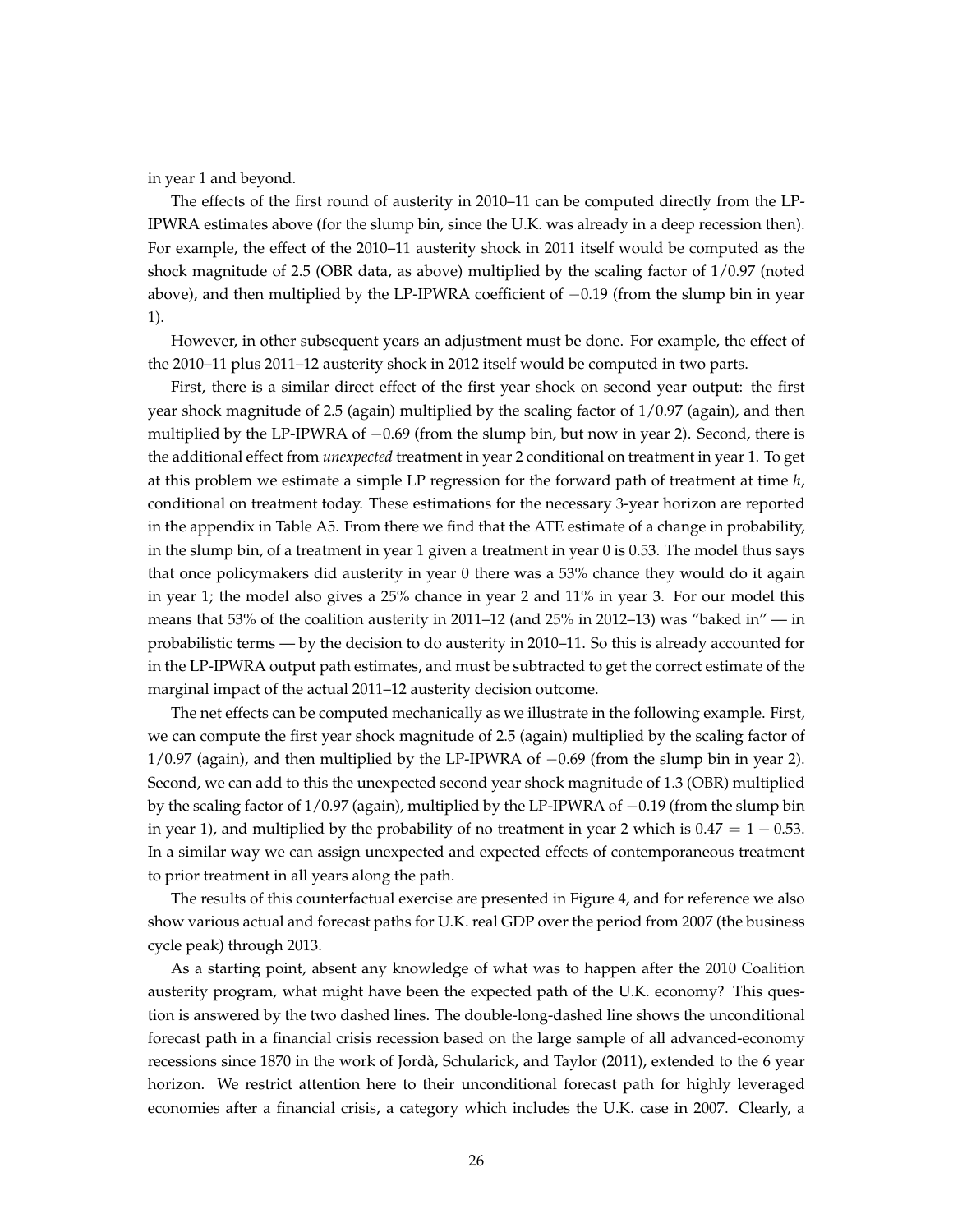

<span id="page-28-0"></span>Figure 4: U.K. Austerity: Forecast, Actual, and Counterfactual Paths for Real GDP (2007=100)

*Notes*: See text. Units in the chart are expressed in percent of 2007 real GDP, the last peak. The OBR forecast is from [http://budgetresponsibility.independent.gov.uk/wordpress/docs/pre\\_budget\\_forecast\\_140610.pdf](http://budgetresponsibility.independent.gov.uk/wordpress/docs/pre_budget_forecast_140610.pdf). The Jorda, Schularick, and Taylor (2011) path is for real GDP per capita, extended to a 6-year horizon; it is adjusted up by ` 0.65% per year to reflect the current average U.K. rate of population growth. Actual data from IMF World Economic Outlook (WEO) database, October 2012, and UK Office of National Statistics (ONS) as of March 2013. The extrapolation of the ONS data for the year 2013 is based on the March 2013 OBR forecast of 0.6% real GDP growth in 2013. Model counterfactuals remove estimated LP-IPWRA responses, suitably scaled, from the actual ONS-OBR path.

seriously painful recession was to be expected anyway: if output is set to 100 in 2007, this path shows a 4% drop over two years, to a level of 96 by 2009, followed by recovery thereafter, with output rising to around 104 in 2013, where the 6 year forecast ends.

What did the authorities expect? According to the June 2010 Pre-Budget report of the OBR they had expected something similar but slightly worse (or slightly lagged) relative to typical historical experience to unfold after 2010, as shown by the short-dashed path in the figure. The bottom in output here is 94.2 and the collapse starts a bit later, reflecting actual data up to 2009, probably because the crisis-recession was only just starting in late 2007, and full blown financial panic did not start until after the Lehman collapse in September 2008. This could explain why actual recovery was predicted to be initially slower, although by 2012 the OBR thought the output level would be 100.6 and by 2013 it would be at 103.4, in the same units. (i.e., the difference between the two displayed forecast paths is only 0.6% by 2013.)

Alas, this did not come to pass, as shown by the solid line in the chart using actual UK (ONS/OBR) data to depict the outturn of events (actual plus latest 2013 forecast, as shown). Everything was going more or less according to the above two forecast paths until 2010. After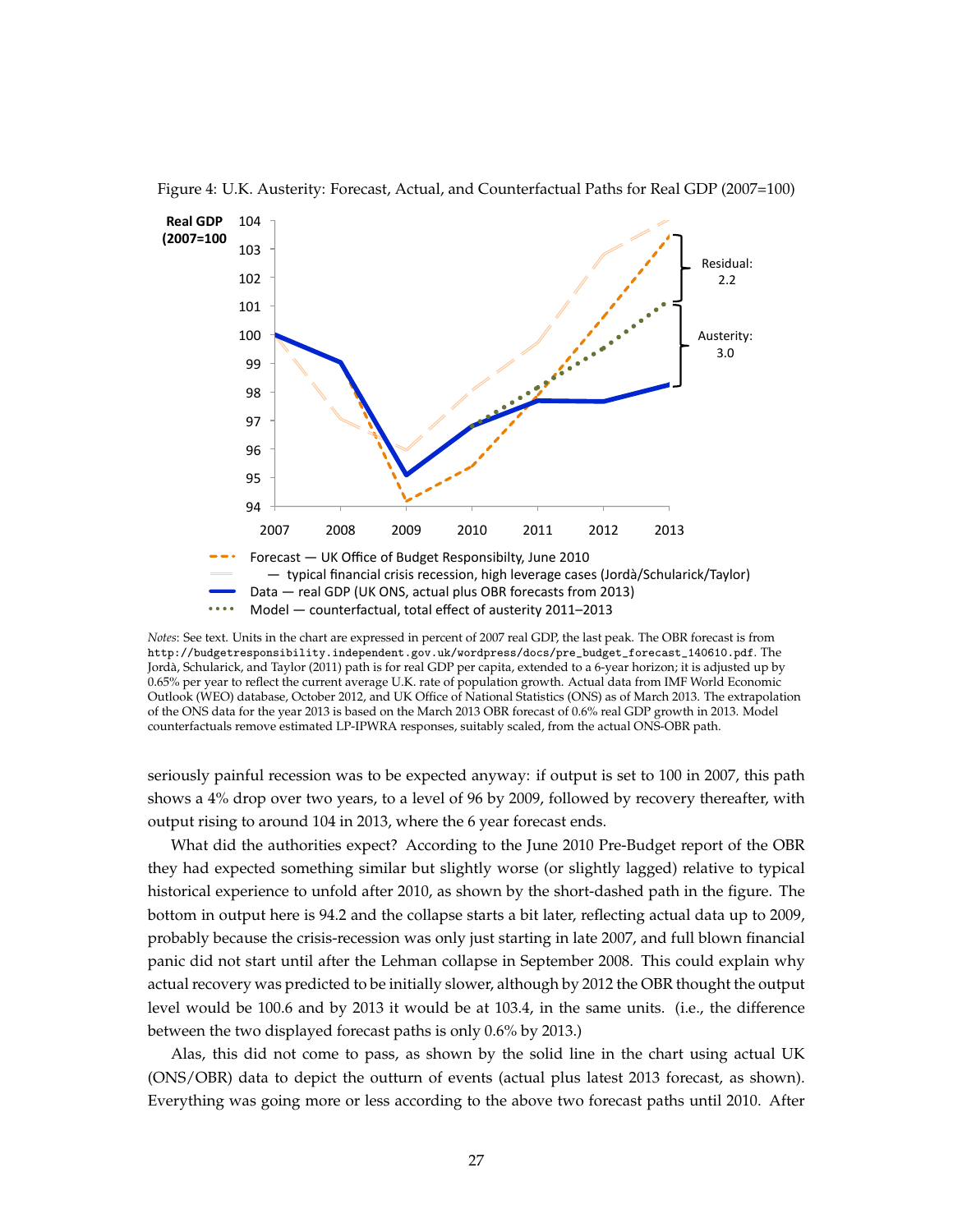that, a double-dip recession took hold and the U.K. real economy virtually flatlined for three straight years. (In per capita terms, it actually sank.)

How much of the dismal performance can be attributed to the fiscal policy choice of instigating austerity during a slump? The answer, using our model as described above, is: about three fifths. This is shown by the dotted line in the chart, which cumulates the effects of each of the three years of austerity on contemporaneous and future years' growth from 2010 to 2013. By 2013, the last year in the window, the cumulative effects of these choices amounted to about 3.0% of GDP (in 2007 units) where the total gap relative to the OBR's June 2010 forecast was 5.2%, thus leaving an unexplained residual of 2.2% relative to OBR's forecast. Our model also suggests that additional drag from the 2010–12 policies will also continue to be felt into 2014–16, even not allowing for any further austerity.

The residual relative to the forecasts in Figure [4](#page-28-0) could be accounted for by various omitted factors, some as noted: export patterns and the Eurozone, idiosyncratic U.K. sector shocks, or overoptimism in the 2010 forecast. For example, Schularick and Taylor (2012) argue that the banking and shadow banking system in the U.K. (as in the U.S.) created unusually large credit overhang and hence a further drag on the recovery, compared to historical norms. However, one major caveat suggests that we also likely have a biased underestimate of the effects of U.K. fiscal policy. This caveat is the zero lower bound (ZLB) of monetary policy: the U.K. out-of-sample counterfactual corresponds to a liquidity trap environment, but the in-sample data overwhelmingly do not. In that case, the true residuals in 2010–13 could be much smaller than above, and the effects of austerity (i.e., the fiscal multipliers) even bigger, big enough to possibly explain most or all of the growth shortfall after 2010. Why?

Our estimates were based on empirical work using a sample from the 1970s to 2007, when the ZLB was virtually absent from any country-year observations during consolidation periods in our IMF dataset (the only exceptions being 7 country-year observations, out of a total of 173 consolidation episodes, all of these relating to Japan in the 1990–2007 period). As is well known in theory (Christiano et al. 2011; Eggertsson and Krugman 2012; Rendahl 2012) and also from historical evidence from the Great Depression (Almunia et al. 2010), fiscal multipliers are much larger in such conditions than in normal times when monetary policy is away from this constraint. In theory we could try to estimate this difference using stratification on the interest rate, but our in-sample estimation cannot hope to convincingly capture the ZLB effect with just a handful of observations from Japan, and so this must remain a goal for future research where we hope to apply our new estimation methods to a larger set of both contemporary and historical data. But in the post-2008 forecast period for the U.K. the ZLB was a binding constraint which would tend to make even our already large estimated fiscal impacts an underestimate of the true impacts. If so, then the vast majority of the difference between the actual U.K. recovery and the ex ante forecast (or the typical historical path) could be attributed to the Coalition's austerity policy choices in 2010–13.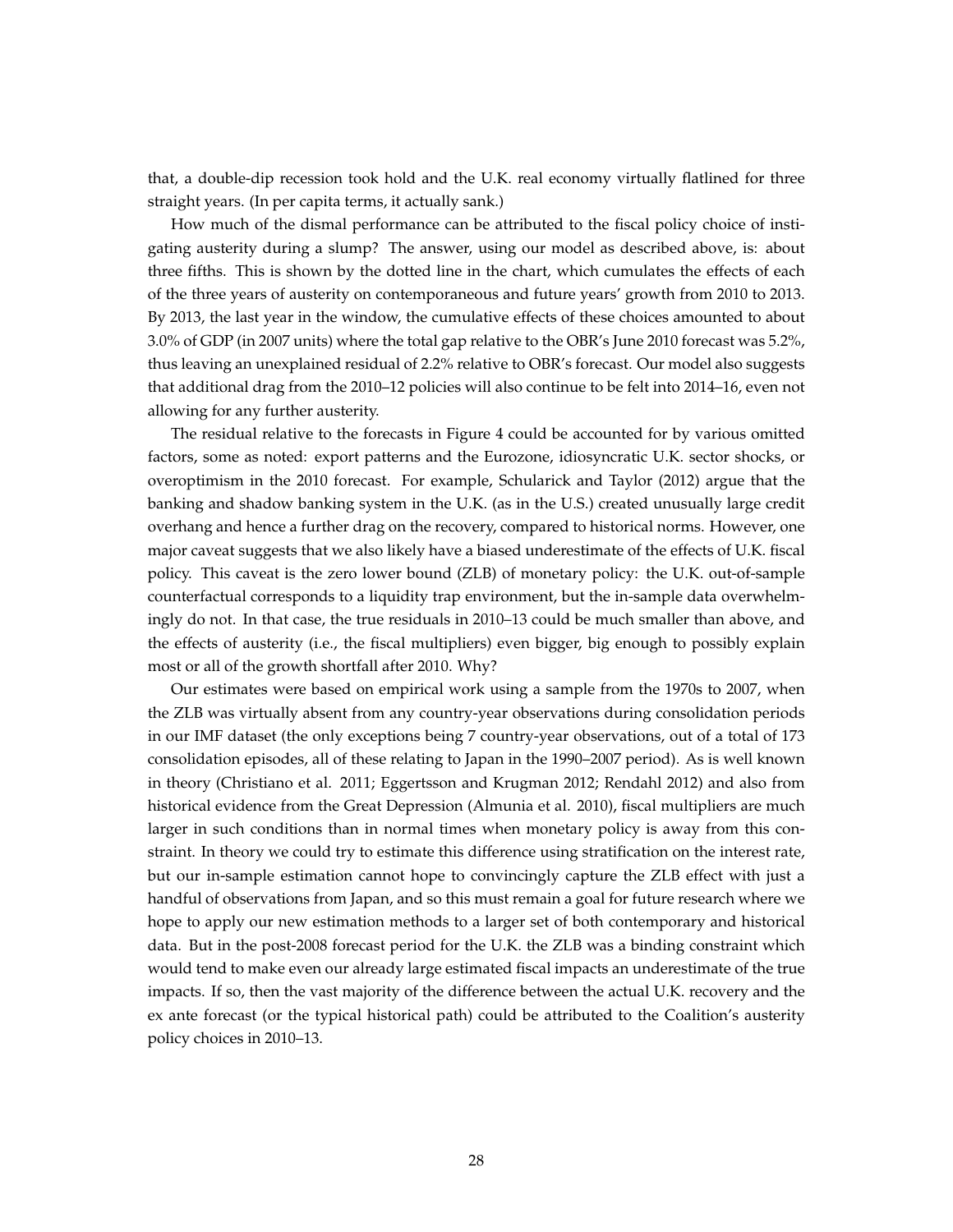## **12 Conclusion**

Few macroeconomic policy debates generate as much controversy as the current austerity argument, and as Europe stagnates the furore appears to be far from over. Amidst the cacophony of estimates, the goal of this paper is not to add another source of noise.

Rather, the main contribution is to harmonize dissonant views into a unified framework where the merits of each approach can be properly evaluated. The effect of fiscal consolidation on macroeconomic outcomes is ultimately an empirical question. In the absence of randomized controlled trials, we have to rely on observational data. And to measure the causal effect of fiscal consolidations on growth, it is critical that identification assumptions be properly evaluated and that empirical methods be suitably adjusted to the demands of the data.

Whenever outcomes are correlated with observables that determine the likelihood of treatment, the effect of the treatment cannot be causally measured without bias. Yet, this allocation bias prevents us from being able to tell whether or not the low values of the fiscal multiplier often found in this strand of the literature are indeed close enough to the truth.

If episodes of fiscal consolidations could be separated by whether or not they can be explained by the circumstances, identification could be, once again, restored. The narrative approach relies on a careful reading of the records to achieve just such a separation. Moreover, the results from this approach seem to indicate that the fiscal multiplier is larger in magnitude, especially in depressed economies. However, it is critical that those consolidations believed to be exogenous not be predictable by observable controls. The data indicate this not to be the case and it may appear that we are no better off than before.

Extant results in the literature can be somewhat reconciled by interpreting exogenous fiscal consolidations as instrumental variables. After all, if the narrative approach were not very informative about the exogeneity of these episodes, there should not be any difference in the value of the multiplier estimated using simple least squares and instrumental variable methods. But this turns out not to be the case. So, while imperfect, the narrative approach (through these instrumental variable estimates) seems to be isolating fiscal consolidations that differ from those in the overall population in some important respects. Whether the fiscal multiplier estimated with instrumental variables can be interpreted causally required further analysis.

Dissatisfaction with the violation of exogeneity conditions required for identification could lead one, like Mill, to the nihilistic conclusion that observational data are hopelessly unsuitable for the problem at hand, but we believe the battle is not lost. Matching methods, common in biostatistics and in medical research, as well as in applied microeconomics when ideal randomized trials are unavailable, offer a last line of defense. Recent work by Angrist, Jorda and Kuersteiner ` (2013) introduce inverse probability weighted estimators of average treatment effects for time series data.

Our appeal to this approach begins by recognizing that fiscal consolidations are not exogenous events, even those identified by the narrative approach. Next we construct a predictive model for the likelihood of fiscal consolidation using various specifications including some with a rich set of available observable controls. By narrowing the focus on those observations where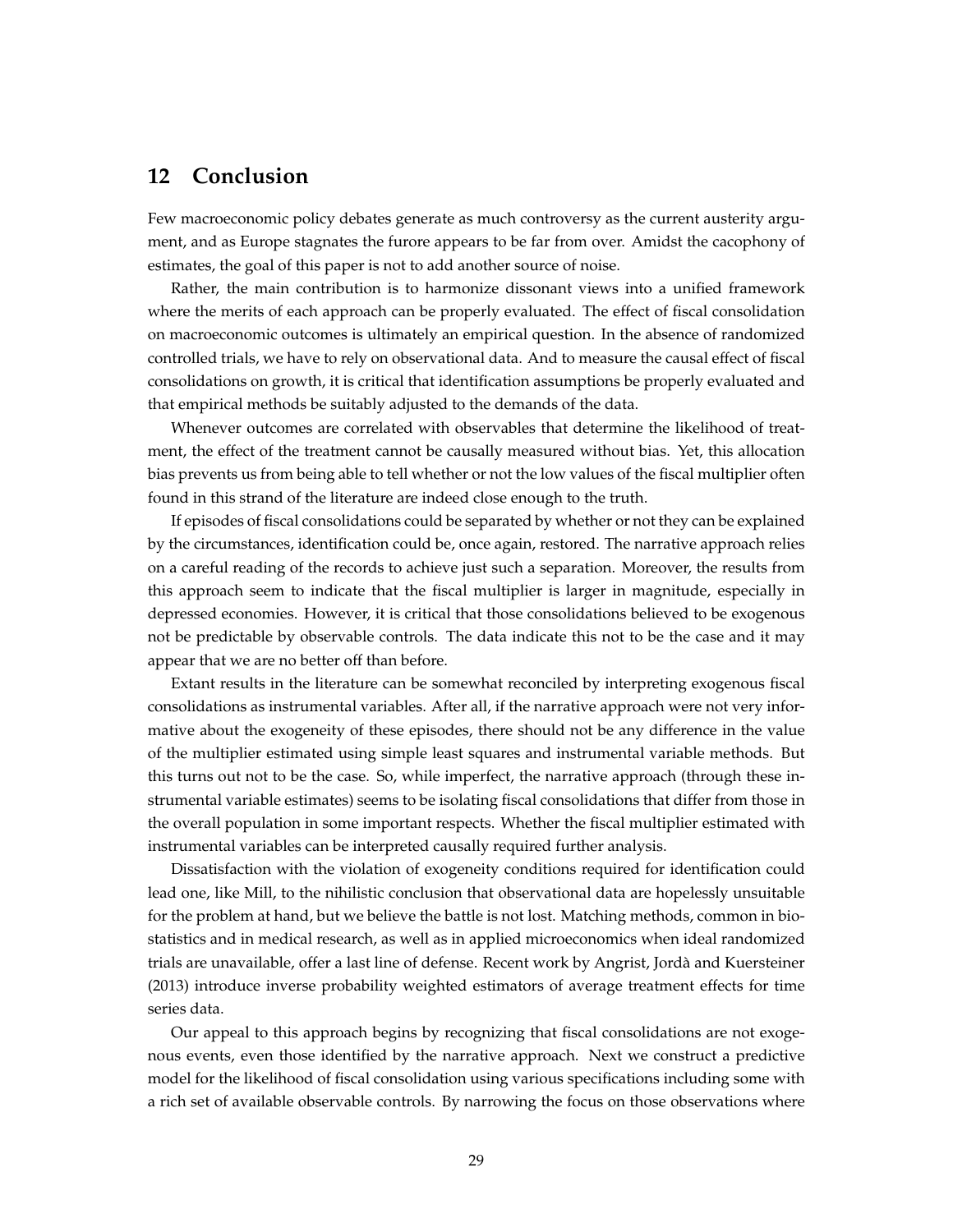allocation to treatment is "as if" at random (on the basis of the predictive first stage model), we have a measure of the multiplier that explicitly accounts for failures of identification due to observable controls.

Our estimates are quantitatively closer to those from the instrumental variables specification than to those from the least squares specification. In fact, they suggest even larger impacts than the IMF study when the state of the economy worsens. Generally, in the slump, austerity prolongs the pain, much more so than in the boom. It appears that Keynes was right after all.

#### **References**

- Alesina, Alberto, and Roberti Perotti. 1995. Fiscal Expansions and Adjustments in OECD Economies. *Economic Policy* 10 (21): 207–47.
- Alesina, Alberto, and Silvia Ardagna. 2010. Large Changes in Fiscal Policy: Taxes versus Spending. In *Tax Policy and the Economy*, edited by Jeffrey R. Brown, vol. 24. Chicago: University of Chicago Press, pp. 35–68.
- Almunia, Miguel, Agustn Bénétrix, Barry Eichengreen, Kevin H. O'Rourke, and Gisela Rua. 2010. From Great Depression to Great Credit Crisis: Similarities, Differences and Lessons. *Economic Policy* 25 (62): 219–65.
- Angrist, Joshua D., Oscar Jordà, and Guido M. Kuersteiner. 2013. Semiparametric Estimates of Monetary Policy Effects Before and Since the Great Recession: String Theory Revisited. Paper presented at the NBER Summer Institute.
- Angrist, Joshua D., and Jorn-Steffen Pischke. 2010. The Credibility Revolution in Empirical Economics: ¨ How Better Research Design Is Taking the Con out of Econometrics. *Journal of Economic Perspectives* 24(2): 3–30.
- Ardagna, Silvia. 2004. Fiscal Stabilizations: When Do They Work and Why. *European Economic Review* 48: 1047–74.
- Auerbach, Alan J, and Yuriy Gorodnichenko. 2012. Measuring the Output Responses to Fiscal Policy. *American Economic Journal: Economic Policy* 4: 1–27.
- Auerbach, Alan J., and Yuriy Gorodnichenko. 2013. Fiscal Multipliers in Recession and Expansion. In *Fiscal Policy after the Financial Crisis* edited by Alberto Alesina and Francesco Giavazzi. Chicago: University of Chicago Press, pp. 98–102.
- Barro, Robert J., and Charles J. Redlick. 2011. Macroeconomic Effects from Government Macroeconomic Effects from Government Purchases and Taxes. *Quarterly Journal of Economics* 126 (1): 51–102.
- Blanchard, Olivier. 1993. Suggestion for a New Set of Fiscal Indicators. OECD Economics Department Working Papers 79.
- Chalmers, Iain. 2005. Statistical Theory was not the Reason that Randomisation was Used in the British Medical Research Council's Clinical Trial of Streptomycin for Pulmonary Tuberculosis. In *Body Counts: Medical Quantification in Historical and Sociological Perspectives* edited by G. Jorland, A. Opinel, and G. Weisz. Montreal: McGill-Queens University Press, pp. 309–34.
- Chalmers, Iain. 2011. Why the 1948 MRC trial of Streptomycin Used Treatment Allocation Based on Random Numbers. *Journal of the Royal Society of Medicine* 104 (9): 383–86.
- Christiano, Lawrence, Martin Eichenbaum, and Sergio Rebelo When Is the Government Spending Multiplier Large? *Journal of Political Economy* 119 (1): 78–121.
- Cole, Stephen R. and Miguel A. Hernán. 2008. Constructing Inverse Probability Weights for Marginal Structural Models. *American Journal of Epidemiology* 186(6): 656–664.
- Davies, Gavyn. 2012. Why is the UK Recovery Weaker than the US? Financial Times, November 14. [http:](http://blogs.ft.com/gavyndavies/2012/11/14/why-is-the-uk-recovery-weaker-than-the-us/) [//blogs.ft.com/gavyndavies/2012/11/14/why-is-the-uk-recovery-weaker-than-the-us/](http://blogs.ft.com/gavyndavies/2012/11/14/why-is-the-uk-recovery-weaker-than-the-us/).
- Eggertsson, Gauti B., and Paul Krugman. 2012. Debt, Deleveraging, and the Liquidity Trap: A Fisher-Minsky-Koo Approach. *Quarterly Journal of Economics* 127 (3): 1469–1513.
- Guajardo, Jaime, Daniel Leigh, and Andrea Pescatori. 2011. Expansionary Austerity: New International Evidence. IMF Working Paper 11/158.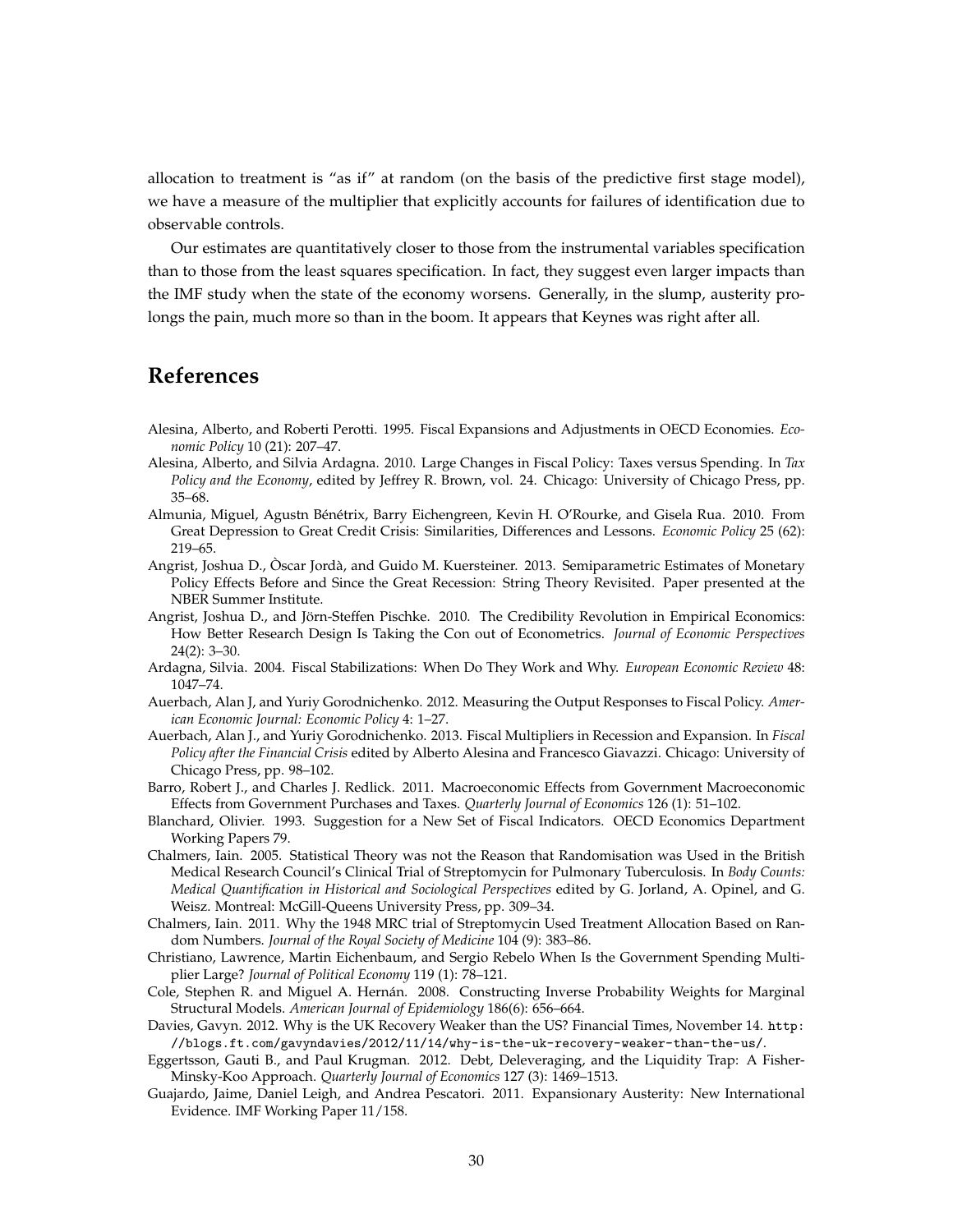- Giavazzi, Francesco, and Marco Pagano. 1990. Can Severe Fiscal Contractions Be Expansionary? Tales of Two Small European Countries. *NBER Macroeconomics Annual*, Cambridge, Mass.: MIT Press, pp. 95–122.
- Graham, Bryan S., Crisitine Campos De Xavier Pinto and Daniel Egel. 2012. Inverse Probability Tilting for Moment Condition Models with Missing Data. *Review of Economic Studies* 79(3): 1053–79.
- Hernández de Cos, Pablo, and Enrique Moral-Benito. 2012. Endogenous Fiscal Consolidations. Banco de Espana Working Paper 1102.
- Hirano, Keisuke, Guido W. Imbens, and Geert Ridder. 2003. Efficient Estimation of Average Treatment Effects Using the Estimated Propensity Score. *Econometrica* 71(4): 1161–89.
- Horvitz, Daniel G., and Donovan J. Thompson. 1952. A Generalization of Sampling without Replacement from a Finite Population. *Journal of the American Statistical Association* 47: 663–85.
- Imbens, Guido W. 2004. Nonparametric Estimation of Average Treatment Effects Under Exogeneity: A Review. *Review of Economics and Statistics* 86(1): 4–29.
- Jordà, Òscar, Moritz Schularick, and Alan M. Taylor. 2011. When Credit Bites Back: Leverage, Business Cycles, and Crises. NBER Working Paper 17621.
- Jordà, Òscar, and Alan M. Taylor. 2011. Performance Evaluation of Zero Net-Investment Strategies. NBER Working Paper 17150.
- Kreif, Noémi, Richard Grieve, Rosalba Radice, and Jasjeet S. Sekhon. 2011. Regression-Adjusted Matching and Double-Robust Methods for Estimating Average Treatment Effects in Health Economic Evaluation. London School of Hygiene and Tropical Medicine. Preprint. [http://www.lshtm.ac.uk/php/](http://www.lshtm.ac.uk/php/hsrp/reducing-selection-bias/output/publications.html) [hsrp/reducing-selection-bias/output/publications.html](http://www.lshtm.ac.uk/php/hsrp/reducing-selection-bias/output/publications.html).
- Leeper, Eric M. 1997. Narrative and VAR Approaches to Monetary Policy: Common Identification Problems. *Journal of Monetary Economics* 40 (3): 641–57.
- Lunceford, Jared K. and Marie Davidian. 2004. Stratification and Weighting via the Propensity Score in Estimation of Causal Treatment Effects: A Comparative Study. *Statistics in Medicine* 23: 2937–60.
- Meyer, Bruce D. 1995. Natural and Quasi-Experiments in Economics. *Journal of Business and Economic Statistics* 13(2): 151–61.
- Mill, John Stuart. 1836. On the Definition of Political Economy; and on the Method of Philosophical Investigation in that Science. *London and Westminster Review* 26(1): 1–29.
- Nakamura, Emi and Jon Steinsson. 2011. Fiscal Stimulus in a Monetary Union: Evidence from U.S. Regions. NBER Working Paper 17391.
- Owyang, Michael T., Valerie A. Ramey, and Sarah Zubairy. 2013. Are Government Spending Multipliers Greater During Periods of Slack? Evidence from 20th Century Historical Data. NBER Working Paper 18769.
- Parker, Jonathan A. 2011. On Measuring the Effects of Fiscal Policy in Recessions. *Journal of Economic Literature* 49 (3): 703–18.
- Perotti, Roberto. 1999. Fiscal Policy In Good Times And Bad. *Quarterly Journal of Economics* 114(4): 1399– 1436.
- Perotti, Roberto. 2013. The Austerity Myth: Gain without Pain? In *Fiscal Policy after the Financial Crisis* edited by Alberto Alesina and Francesco Giavazzi. Chicago: University of Chicago Press, pp. 307–54.
- Rendahl, Pontus. 2012. Fiscal Policy in an Unemployment Crisis. Cambridge Working Papers in Economics 1211.
- Robins, James M., Andrea Rotnitzky and Lue Ping Zhao. 1994. Estimation of Regression Coefficients When Some Regressors are not Always Observed. *Journal of the American Statistical Association* 89(427): 846–66.
- Robins, James M. 1999. Robust Estimation in Sequentially Ignorable Missing Data and Causal Inference Models. *Proceedings of the American Statistical Association Section on Bayesian Statistical Science*, 6–10.
- Romer, Christina D., and David H. Romer. 1989. Does monetary policy matter? A new test in the spirit of Friedman and Schwartz. In *NBER Macroeconomics Annual 1989* edited by Oliver J. Blanchard and Stanley Fischer. Cambridge, Mass.: MIT Press, pp. 121–70.
- Romer, Christina D., and David H. Romer. 1997. Identification and the narrative approach: A reply to Leeper. *Journal of Monetary Economics* 40(3): 659–65.
- Rosenbaum, Paul R., and Donald B. Rubin. 1983. The Central Role of the Propensity Score in Observational Studies for Causal Effects. *Biometrika* 70 (1): 41–55.
- Schularick, Moritz, and Alan M. Taylor. 2012. Fact-checking financial recessions: US-UK update. VoxEU, October 24. <http://www.voxeu.org/article/fact-checking-financial-recessions-us-uk-update>.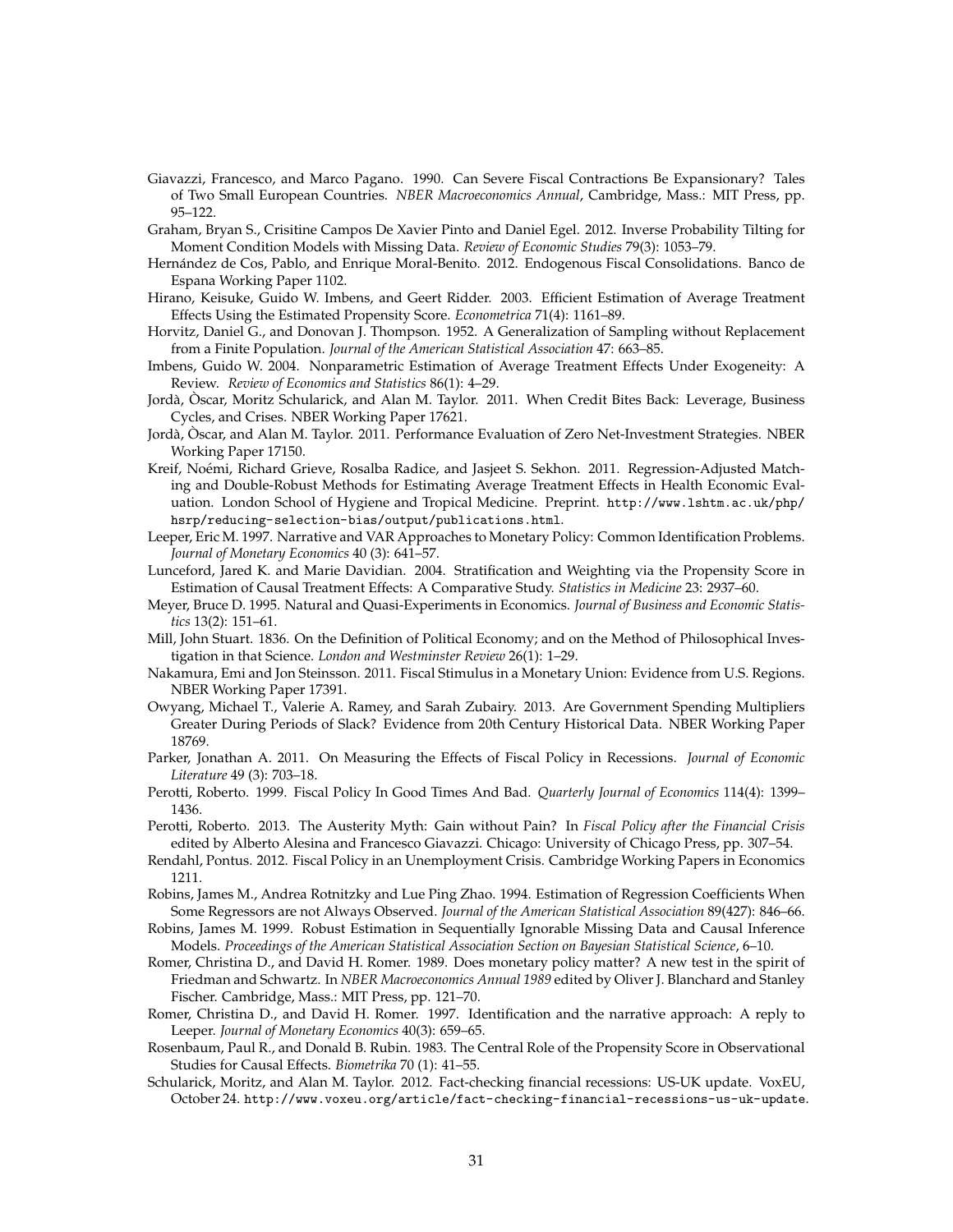# **Appendix**

#### **LP-OLS with Country-Fixed Effects and Controlling for World Growth**

This section reports estimates of the LP-OLS specification (equation [\(4\)](#page-10-1) when the model is extended to include the World real GDP growth rate (from the World Bank dataset) as a control to capture global time varying trends. The following Table A1 corresponds to Table [2](#page-12-0) using this alternative specification.

| $\log$ real ODT (retains to fear 0, $\wedge$ 100)                         |                  |                  |                   |                  |           |
|---------------------------------------------------------------------------|------------------|------------------|-------------------|------------------|-----------|
|                                                                           | $\overline{(1)}$ | $\overline{(2)}$ | (3)               | $\overline{(4)}$ | (5)       |
|                                                                           | Year 1           | Year 2           | Year 3            | Year 4           | Sum       |
| (a) Uniform effect of d.CAPB changes                                      |                  |                  |                   |                  |           |
| Fiscal multiplier, $y^C > 0$ , boom                                       | $0.21*$          | $0.25*$          | 0.06              | $-0.18+$         | 0.24      |
|                                                                           | (0.07)           | (0.07)           | (0.05)            | (0.10)           | (0.16)    |
| Observations                                                              | 222              | 205              | 192               | 180              | 180       |
| Fiscal multiplier, $y^C \leq 0$ , slump                                   | $-0.03$          | $-0.06$          | $-0.17$           | $-0.23+$         | $-0.55*$  |
|                                                                           | (0.03)           | (0.06)           | (0.10)            | (0.11)           | (0.26)    |
| Observations                                                              | 235              | 235              | 231               | 226              | 226       |
| (b) Separate effects of d.CAPB for Large ( $> 1.5\%$ ) and Small ( $\leq$ |                  |                  | $1.5\%$ ) changes |                  |           |
| Fiscal multiplier, $y^C > 0$ , boom, large consolidation                  | $0.23*$          | $0.25*$          | 0.07              | $-0.17+$         | 0.33      |
|                                                                           | (0.08)           | (0.08)           | (0.05)            | (0.09)           | (0.20)    |
| Fiscal multiplier, $y^C > 0$ , boom, small consolidation                  | 0.04             | 0.19             | $-0.02$           | $-0.35$          | $-0.60$   |
|                                                                           | (0.11)           | (0.32)           | (0.38)            | (0.35)           | (0.99)    |
| Observations                                                              | 222              | 205              | 192               | 180              | 180       |
| Fiscal multiplier, $y^C \le 0$ , slump, large consolidation               | $-0.03$          | $-0.05$          | $-0.18$           | $-0.30^{+}$      | $-0.62 +$ |
|                                                                           | (0.04)           | (0.07)           | (0.12)            | (0.15)           | (0.35)    |
| Fiscal multiplier, $y^C \le 0$ , slump, small consolidation               | $-0.05$          | $-0.15$          | $-0.10$           | 0.13             | $-0.17$   |
|                                                                           | (0.12)           | (0.20)           | (0.23)            | (0.31)           | (0.69)    |
| Observations                                                              | 235              | 235              | 231               | 226              | 226       |

Table A1. Fiscal multiplier, d.CAPB, OLS estimate, booms v. slumps Log real GDP (relative to Year  $0 \times 100$ )

Standard errors (clustered by country) in parentheses.  $+p < 0.10$ ,  $*p < 0.05$ .

Additional controls: cyclical component of *y*, 2 lags of change in *y*, country fixed effects; and also growth rate of world real GDP (World Bank).

 $y^{\mathsf{C}}$  is the cyclical component of log *y* (log real GDP), from HP filter with  $\lambda=100.$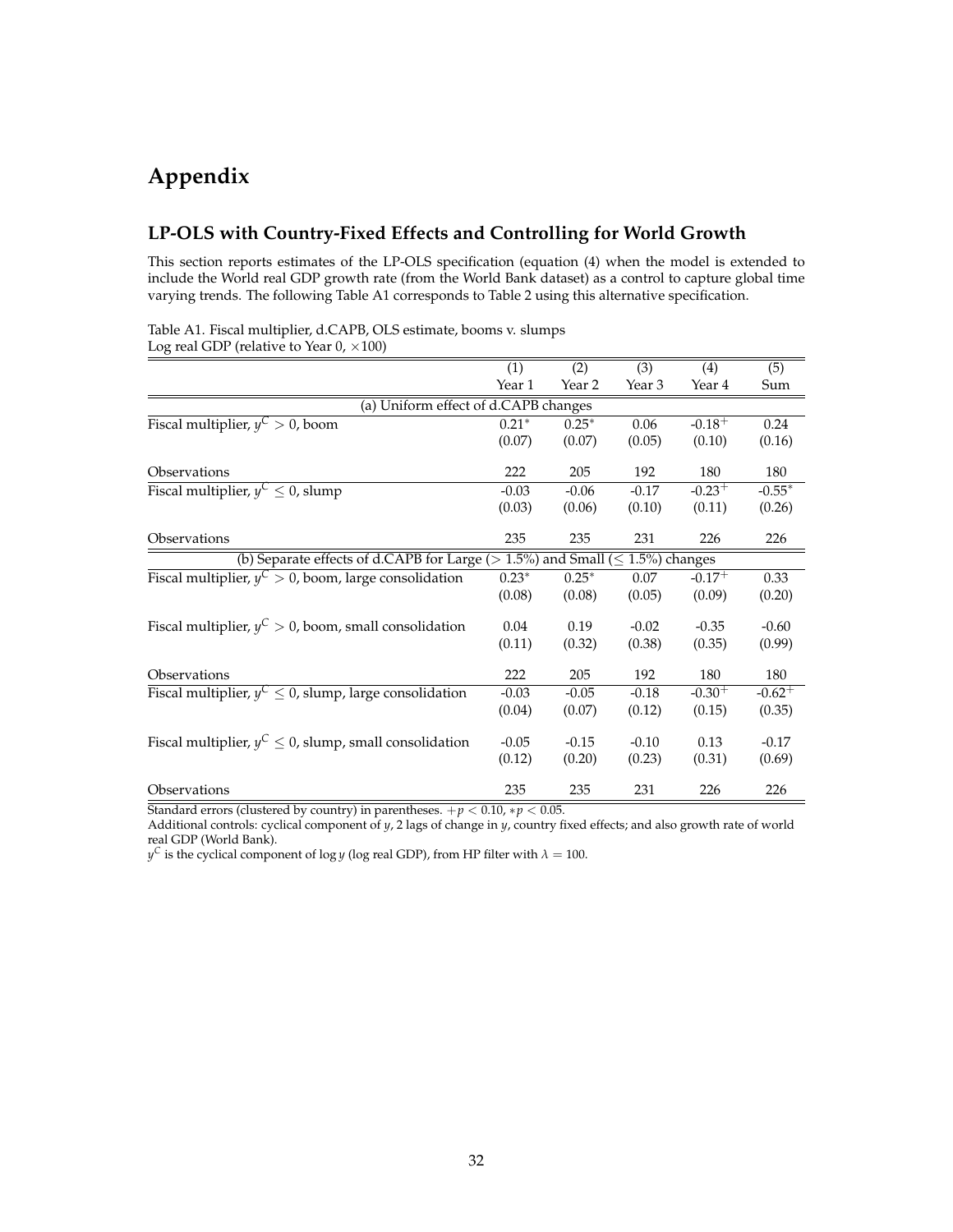#### **LP-IV with Country-Fixed Effects and Controlling for World Growth**

The following Tables A2 and A3 correspond to Tables [4](#page-14-1) and [5](#page-15-0) when we add the World real GDP growth rate (from the World Bank dataset) as a control to capture global time varying trends.

|                                         | $\left( 1\right)$ | (2)      | (3)      | $\left( 4\right)$ | (5)      |
|-----------------------------------------|-------------------|----------|----------|-------------------|----------|
|                                         | Year 1            | Year 2   | Year 3   | Year 4            | Sum      |
| Fiscal multiplier, $y^C > 0$ , boom     | $-0.32$           | $-0.33$  | $-0.14$  | $-0.54$           | $-0.85$  |
|                                         | (0.29)            | (0.48)   | (0.47)   | (0.41)            | (1.25)   |
| Observations                            | 222               | 205      | 192      | 180               | 180      |
| Fiscal multiplier, $y^C \leq 0$ , slump | $-0.24+$          | $-0.76*$ | $-0.95*$ | $-0.79*$          | $-2.69*$ |
|                                         | (0.14)            | (0.23)   | (0.28)   | (0.30)            | (0.81)   |
| <i><b>Observations</b></i>              | 235               | 235      | 231      | 226               | 226      |

Table A2. Fiscal multiplier, d.CAPB, IV estimate (binary), booms v. slumps Log real GDP (relative to Year  $0, \times 100$ )

Standard errors (clustered by country) in parentheses.  $+p < 0.10$ ,  $*p < 0.05$ .

Additional controls: cyclical component of *y*, 2 lags of change in *y*, country fixed effects; and also growth rate of world real GDP (World Bank).

 $y^{\mathsf{C}}$  is the cyclical component of log *y* (log real GDP), from HP filter with  $\lambda=100.$ 

d.CAPB instrumented by IMF fiscal action variable in binary 0-1 form (treatment).

| Table A3. Fiscal multiplier, d.CAPB, IV estimate (continuous), booms v. slumps |  |
|--------------------------------------------------------------------------------|--|
| Log real GDP (relative to Year 0, $\times$ 100)                                |  |

| $\circ$                                |                   |          |          |             |          |
|----------------------------------------|-------------------|----------|----------|-------------|----------|
|                                        | $\left( 1\right)$ | (2)      | (3)      | (4)         | (5)      |
|                                        | Year 1            | Year 2   | Year 3   | Year 4      | Sum      |
| Fiscal multiplier, $y^C > 0$ , boom    | $-0.34$           | $-0.39$  | $-0.08$  | $-0.47$     | $-1.18$  |
|                                        | (0.25)            | (0.33)   | (0.36)   | (0.47)      | (1.22)   |
| <i><b>Observations</b></i>             | 222               | 205      | 192      | 180         | 180      |
| Fiscal multiplier, $y^C \le 0$ , slump | $-0.34*$          | $-0.69*$ | $-0.72*$ | $-0.55^{+}$ | $-2.27*$ |
|                                        | (0.16)            | (0.27)   | (0.34)   | (0.29)      | (0.96)   |
| <i><b>Observations</b></i>             | 235               | 235      | 231      | 226         | 226      |

Standard errors (clustered by country) in parentheses.  $+p < 0.10$ ,  $*p < 0.05$ .

Additional controls: cyclical component of *y*, 2 lags of change in *y*, country fixed effects and change from period 0 to period *h* in world real GDP (World Bank), or its sum.

 $y^C$  is the cyclical component of log *y* (log real GDP), from HP filter with  $\lambda = 100$ .

d.CAPB instrumented by IMF fiscal action variable in continuous form (total, in % of GDP).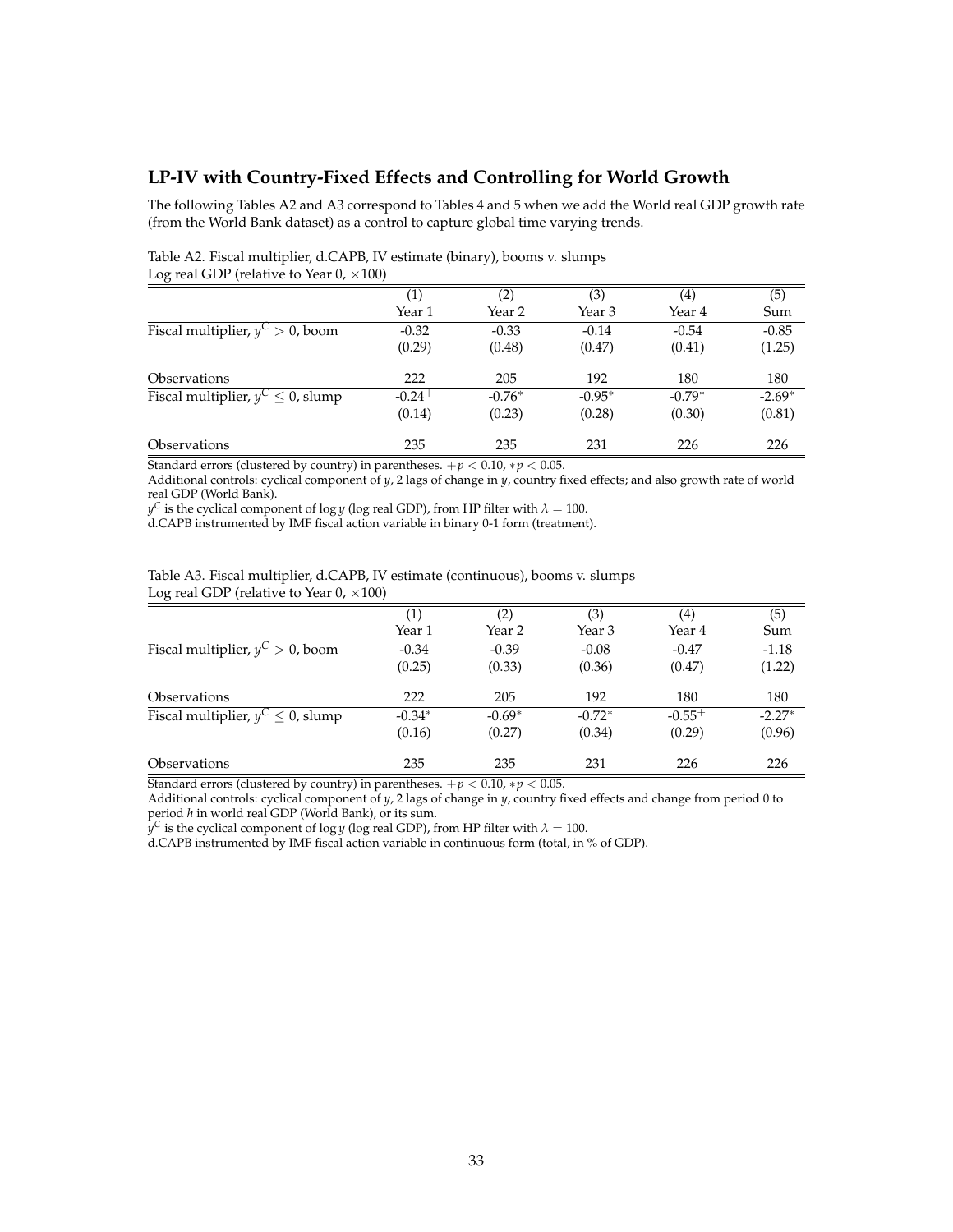#### **Robustness**

As discussed in the text, we explored the sensitivity of our results to different model specifications. These findings are shown in Table A4. In each case we show in Table A4 the impacts that these model changes have on the estimated 4-year summed estimate of the response of output to the fiscal treatment in the two output level bins. We also report the predictive ability test for the first stage in each case based on the area under the curve (AUC) statistic and its standard error.

In the main text we adopted a baseline specification of a pooled probit with country-fixed effects in the first-stage binary treatment regression. In column 1 we add the year-0 World real GDP growth rate (from the World Bank dataset) as a control to capture global time varying trends in both stages. In column 2 we show the first-stage using a pooled logit estimator with country-fixed effects. In column 3 we extend the estimator in column 3 and add the year-0 World real GDP growth rate (from the World Bank dataset) as a control to capture global time varying trends in both stages. Columns 4 and 5 report other robustness checks: when we truncate the inverse probability weights at values of 5, and when we do not truncate at all.

The message from these checks is that our results are not sensitive to the particular choice of first-stage model used to generate the propensity score. In the boom bin, effects are always small and statistically insignificant. In the slump bin the effects are negative and significant. Under stricter truncation the adverse impacts get even larger.

|                                  | (1)        | (2)        | (3)        | (4)        | (5)        |
|----------------------------------|------------|------------|------------|------------|------------|
| Estimator                        | probit     | logit      | logit      | Truncate   | <b>Not</b> |
|                                  | $CFE +$    | <b>CFE</b> | $CFE+$     | ipw < 5    | Truncated  |
|                                  | world GDP  |            | world GDP  |            |            |
| Fiscal ATE, $y^C > 0$ , boom     | $-1.20$    | $-1.13$    | $-1.20$    | $-1.17$    | $-1.16$    |
|                                  | (0.72)     | (0.70)     | (0.73)     | (0.69)     | (0.68)     |
| Fiscal ATE, $y^C \leq 0$ , slump | $-2.49***$ | $-2.48***$ | $-2.49***$ | $-2.53***$ | $-2.44***$ |
|                                  | (0.56)     | (0.58)     | (0.56)     | (0.58)     | (0.58)     |
| First-stage, AUC                 | 0.87       | 0.87       | 0.87       | 0.86       | 0.87       |
| s.e.                             | (0.02)     | (0.02)     | (0.02)     | (0.02)     | (0.02)     |
| <i><b>Observations</b></i>       | 406        | 406        | 406        | 406        | 406        |

Table A4. ATE of fiscal consolidation, LP-IPWRA estimates, booms v. slumps, various p-score models Sum of log real GDP impacts, years 1 to 4 (all relative to Year 0,  $\times$  100)

Standard errors (clustered by country) in parentheses.  $+p < 0.10$ ,  $*p < 0.05$ .

Additional controls: cyclical component of *y*, 2 lags of change in *y*, country fixed effects.

 $y^{\mathsf{C}}$  is the cyclical component of log *y* (log real GDP), from HP filter with  $\lambda=100.$ 

AUC is the area under the Correct Classification Frontier (null =  $\frac{1}{2}$ ); see text.

First-stage p-score models for the fiscal treatment are:

Column 1: As in Table 10, but including the year-0 World real GDP growth rate (from the World Bank dataset) as a control to capture global time varying trends.

Column 2: As in Table 10, but pooled logit estimator.

Column 3: As 2, but including the year-0 World real GDP growth rate (from the World Bank dataset) as a control to capture global time varying trends.

Column 4: As in Table 10, pooled probit, but inverse probability weights truncated to (0,5], 13 observations truncated. Column 5: As in Table 10, pooled probit, but inverse probability weights not truncated.